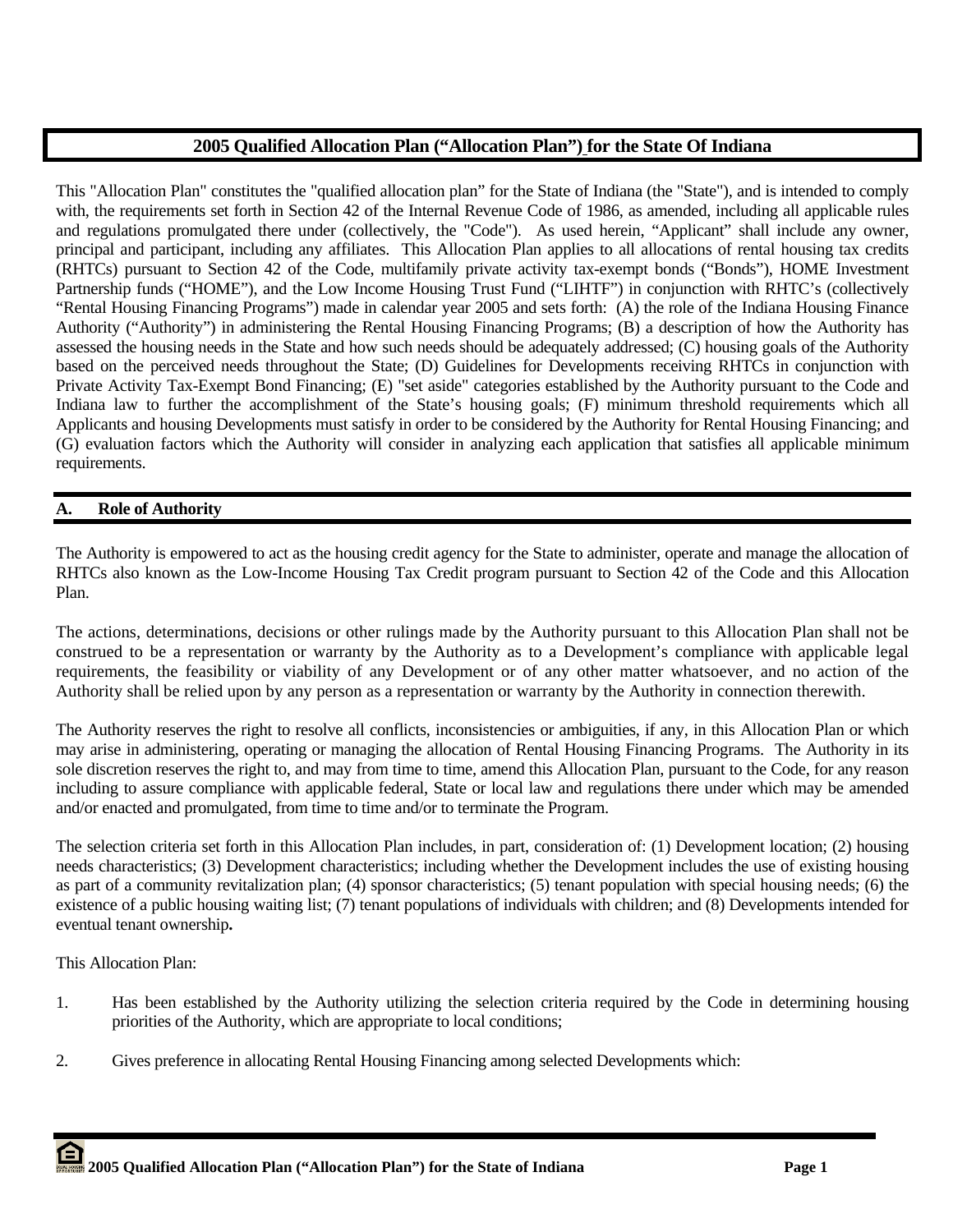- a. Serve the lowest income tenants and will set-aside units for tenants at or below 30% of the area median income rent levels, and provide documentation that it has the financial and supportive capacity, in the opinion of the Authority, to make the Development financially viable for the compliance period;
- b. Are obligated to serve qualified tenants for the longest period;
- c. Minimize displacement of existing tenants;
- d. Are located in qualified census tracts ("QCTs") and/or difficult development areas ("DDAs") (as designated by the Secretary of the Department of Housing and Urban Development ("HUD")), and/or Areas of Chronic Economic Distress as designated by the State and approved by the Secretary of the Treasury and the Secretary of HUD (See Appendix F), and the development of which contributes to a concerted community revitalization plan;
- e. Substantially upgrades and preserves existing low income housing and is a part of a published community revitalization plan;
- f. Are obligated to serve tenant populations with special housing needs.
- g. Minimize possible negative impact on existing affordable housing units in an area.
- 3. Provides procedures that the Authority (or an agent or other private contractor of the Authority) will follow in monitoring for noncompliance with the provisions of the Code and in notifying the Internal Revenue Service of such noncompliance when the Authority becomes aware of and in monitoring for noncompliance with habitability standards through regular site visits.

## **B. Housing Needs Assessment**

The Authority has utilized various sources of information available to it in assessing the State's low-income rental housing needs. The Authority has identified three principal demographic areas in the State: (1) "Large City Areas"-consisting of cities which are the State's largest populated cities; (2) "Small City Areas"-consisting of cities with a population of 15,000 or more, but not one of the largest populated cities in the State; and (3) "Rural Areas"-consisting of all other areas. The Authority has determined that the following housing needs and conditions should be addressed in this Allocation Plan:

- 1. Rental housing conditions related to lack of essential facilities, overcrowding and disproportionate costs exist across the State, although needs in Large City Areas may exceed those in Small City and Rural Areas.
- 2. There is an inadequate supply of affordable housing units for single-parent families, low-income persons generally and for low-income elderly, and persons with disabilities and families needing three or more bedroom units.
- 3. A need exists to provide transitional and permanent housing for homeless families with children, the homeless mentally ill, and other homeless groups while they receive training and support services necessary for independent living.

## **C. Housing Goals**

After considering the housing needs identified, the Authority has established certain housing priorities for the allocation of RHTCs to better enable the Authority to achieve its housing goals. In connection therewith, the Authority seeks to encourage and promote: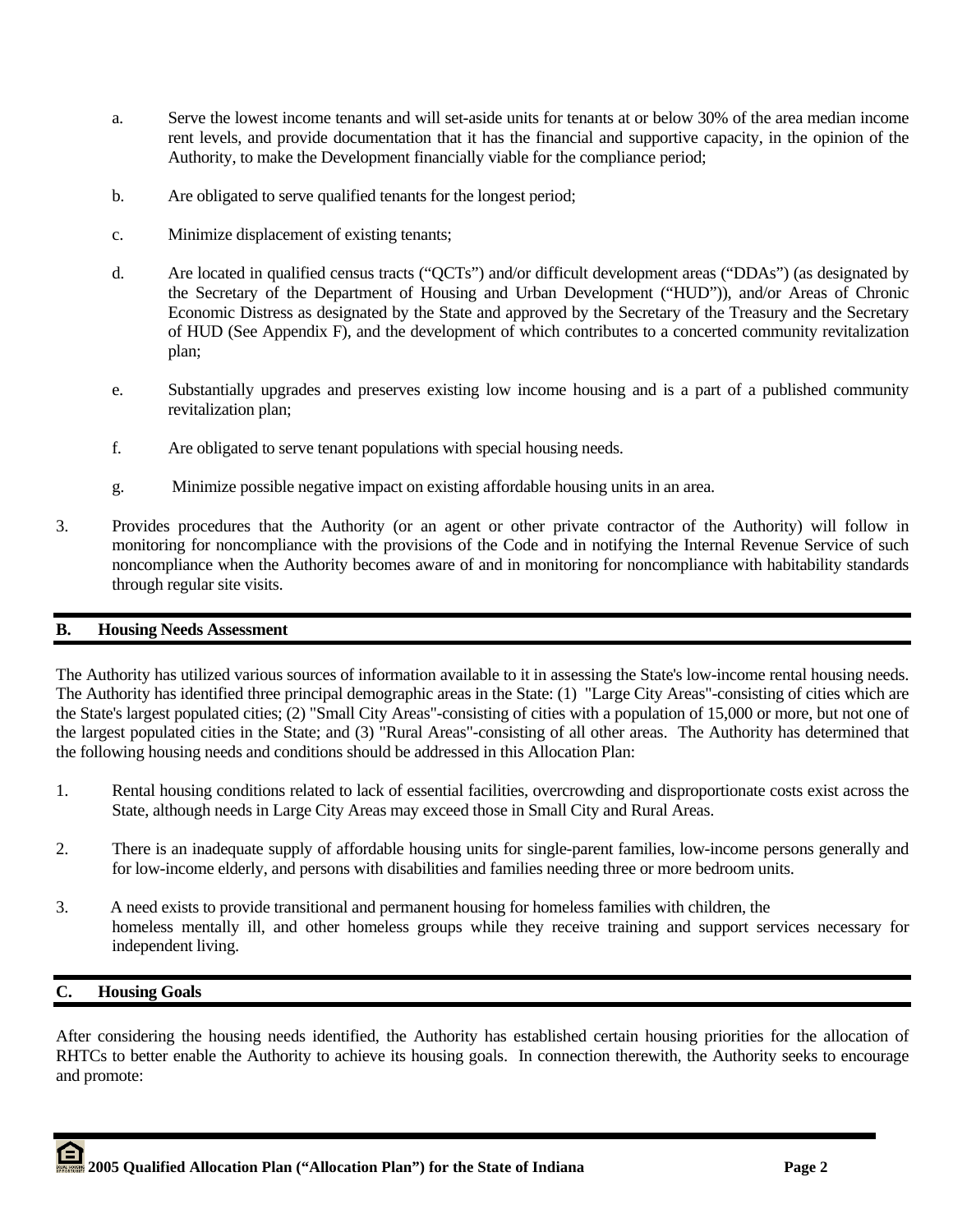- 1. Developments which will require an allocation of Rental Housing Financing for the acquisition (if applicable), development and/or rehabilitation of such Development to become a reality.
- 2. Developments which will be of quality design, feasible financially and otherwise, and viable as a qualified low-income housing Development throughout the compliance period.
- 3. Distribution of Rental Housing Financing among Large Cities, Small Cities and Rural Areas, while emphasizing those areas identified as having greater housing needs.
- 4. Rehabilitation which substantially upgrades and preserves existing low-income housing and is part of a published community revitalization plan.
- 5. Developments, which meet special needs in a community or area such as transitional housing or permanent supportive housing for the homeless, larger families, or specially equipped Developments for the elderly and disabled including mixed income.
- 6. Developments, which provide housing for the lowest income households for the longest period of time possible.
- 7. Developments, which provide housing for the lowest income households providing **optional** supportive services.

## **D. Private Activity Tax-Exempt Bond Financing**

Pursuant to the Code, Developments that do not receive a direct allocation from the Authority because such Developments qualify for the four (4%) percent RHTCs pursuant to the Code, must nevertheless satisfy and comply with all requirements for an allocation under this Allocation Plan and the Code. See Schedule D - Private Activity Tax-Exempt Bond Requirements.

## **[Note: A Development that has applied for and/or received an allocation of tax-exempt bond authority will not be eligible for an allocation of nine (9%) percent RHTCs for said Development.]**

## **E. Set Aside Categories**

The Authority believes it can best achieve its housing goals by establishing set aside categories based on: (i) development by qualified not-for-profit organizations; (ii) special housing needs, (iii) Development location, (iv) Preservation and (v) Developments which serve the lowest income. More than one (1) set aside category may be addressed by a Development, depending upon the location, characteristics and whether the owner is a qualified not-for-profit organization. However, a Development may only compete in one (1) Development Location set aside. **(Note: There are no set aside categories for Bond financed Developments.)**

The set aside categories, their respective requirements and amount of the annual RHTCs allocated to each are as follows:

## **1. Qualified Not-for-profit**

 a. 10% of available annual RHTCs will be set aside for Developments in which the "qualified not-for-profit organization" owns 100% of the general partner interest, receives at a least 25% of the developer fee (if any developer fee is deferred, the for-profit's and not-for-profit's deferral must be proportionate to the amount of developer fee they are to receive), and materially participates in its operations, as such terms are defined in and pursuant to Section 42 of the Code and this Allocation Plan. [Note: 100% general partner ownership interest is only required by a qualified not-for profit for consideration in this set-aside and does not preclude joint ventures in any other set-aside].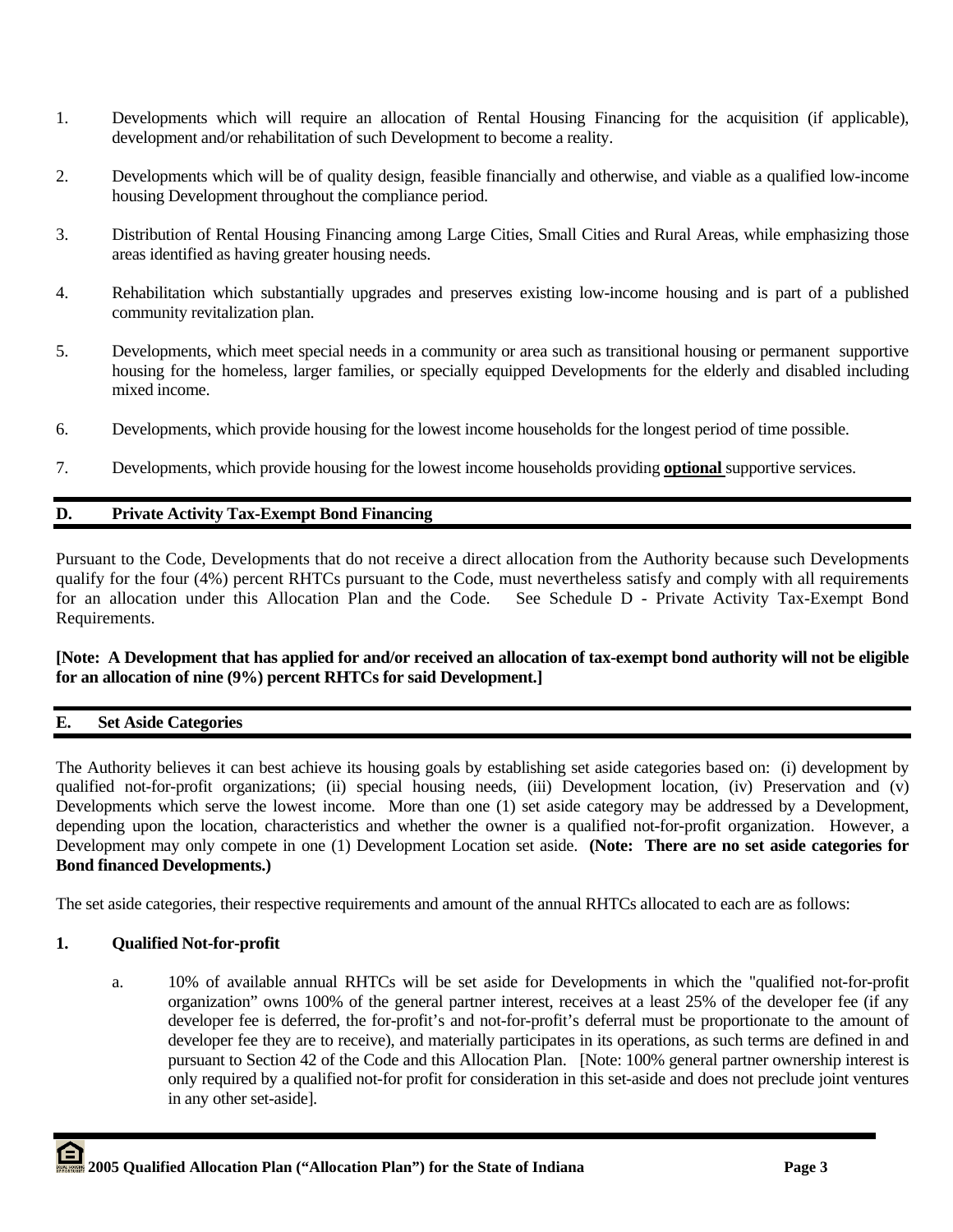## Qualified Not-for-profit Organization Requirements

A not-for-profit organization shall not constitute a "qualified not-for-profit organization" if the not-forprofit organization is affiliated with or is controlled by a for profit organization. To constitute a qualified not-for-profit organization, throughout the compliance period: (i) one of the not-for-profit organization's exempt purposes must include the fostering of low-income housing, (ii) the not-for-profit organization must own 100% of the general partner interest in the Development, (iii) the not-for-profit organization must materially participate (as defined in Section 469(h) of the Code) in the development and operation of the Development, (iv) the not-for-profit organization must comply with all other Sections of the Code applicable to not-for-profit organizations, and (v) has no part of its net earnings inuring to the benefit of any member, founder, contributor, or individual. The not-for-profit must have been in existence at least one year from the date of application, with affordable housing as one of its primary goals.

**Required Documentation:** At the time of application, Articles of Incorporation or its formation documents for the not-for-profit, IRS documentation of not-for-profit status (e.g.  $\S501(c)(3)$ ) and a complete signed original Not-for-Profit Questionnaire with required attachments (Form L) must be submitted by the Applicant and placed in tab B.

## **2. Special Housing Needs**

- a. 10% of available annual RHTCs will be set aside for units that provide residential housing for persons with a disability, pursuant to *Indiana Code ("IC") 5-20-1-4.5*, which defines disabled as "a person with a disability who, by reason of physical, mental, or emotional defect or infirmity, whether congenital or acquired by accident, injury, or disease, is totally or partially prevented from achieving the fullest attainable physical, social, economic, mental, and vocational participation in the normal process of living." The Authority shall allocate RHTCs under this section based on the proportionate number of set aside units of a qualified building that is used to provide residential housing for persons with disabilities. The Authority shall hold, if available, the allocation to the set aside category for persons with a disability through October 31 of each calendar year and beginning November 1 of each such calendar year, any part of such allocation that remains unassigned shall be available for any other appropriate allocation.
- b. 10% of available annual RHTCs will be set aside for Developments specifically designed for use by elderly tenants. Elderly is defined, for the purpose of this Allocation Plan, as those persons 55 years of age or older on or before the date of initial occupancy. No less than eighty percent (80%) of the housing units shall be restricted for and solely occupied by at least one resident in each unit who is 55 years of age or older (Owners considering and/or receiving an allocation under this set aside should be familiar with the Housing For Older Persons Act (an amendment to the Fair Housing Act) and the Implementation of the Housing For Older Persons Act Final Rule.)

# **3. Development Location**

All Applications for RHTCs will compete in only one Development Location set aside defined below:

- a. 15% of available annual RHTCs will be set aside for Developments located within a Large City. For purposes of this set aside Large City is defined as a city with a population of 75,000 or more (See Appendix D). The Development must be located within one mile of the zoning jurisdiction and/or use city utility services (water and sewer).
- b. 15% of available annual RHTCs will be set aside for Developments located within a Small City. For purposes of this set aside Small City is defined as a city with a population of 15,000 – 74,999 (See Appendix E). The Development must be located within one mile of the zoning jurisdiction and/or use city utility services (water and sewer).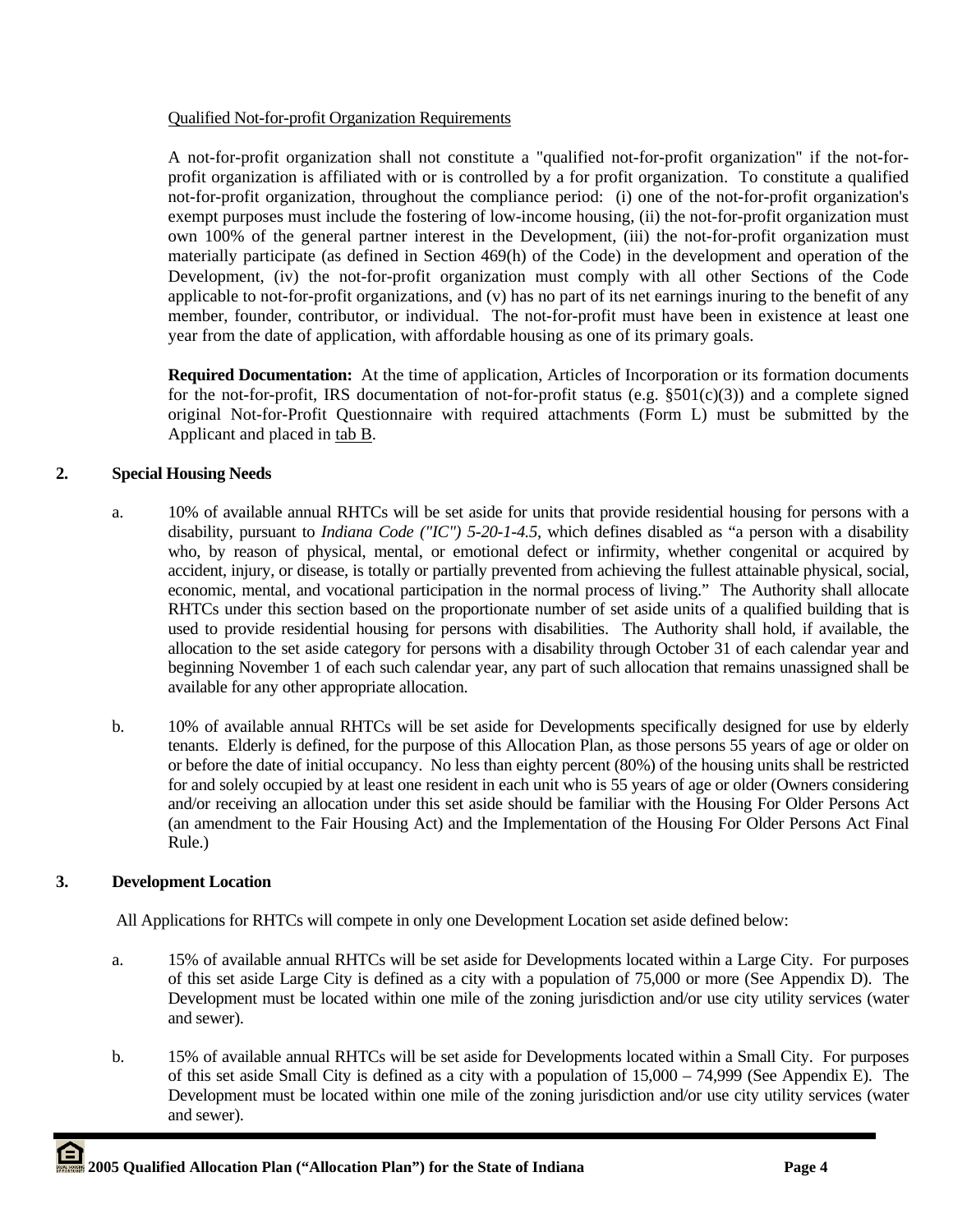c. 10% of available annual RHTCs will be set aside for Developments located in areas designated as "rural", with a population of 14,999 or less, and/or for Developments utilizing Rural Development Funding.

If the Development is receiving Rural Development Funding, the owner must choose on the Application the one (1) Development Location set aside in which the Development must compete.

## **4. Preservation**

**a.** 15% of available annual RHTCs will be set aside for Developments which involve the substantial rehabilitation (as outlined in the property's Capital Needs Assessment – See Schedule G) of an existing structure (affordable or market rate housing, or otherwise) and/or a Development otherwise in danger of being lost as affordable housing, and/or the demolition and decentralization of housing units utilizing the same site (over 50% of the units must be replaced in the Development/Application).

This includes:

- Developments being removed by a federal agency (i.e. HUD, Rural Development (RD));
- Rental Housing RHTC Developments with Compliance Periods that have expired or are expiring in the current year;
- Developments utilizing HOPE VI funding;
- Developments which entail demolition and decentralization of units with replacement of units on the same site as described above; and
- Re-use of an existing structure(s) for conversion into affordable housing where a minimum of 75% of the Development is converted to affordable housing and/or its common areas (100% of the existing structure must be part of the overall Development)

Rehabilitation hard costs must be in excess of \$10,000 per unit to be considered in this category.

For Developments competing in all other set-asides, rehabilitation hard costs must be in excess of \$7,000.

## **5. Lowest Income**

a. 5% of available annual RHTCs will be set aside for Developments, which restrict 30% or more of its units for tenants whose incomes are at or below 30% of the area median income. The Development must also charge no more than the 30% area median income rent for the set aside units.

The Authority intends to make every effort to satisfy the requirements of such set-aside categories in one (1) application and reservation cycle. If such set-aside categories are not completed through one (1) application and reservation cycle for the applicable year, the Authority may allocate any RHTCs remaining available for allocation without regard to these set aside categories, so long as such allocation is made in accordance with the Code and the applicable requirements of the law of the State and the goals of this Allocation Plan; notwithstanding the foregoing to the contrary, upon completion of the scheduled reservation cycle (i.e., at such time as all or substantially all RHTCs available for allocation in a calendar year have been allocated, other than *de minimus* amounts of RHTCs not reasonably susceptible to allocation to a Development) the Authority, in its discretion, may hold another application and reservation cycle. If another application and reservation cycle will be held, the Authority will provide an announcement thereof. Provided, however, that: (i) the Authority may, in its sole discretion, elect in any reservation cycle not to allocate RHTCs to a Development that might otherwise qualify for an allocation of RHTCs set aside under Section E.1-5 above, if such Development scores ten (10) or more points less than any other Development which has received an allocation of RHTCs in such cycle without regard to such set aside categories.

Notwithstanding the point ranking system set forth in this Plan, the Authority reserves the right and shall have the power to allocate Rental Housing Financing to a Development irrespective of its point ranking, if such intended allocation is: (1) in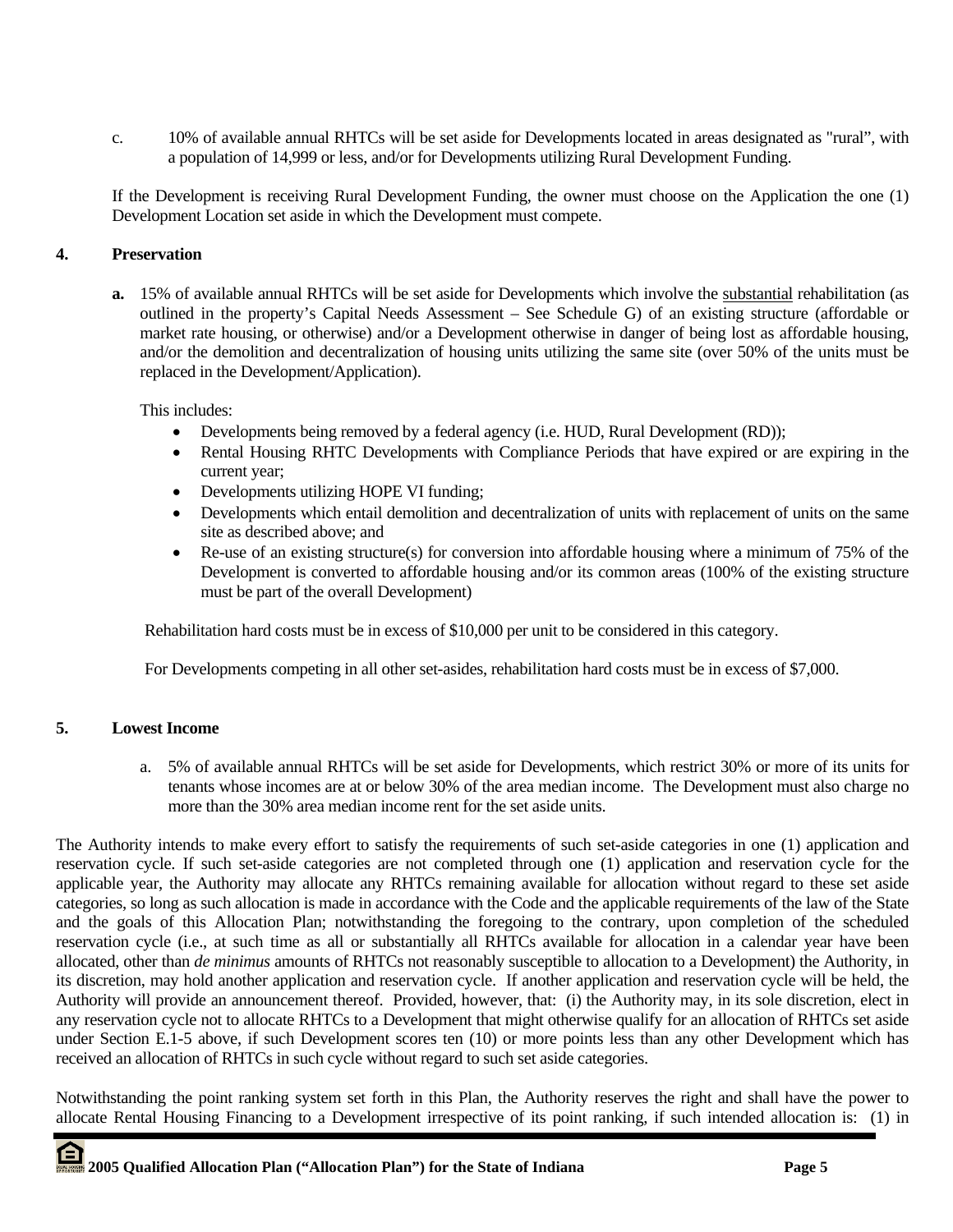compliance with Section 42 of the Code; (2) in furtherance of the Housing Goals stated herein; and (3) determined to be in the interests of the citizens of the State of Indiana. Additionally, the Authority will provide a written explanation to the general public for any allocation of RHTCs, which is not made in accordance with the established goals, priorities, and selection criteria in this Allocation Plan.

## **F. Threshold Requirements**

Each Development applying for an allocation of Rental Housing Financing must satisfy the requirements of the Code, such additional requirements established by the Authority, the Program and those set forth in this Allocation Plan, and any additional requirements relating to the continued compliance of the Development after an allocation of Rental Housing Financing by the Authority. All material used in the Development must be new and of high quality, and all work must be performed in a good and workmanlike manner.

**1.** Federal Threshold Requirements

 Each Development shall satisfy all requirements of Section 42 of the Code and such additional provisions of the Code and other federal laws applicable to each Development throughout the required compliance period and/or other applicable period. These requirements include, without limitation:

a. Development Feasibility

 Amounts allocated pursuant to this Allocation Plan may not exceed an amount, which the Authority, in its sole discretion, determines is necessary for the financial feasibility of a Development and its viability as a qualified low-income housing Development throughout the Compliance Period. In making this determination, the Authority shall consider: (i) the sources and uses of funds and the total financing planned for the Development; (ii) any proceeds or receipts expected to be generated by reason of tax benefits; (iii) the percentage of the RHTCs used or to be used for Development costs other than the cost of intermediaries, unless such consideration would impede the process of developing in hard-to-develop areas; (iv) the reasonableness of the developmental and operational costs of the Development; and (v) the developmental and/or operational costs of the Development as compared to similar costs of other Applicants; and (vi) such other factors it may consider applicable.

 The Authority may establish such criteria and assumptions it deems reasonable for the purposes of its determination, including, without limitation, criteria as to the reasonableness of fees, profits, assumptions as to projected occupancy, the amount of net syndication proceeds to be received, and increases in operating expenses and rental income. Any determination and/or allocation of Rental Housing Financing by the Authority shall not be construed to be a representation or warranty by the Authority as to the feasibility or viability of any Development.

 Pursuant to the Code, the foregoing determination shall be made at: (a) the time of application for the Rental Housing Financing; (b) the time of allocation of the RHTC equity amount; (c) anytime there is a material change to the application and/or Development; and (d) the date the building is placed in service or at time of final application (but prior to the issuance of IRS Form 8609).

**Required Documentation:** Third party documentation of sources, costs, and uses of funds that the Applicant may find necessary to include with the Application will be considered along with other such documentation the Authority may consider applicable. Additionally, if the Development is proposing commercial space the following proformas must be submitted: (i) a 15-year proforma showing only the commercial portion of the Development; (ii) a 15-year proforma showing only the housing portion of the Development; and (iii) a 15 year proforma showing the housing portion and the commercial portion of the Development combined. The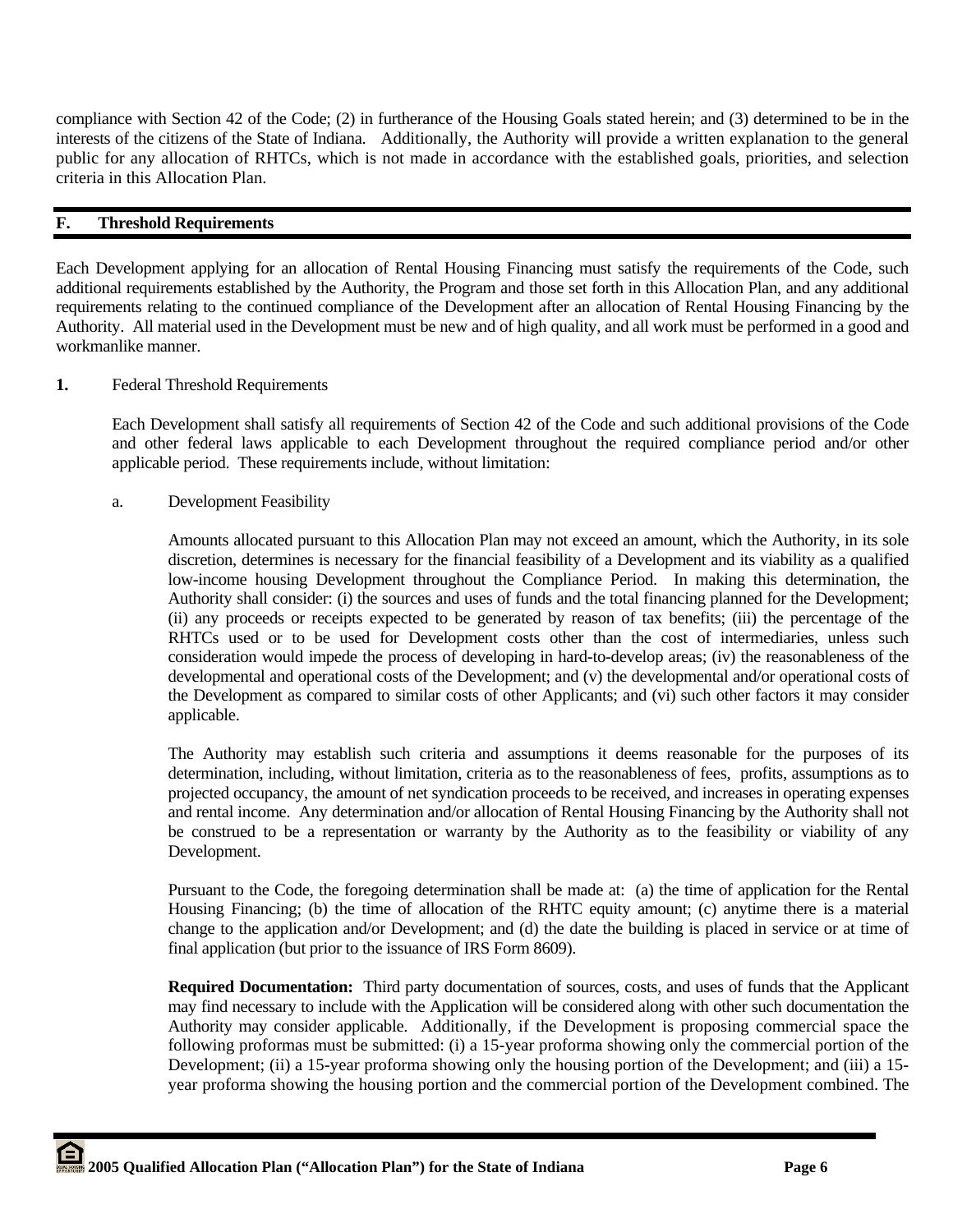Application (Form A) and any additional documentation regarding the financial feasibility of the Development must be placed in tab A.

b. Local Jurisdiction Notification

 No Development shall be entitled to apply for any Rental Housing Financing reservation or allocation until the highest elected official of the local jurisdiction is notified and provided with a reasonable opportunity to comment on the Development. The Authority will consider the response of such official in determining any RHTC allocation for the Development.

**Required Documentation: At least 30 days, but no more than 120 days,** prior to application submittal, the Applicant must submit Form R (with the Applicant's portion completed) and any additional documentation they wish to provide **by certified mail or other service together with appropriate evidence of receipt**, of its intent to develop affordable housing to the highest local elected official in the community where the proposed Development will be located. Copies of such information, the returned receipt from the certified mail or other acknowledgement of receipt of the documentation by the highest local elected official (or authorized designee), and any written response(s) from the local officials are a required part of the Rental Housing Finance Application and must be placed in tab C.

c. All not-for-profits competing for Rental Housing Finance Program funding that have an ownership interest in the proposed Development must submit to IHFA at the time of application a resolution from its Board of Directors that includes language that approves: 1) the application being made for specific Rental Housing Funding (i.e. private activity tax-exempt bonds, RHTC, HOME, Trust Fund,); 2) the amount of ownership interest the not-for-profit has in the venture; and 3) the not-for-profit's specific liabilities in the Development.

**Required Documentation:** Resolution signed by the not-for-profit's Board of Directors must be placed in tab B. If the document is approved during a Board of Directors meeting, a quorum should pass and sign the resolution and such resolution shall be incorporated into the Minutes of the meeting.

d. Market Study

See Schedule C - Market Study Requirements. The market study must be prepared at the developer's expense by a **disinterested** third party. Sufficient demand in the market area of the Development must exist and, based on reasonable predictions, will continue to exist during the term of the Compliance Period or other applicable period, for the number of units to be developed. IHFA reserves the right to contract out an additional market study at the expense of the Applicant for any Development it deems appropriate in its sole and absolute discretion. Before contracting out a second market study, IHFA will first contact the market analyst and the Applicant for the Development to determine if more information can be obtained to satisfy this requirement. If not, IHFA will notify the Applicant that a second market study will be performed and the Applicant will have the option of either withdrawing the Application from competing or agreeing to incur the cost of the second study.

**Required Documentation:** A comprehensive market study of the housing needs of low-income individuals in the area to be served by the Development, satisfactory to the Authority at the time the initial Application, must be performed and submitted to IHFA. The market study must be addressed directly to IHFA from the third party preparing the market study with a sworn statement from the person who prepared the study certifying to IHFA the accuracy of the data reported in the study. The study must be submitted to IHFA offices by the application deadline and must state the name of the Development, the Owner, Development City, and Development County on the front cover. The market study must be no more than twelve (12) months old at the time of submission to IHFA. **Studies more than six (6) months old must be updated.**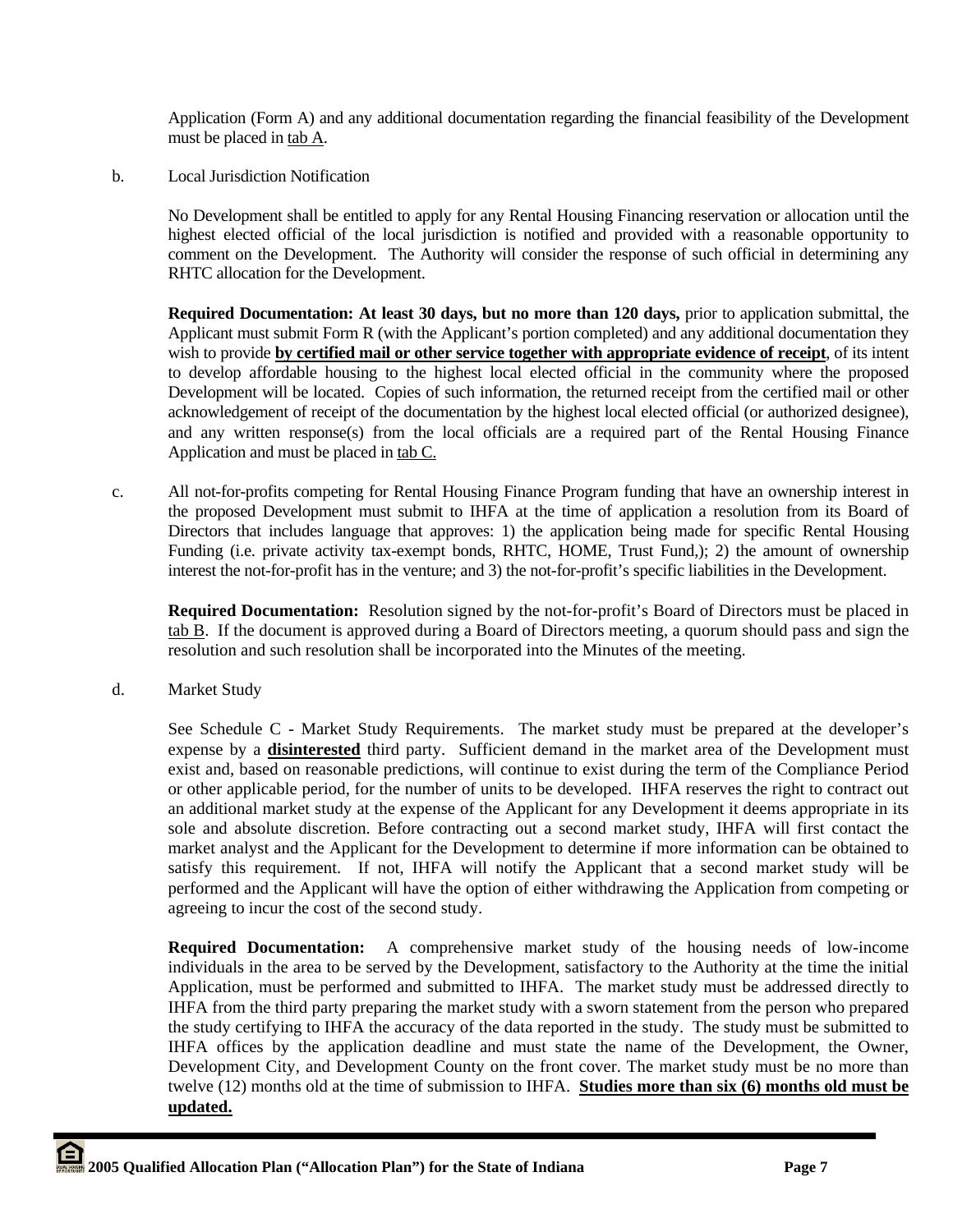No study will be accepted over twelve (12) months old even with an update. If the study has no material changes and is between six (6) and twelve (12) months old, the market study analyst may send an update letter with a copy of the original market study. However, the update must include the actions taken by the market analyst to ensure the information contained in the original market study continues to be valid. The update must also be accompanied by the original market study. The market study must be submitted in the format outlined in Schedule C.

## **2. Additional Threshold Requirements of the Authority**

All information submitted to the Authority pursuant to this Allocation Plan must be satisfactory to the Authority in its sole and absolute discretion. If the Authority requests additional information from an Applicant, such information must promptly be submitted within timeline(s) determined by the Authority. **Additionally, all documentation (e.g. certifications, letters, market studies, etc.) must be issued/dated within six months prior to the Application deadline date.**

For a Development to be evaluated for an allocation of RHTCs, each of the following requirements must also be satisfied:

- a. The Authority will not consider or review more than one Application for the same Development or for substantially the same or similar costs submitted by a related Applicant with respect to a particular reservation and application cycle. Submission of more than one Application shall cause the cancellation of any pending Application earlier awarded. Request for supplemental RHTCs will only be permitted after all qualified Developments have been funded. The Authority will notify the public if RHTCs are available for supplemental funding. However, supplemental RHTCs will only be considered for allocations made in the same year.
- b. Until an Applicant, Owner and/or Developer has successfully completed (i.e. has been issued IRS Form 8609) at least one (1) Development in Indiana, the Authority will not consider or review an Application for a Development from the Applicant, Owner and/or a Developer if such Application would, when added to all other RHTC allocations made to the Applicant, Owner and/or Developer, aggregate more than \$750,000 in annual RHTCs. However, IHFA will permit an exception to this policy where the Public Housing Authority (PHA) and/or a wholly owned subsidiary of the PHA is the Applicant, Developer, Co-Developer, Owner or Co-Owner (general partner interest) and the Development is part of a revitalization plan with an approved HOPE VI grant.

**Required Documentation:** The Applicant, Owner, and Developer must submit a list of all RHTC Developments where they have participated with an ownership interest or been part of the Development team (including on a consulting basis). The list must include the following information: 1) Name of the Development; 2) City and state of Development; 3) number of units in each Development; 4) the amount of annual RHTC awarded to each Development; and 5) the role the Applicant played in each Development (e.g. developer, owner, consultant, etc.) Place in tab L.

- c. At the time an Applicant files an Application with the Authority, eligible development costs expended or incurred towards the Development and/or acquisition shall not exceed fifty percent (50%) of the total estimated eligible development costs, unless the Authority determines that:
	- 1) Rental Housing Financing is necessary for the Development to be completed; and
	- 2) The Development is located in either (a) a "qualified census tract" or (b) "difficult Development area", as designated by the U.S. Secretary of Housing and Urban Development ("HUD"). You may also view the information on HUD's website at: www.hud.gov; and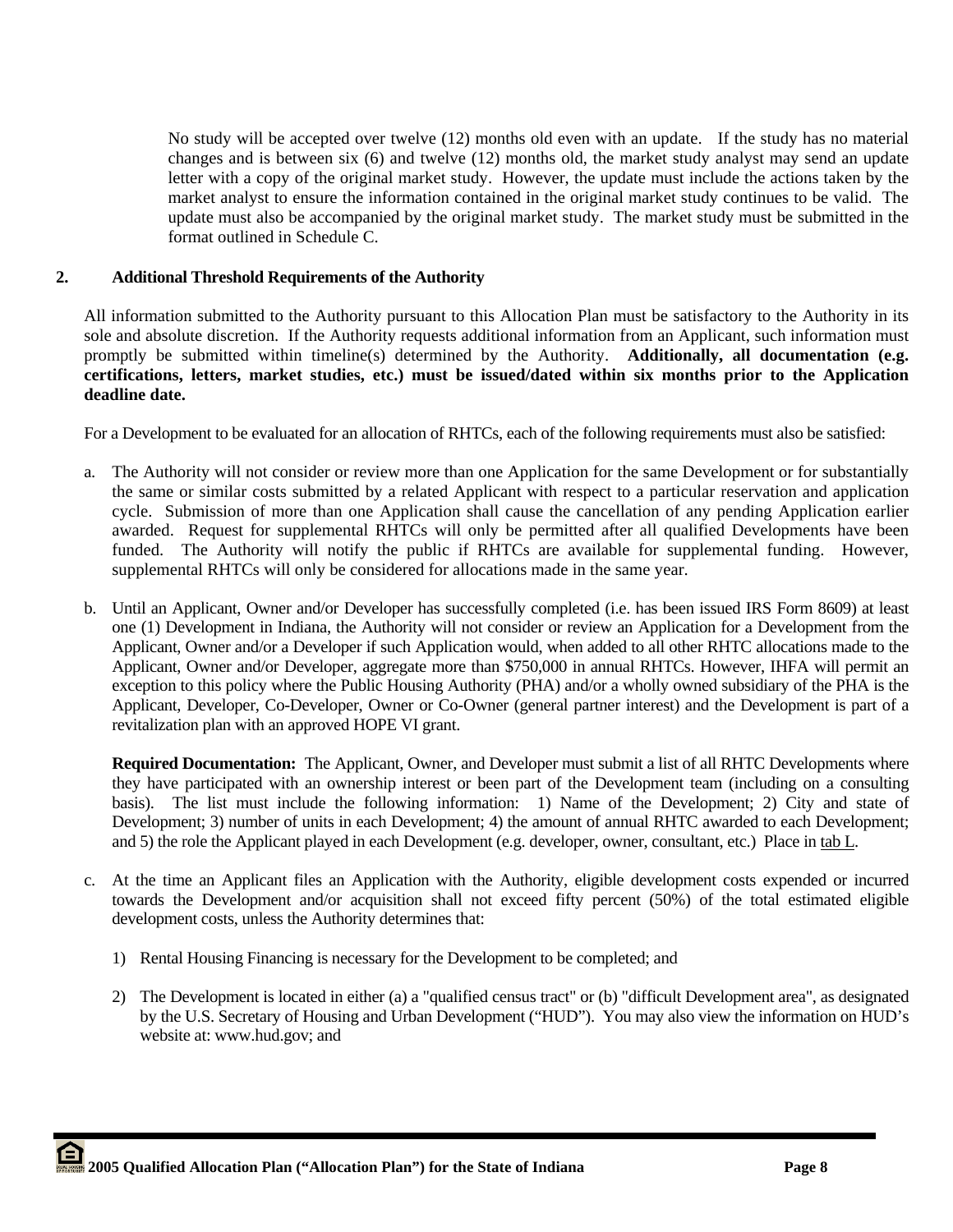- 3) Less than sixty-five percent (65%) of the estimated qualified eligible costs have been expended or incurred; and
- 4) The Development will contribute to the accomplishment of the Authority's housing goals and priorities.

**Required Documentation:** Completed Application. See Form A. Place in tab A.

 d. The Development applicant/owner, developer, management agent and other members of the Development team as provided in the Rental Housing Finance Application must demonstrate sufficient financial, development and managerial capabilities to complete the Development and maintain them for the Compliance Period and other applicable period.

**Required Documentation:** The Applicant must provide documentation to demonstrate sufficient financial, development and managerial capabilities. Documentation must include:: 1) Up to date certified Financial statements from the Applicant, Owner or its principals (must include all principals of the general partner interest), **AND** Developer (under the Applicant's, Owner's, and/or Developer's own affidavit respectively); **AND** 2) Resumes showing adequate experience of Developer and management company. This documentation must be placed in tab D. The Authority, in its discretion, may require audited financials and/or copies of tax returns. If needed, the Authority will request this information from the Applicant.

- e. The Development team must show their readiness to proceed as demonstrated by:
	- 1) The Authority's receipt of a completed "Application" in the form required by the Authority and within the time period established and set forth in this Allocation Plan. Each Application must be type written and accompanied by the appropriate application fee and all exhibits. Additionally, the Applicant must provide a Narrative Summary of the Development. See Schedule I for Application Package Submission Guidelines.

**Required Documentation:** The most current Application (See Form A) completed, Narrative Summary of the Development, and **a check** made payable to IHFA for the appropriate Application Fee. The check should be attached to the application and placed in tab A with the narrative summary. A fee of \$25 plus any applicable bank charges will be charged to the Applicant for any checks returned for insufficient funds or stopped payment, and will require subsequent payments made to IHFA by the entity to be in the form of a cashier's or certified check or money order. However, if an Application fee is returned for insufficient funds, the Application will not be eligible for funding or a Technical Correction period.

2) Submitting satisfactory evidence of site control.

**Required Documentation:** The Applicant must submit documentation evidencing site control including verification of current ownership, examples of which include: 1) Purchase Agreement or Option that does not expire until after the reservation date for RHTCs with title insurance documentation (or attorney's opinion); 2) Warranty deed; 3) Long-term lease option (term of lease must be for a minimum term specified in the Declaration of Extended Rental Housing Commitment). When an Applicant intends to acquire a site and/or building through a government body, in the Authority's sole discretion exercised on a case-by-case basis, the Authority may accept the following documentation as sufficient evidence of site control: (i) duly adopted resolutions of the applicable commission designating the subject area; (ii) duly adopted resolutions of the applicable commission authorizing the acquisition of the land to comprise the Development; and (iii) a letter from the applicable governmental agency or development commission setting forth the acquisition schedule for such land on a time table consistent with the Applicant's readiness to proceed without undue risk of Rental Housing Financing being returned to or rescinded by the Authority. This documentation must be placed in tab E.

3) Development Site Information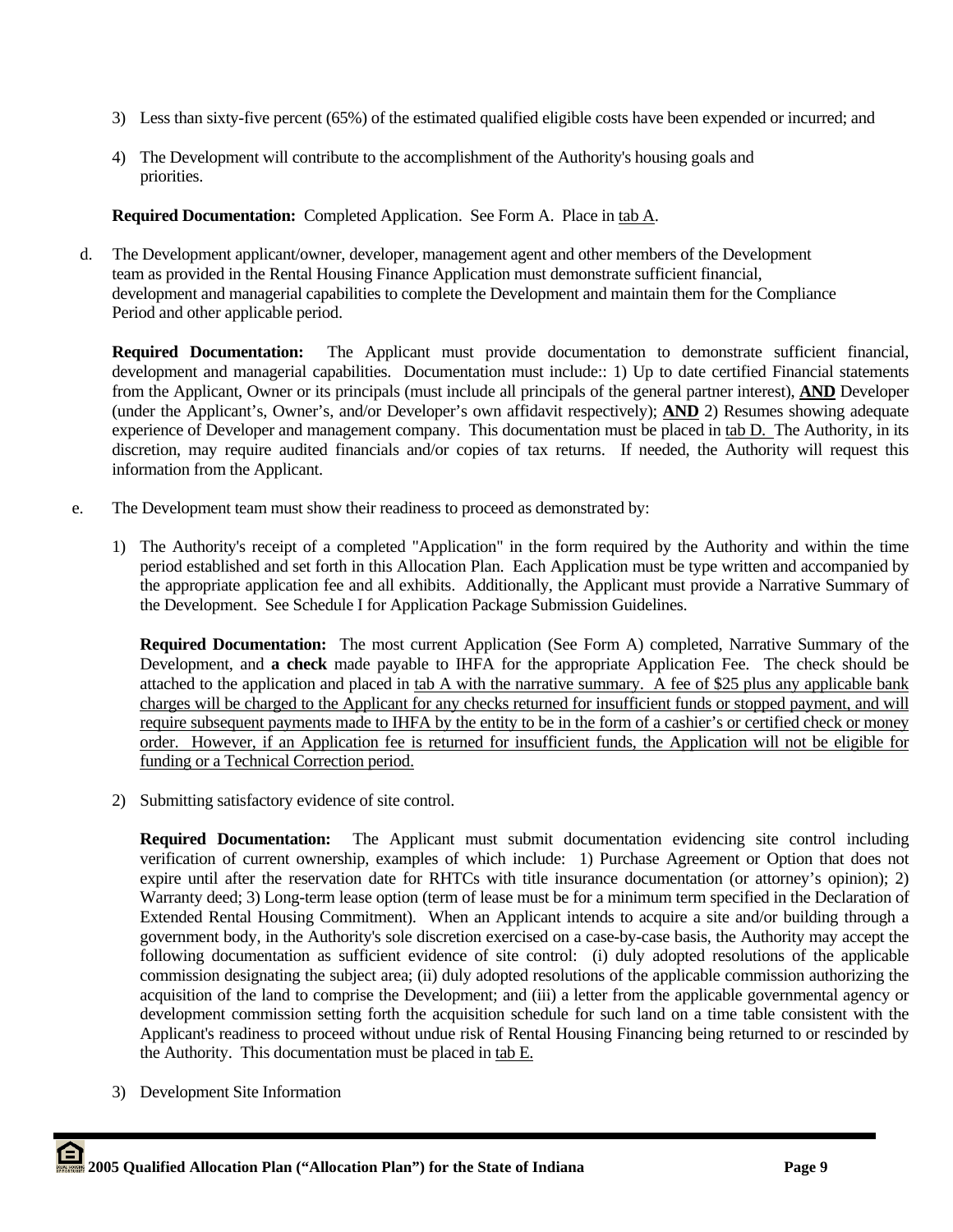**Required Documentation:** The Applicant must submit satisfactory: 1) schematics; 2) perimeter survey; 3) site plan (if flood plain and/or wetlands are located any where on the site, the site plan must show where the buildings, common areas, and any land improvements will be located in relation to the flood plain and/or wetlands – See Section F.2.f.7. of QAP); and 4) floor plans for units of the Development which, to the sole satisfaction of the Authority, show the Development is of quality design providing decent, safe and sanitary housing. The Authority reserves the right to perform (through its own representatives or its agents) site visits and evaluations of the Development to determine the satisfaction of these requirements. Place this documentation in tab F.

4) The Applicant must demonstrate an ability to obtain financing (i.e. syndication proceeds, grants, other funds available for the Development).

## **Required Documentation: All sources of financing must be supported with appropriate documentation satisfactory to the Authority** including the following documentation which must be submitted:

- **1)** Lender letter of interest submitted to the Applicant in support of the Applicant's application must contain a representation and acknowledgment from the lender that: (i) such lender has reviewed the same application submitted or to be submitted by the Applicant to the Authority in support of the Rental Housing Financing for the Development to which such letter of interest relates; (ii) lender expressly acknowledges that the Development will be subject specifically to the "40-60" or "20-50" set-aside, and extended use restriction elections made by the Applicant; (iii) the lender has reviewed the Minimum Underwriting Criteria set forth in this Allocation Plan; (iv) any other special use restriction elections made by the Applicant, which give rise to additional points in this Allocation Plan; and (v) the anticipated terms of the loan including loan amount, interest rate, and term of the loan. Place in tab G; **AND**
- **2)** For financing not yet applied for (e.g. FHLB funds, etc.), the Applicant must submit evidence of their eligibility for the source of funding (e.g. a certification from the Applicant stating how the Development is eligible for the funding source). Place this documentation in tab G; **AND**
- **3)** Equity letter of interest submitted by an Applicant in support of the Applicant's application must contain a representation and acknowledgment from the equity investor that: (i) such investor has reviewed the same application **and market study** submitted or to be submitted by the Applicant to the Authority in support of the Rental Housing Financing for the Development to which such letter of interest relates; (ii) such investor expressly acknowledges that the Development will be subject specifically to the "40-60" or "20-50" set-aside, and extended use restriction elections made by the Applicant; (iii) the investor has reviewed the Minimum Underwriting Criteria set forth in this Allocation Plan; (iv) any other special use restriction elections made by the Applicant, which give rise to additional points in this Allocation Plan; and (v) the estimated dollar amount of equity to be provided to the Development. Place in tab H.
- **4)** If any additional funding/financing of any kind has already been awarded for the Development, a copy of the award letter that includes the expiration date for the award must be submitted and placed in tab G.
- f. The Development team must provide documentation to the sole satisfaction of the Authority that shows:
	- 1) There are or will be accessible public and private facilities (i.e. schools, churches, transportation, retail and service establishments, parks, recreational facilities and major public and private employers) on or before the estimated completion date of the Development, which will adequately serve the proposed Development and which are necessary or desirable for use and enjoyment by the contemplated residents.

**Required Documentation:** The Applicant must provide a map of the site area that shows clearly where the public and private facilities are in relation to the Development. The map must be placed in tab I.

2) **Required Documentation:** Color photographs of the site and existing structures shall be provided from all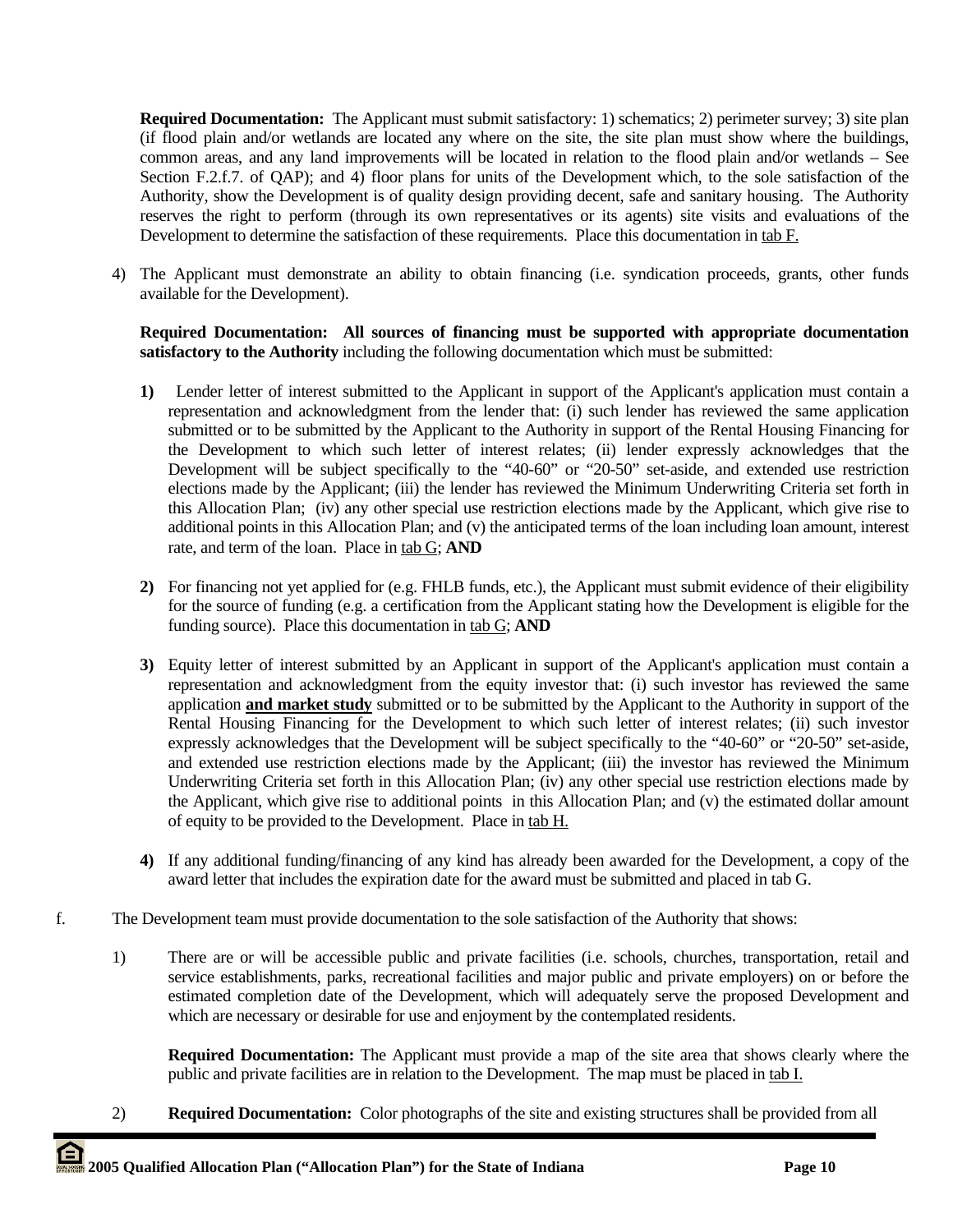significant perspectives and show all significant nearby land uses. Photographs must be placed in tab I.

3) The real estate upon which the Development will be located is currently properly zoned to allow for the proposed Development.

**Required Documentation:** The Applicant must provide: 1) a letter from the appropriate authorized government official (e.g. zoning commission) that describes the Development location and certifies that the current zoning allows for construction and operation of the proposed Development without the need for additional variance; **AND** 2) a copy of all approved variances on the property, if any; **AND** 3) If a Planned Unit Development (PUD) a copy of the appropriate documentation (i.e. organization  $\&$  requirements). This documentation must be placed in tab J.

4) At the time of application, there will be access to water, sewer, electric and/or gas to the site with sufficient capacity to satisfy the requirements of the Development.

**Required Documentation:** The Development shall have received a letter (acceptable to the Authority) from the appropriate entity and **signed by the appropriate authorized representative** (i.e. each utility company) that utility facilities and capacities will be available to satisfy the needs of the Development. However, if the Development consists of rehabilitation of existing occupied housing and is proposing the same number of units or less, a current utility bill is sufficient documentation for this category. Place in tab K.

5) Compliance Monitoring and Evidence of Compliance with Other Program Requirements

 Every Applicant, Principal, affiliates and/or Development Team member (collectively, "Development Team") with any ownership interest in a rental housing Development which has received an allocation of RHTCs by the Authority since the inception of the RHTC program (January 1, 1987), must cooperate and comply with the Authority's compliance monitoring procedures. The Authority's monitoring procedures and requirements are set forth in the RHTC Compliance Manual, a copy of which is attached as Schedule A to this Allocation Plan and made a part hereof. If, in the sole discretion of the Authority, any Development Team member has materially failed to comply with the procedures and requirements of the Authority or any of its programs, the Code or any other governmental program, including, but not limited to, HUD and/or HUD funded programs: (i) the Authority may withhold or reduce, in whole or in part, Rental Housing Financing for which application is made, irrespective of whether the withheld or reduced funding relates to the Development to which the noncompliance relates as determined by the Authority in its sole discretion; and (ii) if the Applicant's noncompliance is chronic and/or egregious in nature, the Authority may refuse to accept for filing and/or otherwise refuse to consider all or any part of the Applicant's pending or future applications for funding until such time as the Authority decides otherwise.

 All Development team members with an ownership interest in any RHTC Development must satisfactorily demonstrate that all prior findings and assessments against all Applicants and its principals, participants and affiliates have been satisfied.

 Any Development found to be in violation of this Allocation Plan will be subject to a reduction or rescission in Rental Housing Financing, and all Development Team members may be subject to debarment from participating in all Authority programs for up to five (5) years.

 **Required Documentation:** The following documentation must be submitted and placed in tab L:

 1) All of the Development Team members with an ownership interest or material participation in any affordable housing Development must disclose any non-compliance issue(s) and/or loan defaults with any state or federal affordable housing program (including private activity tax-exempt bonds) in which it has participated in or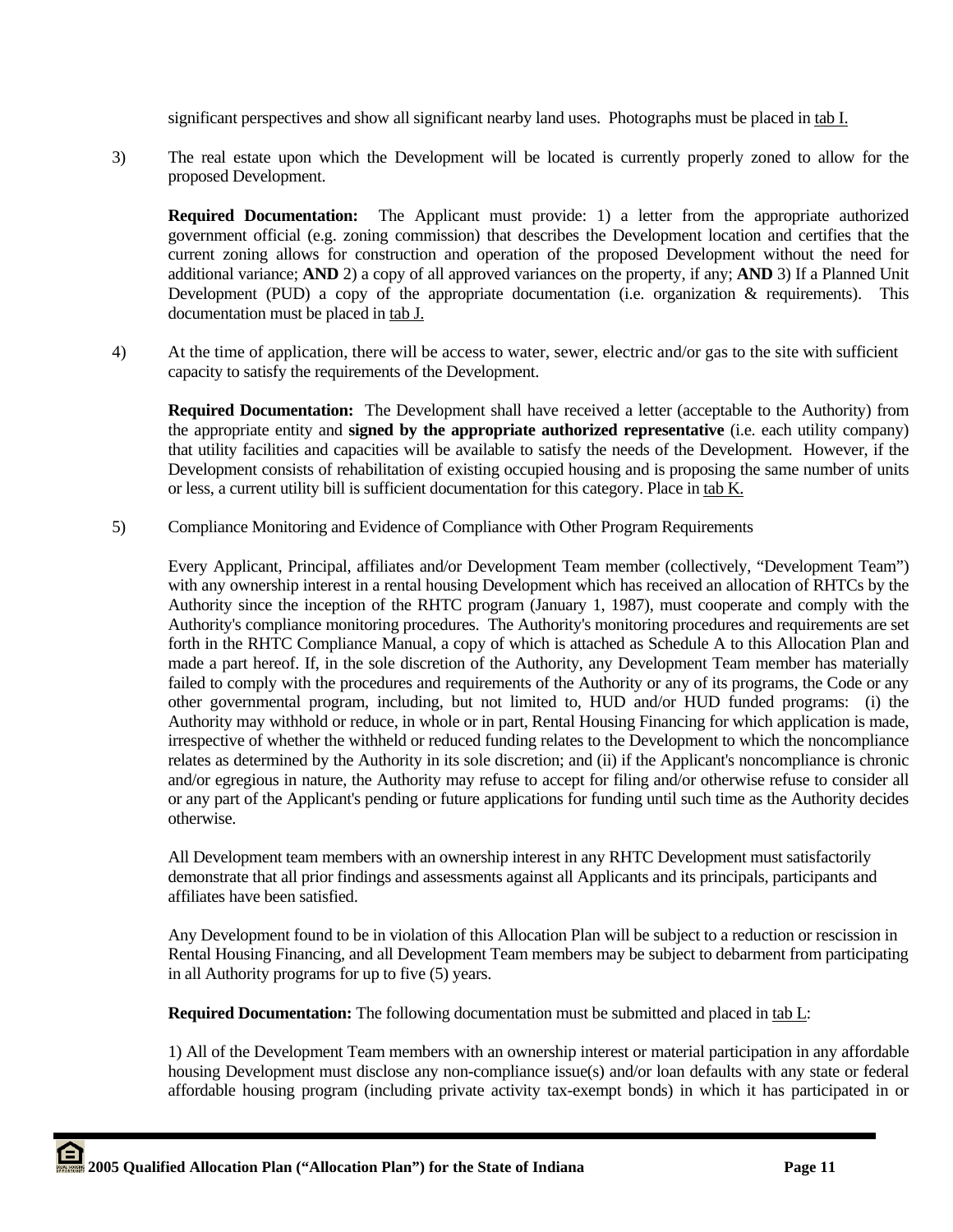received funds including those issues that have been corrected since RHTC program inception. Failure to disclose may result in the loss of funding;

 2) Any principal or material participant of the General Partner interest or managing member (if an LLC) and each member of the Development Team must submit a written affidavit accurately disclosing his/her complete interest in and affiliations with the proposed Development. Additionally, the Development Team must include in the affidavit all other RHTC funded Developments located in Indiana where they own(ed) an interest. A management company is required to be identified in the application and the management company named in the initial application must add language to its affidavit certifying that: a) they have reviewed the application for Rental Housing Financing; and b) they can effectively manage the property according to the requirements of Section 42, the Qualified Allocation Plan, and the elections made by the owner/applicant in the application for Rental Housing Financing. If at any time during the Compliance Period the management company changes, the new management company must also sign a similar certification.

6) The characteristics of the site (e.g. size, topography, terrain, soil and sub-soil conditions, environmental, vegetation and drainage conditions) must be suitable for the construction, rehabilitation and operation of the proposed

 Development. No Development will be considered if any of the buildings are or will be located in a 100-year flood plain at the placed in service date or on a site which has unresolvable wetlands problems, or contains hazardous substances or the like that cannot be mitigated.

**100-year Flood Plains:** A Development in a 100-year flood plain at initial Application may be permitted if sufficient documentation is included in the Application to clearly establish that there will be no part of a building located in the 100- year flood plain.

**Required Documentation:** Environmental Phase I completed by an experienced and credible disinterested third party hired by the Applicant. The Environmental Phase I must address wetlands and flood plains. A flood plain map must be included in the Environmental Phase I. Wetland Delineation and USGS maps are required to document the existence of wetlands areas on the site, and must be included in the Environmental Phase I. If there are no wetlands areas on the site, a wetlands delineation is not required but in all cases USGS maps must be included in the Environmental Phase I.

If a flood plain and/or wetlands are located anywhere on the site, the site plan must show where the buildings, commons areas, and any land improvements will be located in relation to the flood plain and/or wetlands.

**100-year Flood Plains:** Applications that propose the placement of buildings in the 100-year flood plain must submit the following documentation:

- All areas of the 100-year flood plain must be documented by the FEMA map for the areas in which the site is located. The proposed site for development must be located on that map.
- A qualified Civil Engineer must document mitigation for impacts to existing floodplains planned for the Development. A resume for the Civil Engineer must be submitted with this documentation.
- A FEMA Conditional Letter of reclassification must be obtained for the property that shows that the property is eligible for reclassification out of the flood plain area.
- A financing plan and costs for the site work involved in the reclassification.

For all properties that receive an award of RHTCs and are located in a 100-year flood plain at the time of initial application, a final letter of reclassification from FEMA along with an elevation certification must be provided to IHFA at the completion of the Development.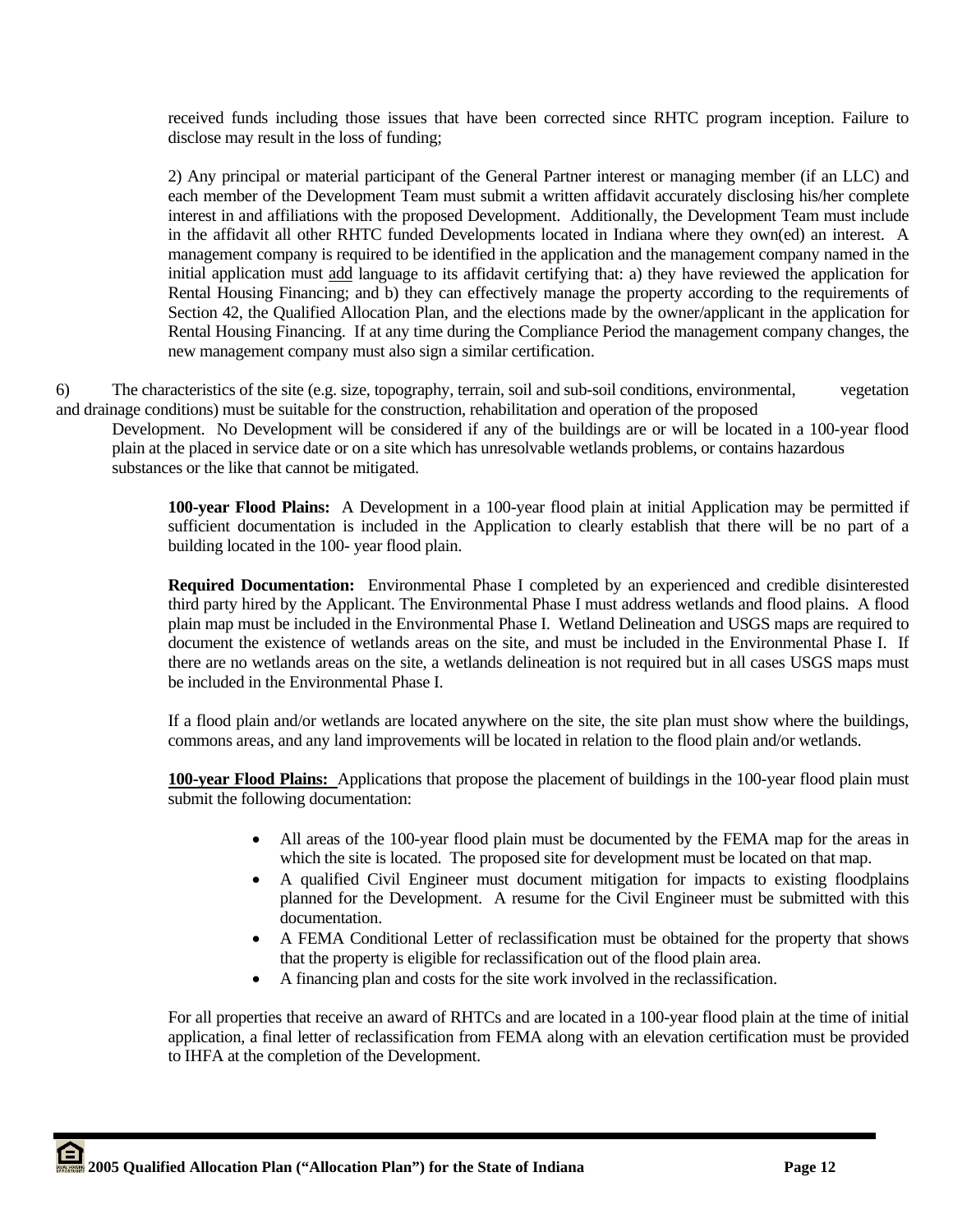If wetlands or hazardous substances exist on the site, the Applicant must submit: 1) evidence that the wetlands or hazardous substances can be mitigated; and 2) a plan, that includes financing, of how the Applicant anticipates to mitigate the wetlands or hazardous substances. Place in tab F.

- g. **Required Documentation:** Applicant(s) proposing Developments consisting of five (5) or more units must complete and submit HUD Form K 935.2 Affirmative Fair Housing Marketing Plan ("Plan") (See form K) at the time of initial application. Applicant must obtain approval from HUD and/or Rural Development (RD) within one (1) year after the Placed in Service date. A copy of the approved Plan must be submitted to the Authority within thirty (30) days of receipt. A copy of the **completed** form (See Form K) must be placed in tab N.
- h. All applicable conditions and requirements of State and local laws, statutes, regulations, ordinances and other proper authorities in the State, including, without limitation, the requirements specified in the Application, the Indiana Handicapped Accessibility Code as amended, and such additional items which may be required by the Authority (collectively, "State Laws"), shall be satisfied.

Additionally, the Development has been designed to comply with the requirements of all applicable local, state and federal fair housing and disability-related laws. The Development design should consider at a minimum, the applicability of the local building codes, Federal Fair Housing Act, as amended the Americans with Disabilities Act, and the Rehabilitation Act of 1973, as amended. The Applicant and architect who has designed the Development will be required to submit an affidavit that certifies the Development complies with all applicable requirements.

**Required Documentation:** The Fair Housing Act Accessibility Checklist form must be completed, signed by the owner and the architect for the Development and notarized. See Form E. Place form in tab N.

i. Applicants who perform rehabilitation work on pre-1978 Developments (i.e. buildings) are required to comply with the Lead Based Paint Pre-Renovation Rule (Lead PRE) and the State of Indiana's Lead Based Paint Rules where applicable. (For more information visit www.epa.gov/lead or contact your local Environmental Protection Agency (EPA) Regional Office and www.ikecoalition.org for Indiana's rules.)

**Required Documentation:** The Applicant must certify that the Development will comply with these laws and rules. See Form J. Place certification in tab N.

j. Developments proposing commercial areas within the building or on the property utilizing Rental Housing Financing will be given consideration. Construction must be in compliance with plans and specifications that have been previously submitted and approved by the Authority. Finally, all commercial restrictions approved by the Authority must be included in the Declaration of Extended Rental Housing Commitment ("DERHC").

**Required Documentation:** The Application must include the following additional information and documentation: (i) a detailed, square footage layout of the building and/or property identifying all residential and commercial areas; and (ii) a time-line for complete construction showing that all commercial areas will be complete prior to the residential areas being occupied. Place this documentation in tab F.

k. If any portion of the RHTCs are being used to acquire the Development, RHTCs and/or acquisition eligible basis will be calculated based on the lesser of the actual amount paid for the building or the appraised fair market value.

**Required Documentation:** The Applicant must submit the Development's fair market appraisal (completed by a qualified appraiser), which must be completed no earlier than (6) months from the Application deadline. See Schedule C– Market Study and Fair Market Appraisal Requirements. Place in tab O.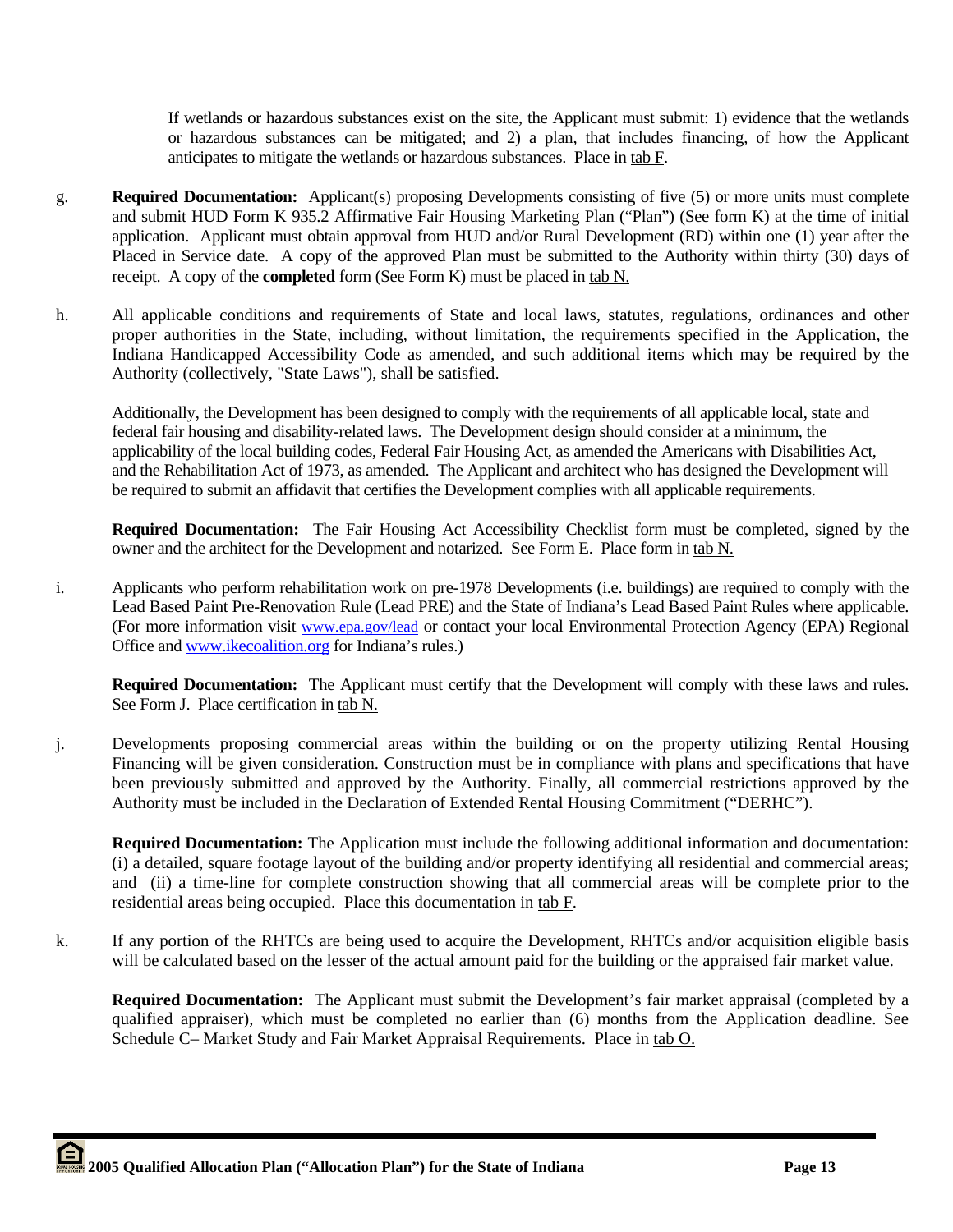l. For Developments proposing rehabilitation, the rehabilitation hard costs must be in excess of \$7,000 per unit. However, if the Development is competing in the Preservation set aside the rehabilitation hard costs must be in excess of \$10,000 per unit.

**Required Documentation:** All Applicants applying for rehabilitation Developments requesting Rental Housing Financing must submit with their Rental Housing Finance Application a capital needs assessment performed by a qualified professional (engineer/architect) in the format required by the Authority. **The complete Capital Needs Assessment Report AND Form C must be submitted**. See Schedule H and Form C - Capital Needs Assessment. Place in tab O.

- m. Upon request, the Applicant shall provide a completed IRS Form 8821, Tax Information Authorization, for each owner/general partner. The form must be signed by an individual authorized to sign on behalf of the Owner.
- n. Underwriting Guidelines

The following are underwriting guidelines for all Developments. However, all applicants should be aware that these are averages and the numbers submitted should reflect the nature and **true cost** of the Development proposed. **IHFA will consider any underwriting outside of these guidelines if supporting documentation is provided.** 

- 1) Total Operating Expenses IHFA will consider the reasonableness of operating expenses for each Development based on information submitted by the Applicant. See Required Documentation in this section.
- 2) Management Fee– 5-7% of "effective gross income" (gross income for all units less Vacancy Rate). 1-50 units 7%,

 51-100 units 6% 100+ units 5%

- 3) Vacancy Rate 6% 8%
- 4) Rental Income Growth 1-3%/year
- 5) Operating Reserves four  $(4)$  six  $(6)$  months (Operating Expenses plus debt service)
- 6) Replacement Reserves per unit New Construction: \$250 \$300 Rehabilitation: \$300 \$350
- 7) Operating Expense Growth 2-4%/year
- 7) Stabilized debt coverage ratio (stabilization usually occurs in year 2) 1.15 1.35 (Although stabilization occurs usually in year two, the debt coverage ratio projection for a Development should not go below 1.1 during the complete 15 year Compliance Period to be considered financially feasible.)

NOTE: Tax abatement may cause the debt coverage ratio to be higher than these guidelines.

9) Developments structured with no hard debt - minimum cash flow before deferred developer fee must be at least \$250 per unit annually

NOTE: IHFA will require operating expense growth to be at least 1% higher than rental income growth.

**Required Documentation:** 1) Data supporting the operating expenses and replacement reserves stated in the proforma **MUST** be supported in the Development's Market Study (e.g. comparable Development information historical data of the Development (for rehabilitation of existing housing only) )**;** 2) Documentation of estimated property taxes and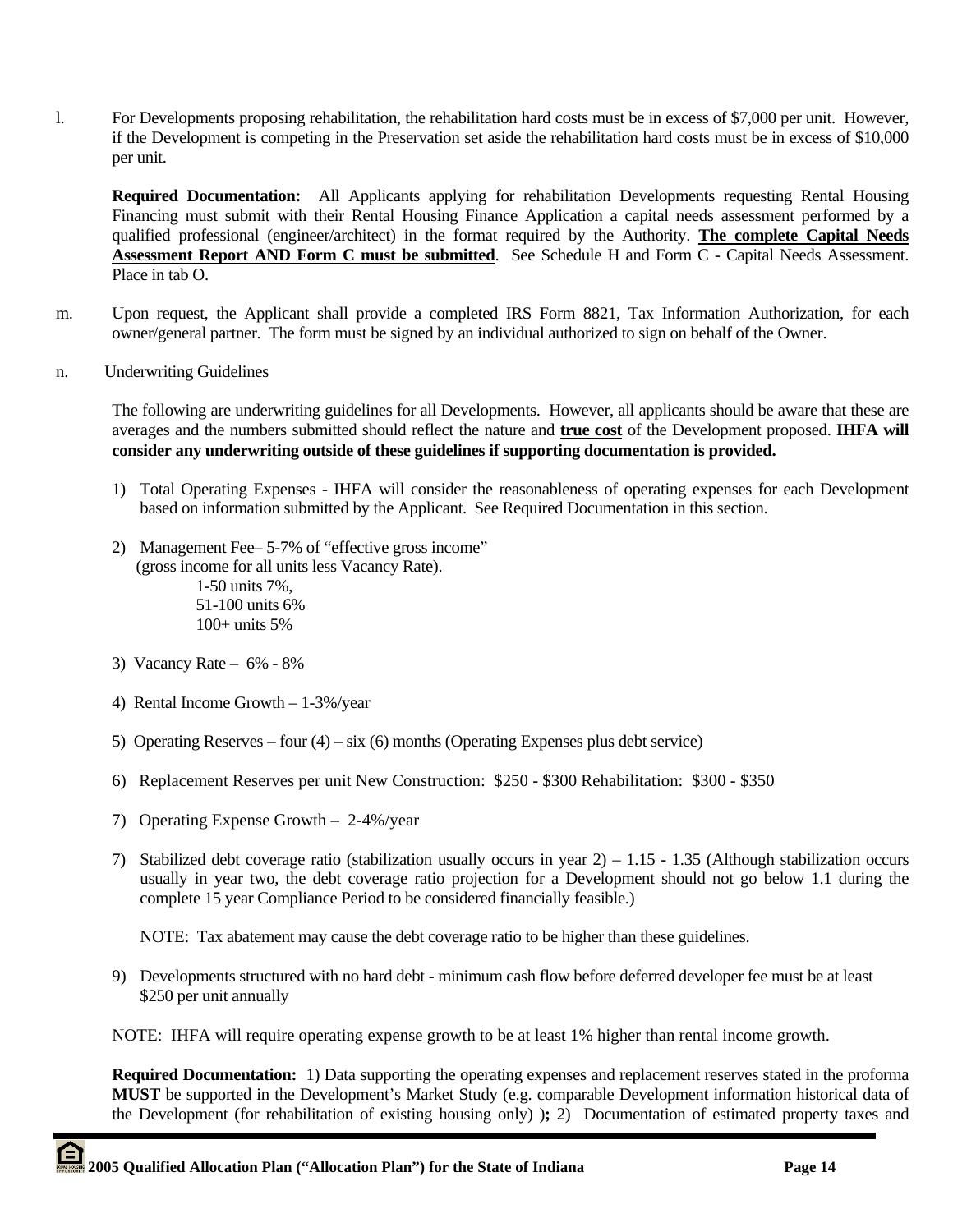insurance (i.e. a statement of how the Applicant determined the estimated taxes and insurance for the Development); **AND** 3) **If the underwriting is outside these guidelines the Applicant must provide a written detailed explanation with third party documentation supporting the explanation (approval of underwriting from other financing institutions/funding sources will not constitute acceptable supporting documentation).** This documentation must be placed in tab A.

a. Grants/Federal Subsidies

Those RHTC Developments that include "soft" loans (i.e. HOME or HOPE VI loaned to the Development with payments through available cash flow) must demonstrate a reasonable expectation (as determined by the Authority in its sole and absolute discretion) that the loan will be repaid at a date certain (usually eight (8) to fifteen (15) years). If the loan and any outstanding interest is not expected to be paid until the end of the Initial Compliance Period, there must be reasonable expectation that the fair market value of the Development will be sufficient at that time to pay the accrued interest and debt and that the net income of the Development will be sufficient to sustain a debt service.

**Required Documentation:** A written explanation from the Applicant will be required at the time of Application with regard to the treatment of such funds relating to (a) their inclusion or exclusion from Eligible Basis; AND (b) if loaned into the Development, the reasonableness that the loan will be repaid by a date certain (usually by the end of the Initial Compliance Period); AND (c) if loaned into the Development, the anticipated terms of the loan including anticipated amount, anticipated interest rate, and the anticipated term of the loan Place in tab G.

## b. IHFA has established the following RHTCs per unit maximums:

|                     |                            | Developments located in QCTs only |
|---------------------|----------------------------|-----------------------------------|
| Number of Units     | Max. Annual RHTCs per Unit | Max. Annual RHTCs per Unit        |
| $1-35$ units $=$    | \$8180                     | \$10,635                          |
| $36 - 60$ units =   | \$7670                     | \$9970                            |
| $61 - 80$ units $=$ | \$7160                     | \$9305                            |
| Over 80 units       | \$6645                     | \$8640                            |

IHFA, in its sole discretion, will only consider RHTCs per unit in excess of these amounts if: 1) the Applicant has provided clear and convincing evidence for why the Development needs the additional RHTCs; 2) the Applicant has exhausted all other sources of financing; **and** 3) the Applicant provides third-party documentation of all efforts taken to obtain other financing (e.g. letters from lenders/funding sources stating funding is not available for the Development). This documentation, if provided, must be placed in tab A.

NOTE: If an Application will be requesting RHTCs per unit in excess of these amounts, the Applicant/Developer is strongly encouraged to meet with IHFA Tax Credit Allocation staff before making the request.

## **3. User Eligibility and Limitations**

## a. Applicant and Development Limitations

 During any calendar year, the amount of RHTCs, which may be reserved for allocation (including any transfers of RHTCs during the applicable calendar year) to any person (including principals in organizations), entity, Owner, Developer or Applicant, may not exceed \$1,500,000**.** Provided, however no Development shall receive more than \$750,000 of RHTCs in any calendar year. Such limitation shall be subject to review and modification by the Authority. [Excluding Developments financed with Bonds and 4% RHTCs.]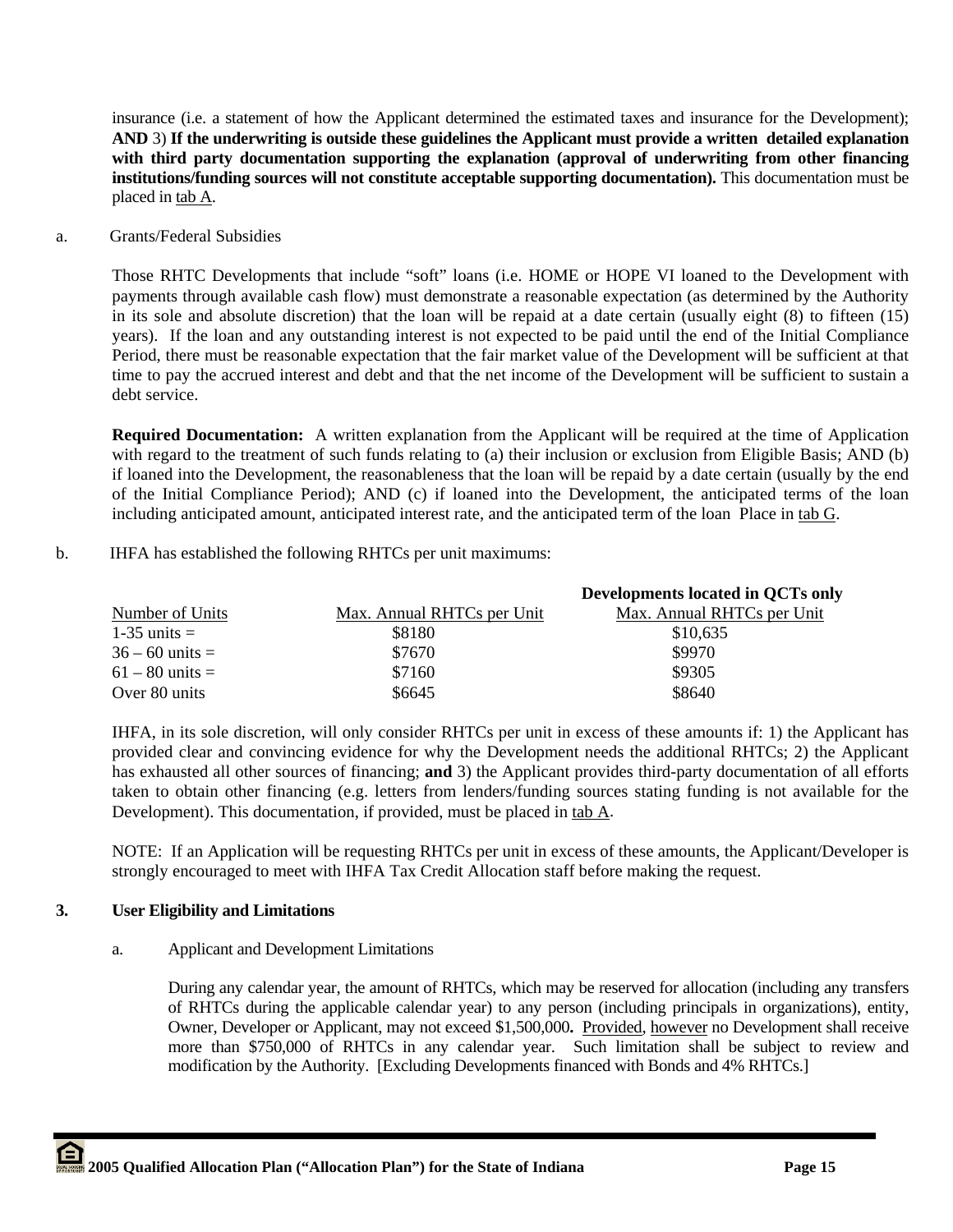If the Authority determines that in its sole and absolute discretion it is in the interest of the State to allocate additional RHTCs to such person, entity or Development, then the Authority may waive such limitation.

b. Developer Fee Limitations

| No of units in | <b>New Construction</b>                                                                                                                                             | Rehabilitation*                                                                                                                                                     | <b>New Construction</b>                                                                                                                                             | Rehabilitation*                                                                                                                                                     |
|----------------|---------------------------------------------------------------------------------------------------------------------------------------------------------------------|---------------------------------------------------------------------------------------------------------------------------------------------------------------------|---------------------------------------------------------------------------------------------------------------------------------------------------------------------|---------------------------------------------------------------------------------------------------------------------------------------------------------------------|
| Development    | 9% RHTCs                                                                                                                                                            | 9% RHTCs                                                                                                                                                            | $4\%$ RHTCs**                                                                                                                                                       | $4\%$ RHTCs**                                                                                                                                                       |
| 35 Units       | 20% of Total Development                                                                                                                                            | 20% of Total Development                                                                                                                                            | 20% of Total Development                                                                                                                                            | 20% of Total Development                                                                                                                                            |
| or less        | Costs (excluding the developer fee,<br>developer overhead, consultant fees,<br>& the cost of the land), but not<br>to exceed \$1,000,000                            | Costs (excluding the developer fee,<br>developer overhead, consultant fees,<br>& the cost of the land), but not<br>to exceed \$1,200,000                            | Costs (excluding the developer fee,<br>developer overhead, consultant fees,<br>& the cost of the land), but not<br>to exceed \$2,000,000                            | Costs (excluding the developer fee,<br>developer overhead, consultant fees,<br>$&$ the cost of the land), but not<br>to exceed \$2,500,000                          |
| Over 35 Units  | 15% of Total Development<br>Costs (excluding the developer fee,<br>developer overhead, consultant fees,<br>& the cost of the land) but not<br>to exceed \$1,200,000 | 15% of Total Development<br>Costs (excluding the developer fee,<br>developer overhead, consultant fees,<br>& the cost of the land) but not<br>to exceed \$1,500,000 | 15% of Total Development<br>Costs (excluding the developer fee,<br>developer overhead, consultant fees,<br>& the cost of the land) but not<br>to exceed \$2,000,000 | 15% of Total Development<br>Costs (excluding the developer fee,<br>developer overhead, consultant fees,<br>& the cost of the land) but not<br>to exceed \$2,500,000 |

\*At least 50% of the Development's units must be rehabilitation of an existing building

\*\*4% RHTCs associated with Developments financed with multi-family bond volume

The Authority will monitor both hard and soft costs of the Development compared to Developments of similar size and location and in its sole discretion reduce the total Developer Fee, which may reduce the amount of any RHTC allocation.

When determining the amount of Credit necessary to make a Development financially feasible, the Authority will include the deferred Developer Fee as a source of funding.

To be included in RHTC basis, deferred Developer Fee must be due and payable at a date certain. Fees may be paid as a cash flow loan if it can be demonstrated that the fee can and will be paid in a reasonable amount of time (generally considered to be eight (8) to fifteen (15) years). If fees are permanently contributed to the Development, they must be paid to the developer and then contributed to the Development if the fees are to be included in RHTC basis.

Additionally, at the time of initial Application, no more than 60% of the developer fee may be deferred for 9% RHTC Developments and no more than 80% of the developer fee may be deferred for bond volume 4% RHTC Developments. However, the Authority may, on a case by case basis with convincing documentation acceptable to the Authority and for the financial feasibility of the Development allow a larger percentage of the developer fee to be deferred.

**Required Documentation:** Applicant must include a statement describing the terms of the deferred repayment obligation to the Development including any interest rate charged and the source of repayment with the application. Nonprofit organizations shall include a resolution from the Board of Directors allowing such a deferred payment and interest obligation to the Development. The Authority will require a Deferred Development Fee Agreement, satisfactory to the Authority in its sole discretion evidencing the principal amount and terms of interest and repayment of any deferred repayment obligation be submitted at the time of final cost certification. Place this documentation in tab G.

c. Contractor Fee Limitations

Contractor fees ("Contractor Fees") shall also be limited, for purposes of determining the RHTC amount to be allocated, based on the amount of total costs incurred toward the construction or rehabilitation of the Development, excluding Developer and Contractor Fees. The Contractor Fee limitations are as follows: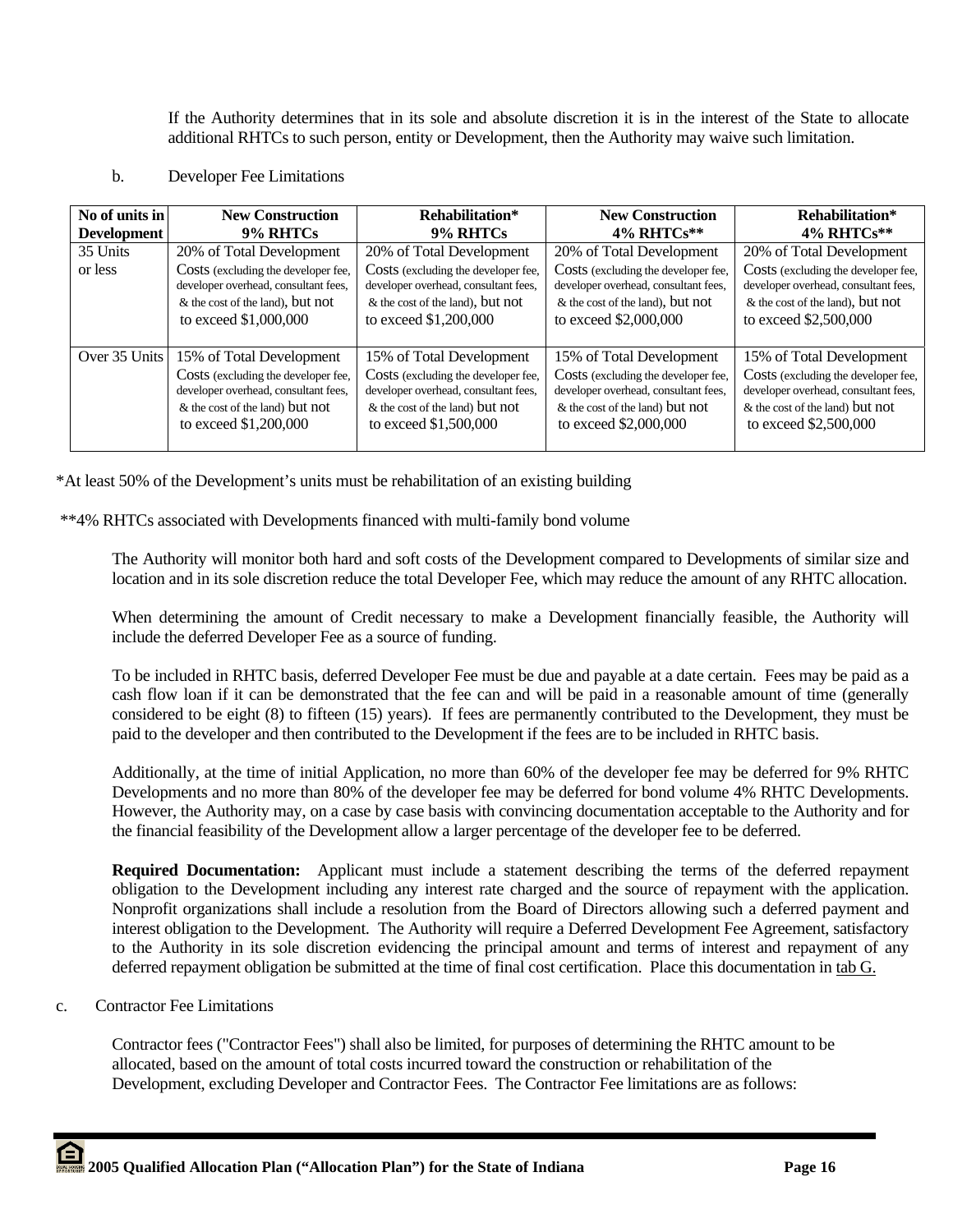| <b>Contractor Fees</b>      | <b>Contractor Fee % Limitation</b> |
|-----------------------------|------------------------------------|
| <b>General Requirements</b> | 6% of Total Development Costs      |
| General Overhead            | 2% of Total Development Costs      |
| Builder's Profit            | 6% of Total Development Costs      |
| <b>Total</b>                | 14 % of Total Development Costs    |

The Authority will permit savings in a particular Contractor Fee line item to offset overruns in other Contractor Fee line items; provided, however, that in any event the total Contractor Fees shall not exceed 14%.

No increase will be permitted higher than the above stated limitations.

## **4. Rental Housing Financing Returned by Applicant**

If Authority funding (i.e. RHTC, HOME, Low-Income Housing Trust Fund, multifamily private activity tax-exempt bonds) previously reserved and/or allocated to a Development is returned to or rescinded by the Authority, ten (10) points will be deducted by the Authority from the total points otherwise scored on the next application submitted by the Applicant (or its principals) that meets Threshold Requirements. However, if the funding is returned within 90 days of the approval date, no points will be deducted from the Applicant's next application.

The Authority, in its sole and absolute discretion, shall have the right to grant a waiver from the foregoing points deduction for factors determined by the Authority to be outside of the developer's control. No such waiver will be granted unless on or before October 1 the Applicant furnishes the Authority with a written request for such waiver at the time the RHTCs are returned and/or rescinded specifying therein with specificity satisfactory to the Authority the reasons thereof. All requests for return of fees paid to the Authority for said Development will be denied.

## **5. Receipt of Rental Housing Financing**

Applicant(s) receiving Rental Housing Financing must satisfy at time of Final Application all scoring criteria they received points for unless otherwise approved by the Authority in writing.

## **G. Evaluation Factors**

The Authority has developed six (6) categories of criteria, based on the needs assessment conducted and the housing goals established by the Authority. If an Application satisfies all applicable requirements, then it will be evaluated and scored based on: (1) Rents Charged by the Development being 25 possible points; (2) the constituency served by the Development (i.e. special needs population) being 10 possible points; (3) Development characteristics being 35 possible points; (4) financing being 6 possible points; (5) market being 12 possible points; and (6) other being 12 possible points. Consequently, there are 100 possible points. Applicants seeking an RHTC allocation under Indiana's RHTC cap must score a total of forty (40) or more points under this Allocation Plan. Additionally, Applicants seeking Private Activity Tax Exempt Bonds, either in conjunction with 4% RHTCs or alone, must score a total of thirty (30) points or more. The Authority reserves the right not to allocate funding to a Development that scores ten (10) or more points less than the nearest Development receiving Rental Housing Financing. A written explanation will be made available to the general public for any funding of a housing credit dollar amount, which is not made in accordance with established priorities and selection criteria in this Allocation Plan.

## **1. Rents Charged**

All Developments must meet the minimum set-aside requirement for Section 42 with election of the "40-60" or the "20- 50" set-aside. In addition, the Authority will award points to those Developments that will target lower rents as follows: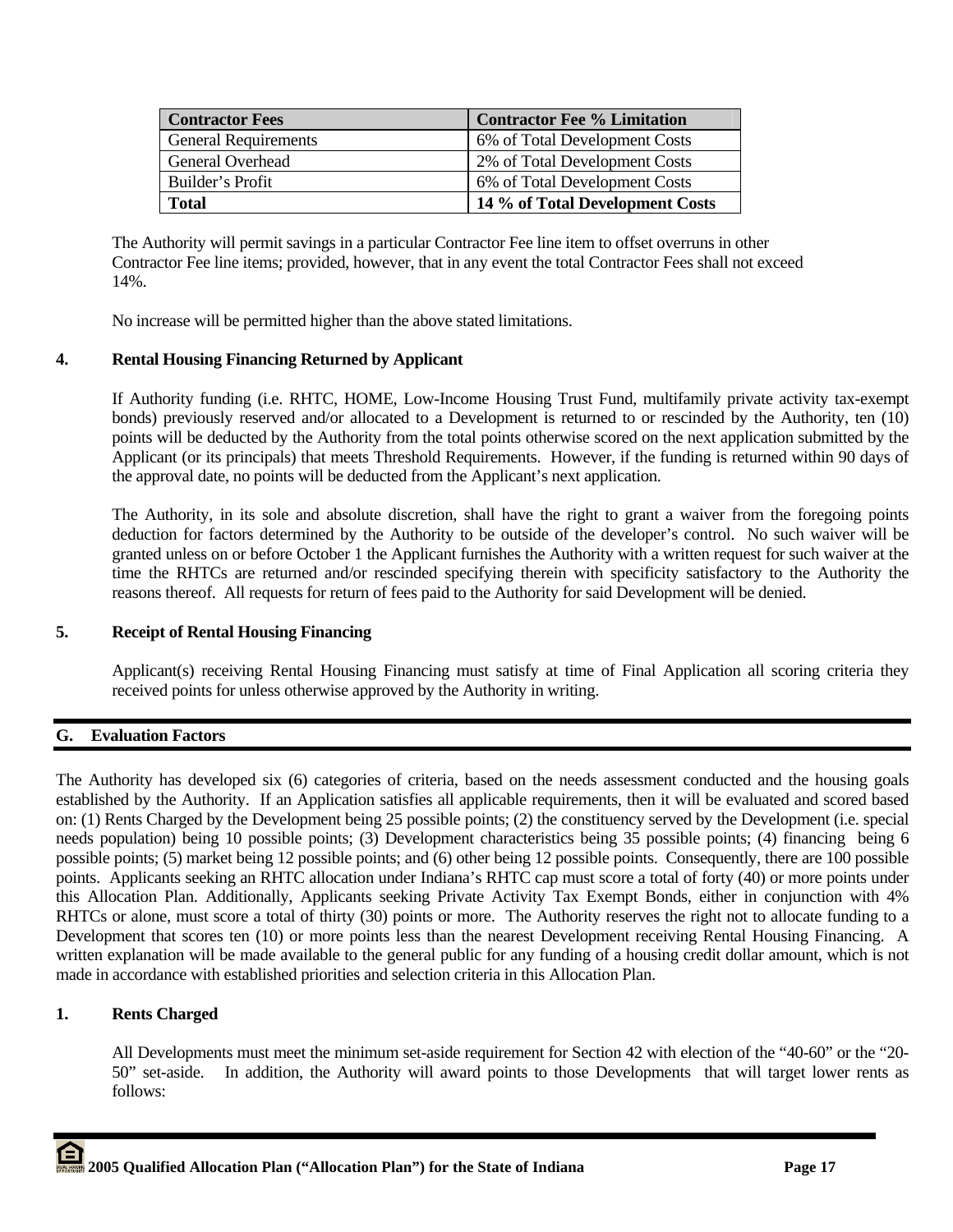#### a. Lower Rents Charged

If the Development intends to charge rents lower than the maximum allowable for the area median income (AMI) required by Section 42 of the Code and maintain rents for units at a level not to exceed the maximums as published in Appendix B and C, points will be awarded as follows:

| Percent of total units where rent is charged at or below the 30% AMI rent | Points         |
|---------------------------------------------------------------------------|----------------|
| $5 - 10\%$                                                                | $\overline{2}$ |
| $11\% - +$                                                                | 5              |
| <b>Maximum Number of Points</b>                                           | 5              |
| Percent of total units where rent is charged at or below the 40% AMI rent | Points         |
| 15-20%                                                                    | $\overline{2}$ |
| $21% +$                                                                   | 5              |
|                                                                           |                |
| <b>Maximum Number of Points</b>                                           | 5              |
| Percent of total units where rent is charged at or below the 50% AMI rent | Points         |
| 20-30%                                                                    | 2              |
| 31%-50%                                                                   | 5              |
| 51\% or more                                                              | 10             |

 Applicants will not be permitted to utilize the unit's set-aside at one AMI rent to also be awarded points for another AMI rent category unless all units are designated at one set-aside or additional units are set aside that exceed the maximum scoring requirement. i.e. If all units are designated at 30% AMI rent, maximum points in the 30%, 40%, and 50% AMI categories will be awarded. If all units are designated at 40% AMI rent, maximum points in the 40% and 50% AMI rent categories will be awarded. For example, if a 100 unit project sets aside 32 units (32%) at 30% AMI and 68 units (68%) at 50% AMI rent. The Development would score all points for 30% AMI rent, 40% AMI rent and 50% AMI rent since 11% of its units are 30% AMI rent and an additional 21% of its units were below the 40% AMI rent and over 51% of its units (68%) are at the 50% rent.

## b. Market Rate Units

If the Development provides for a mixture of market-rate units (market rate units are those units that will not be reserved for Qualified Low Income Tenants) then points will be awarded in accordance as follows:

| Percent of Market-Rate Units | <b>Points</b> |
|------------------------------|---------------|
| 5-10%                        |               |
| $11\% +$                     |               |

Per Section  $42(g)(7)$ , scattered site Developments will not qualify to receive these points.

**Maximum Number of Points 5**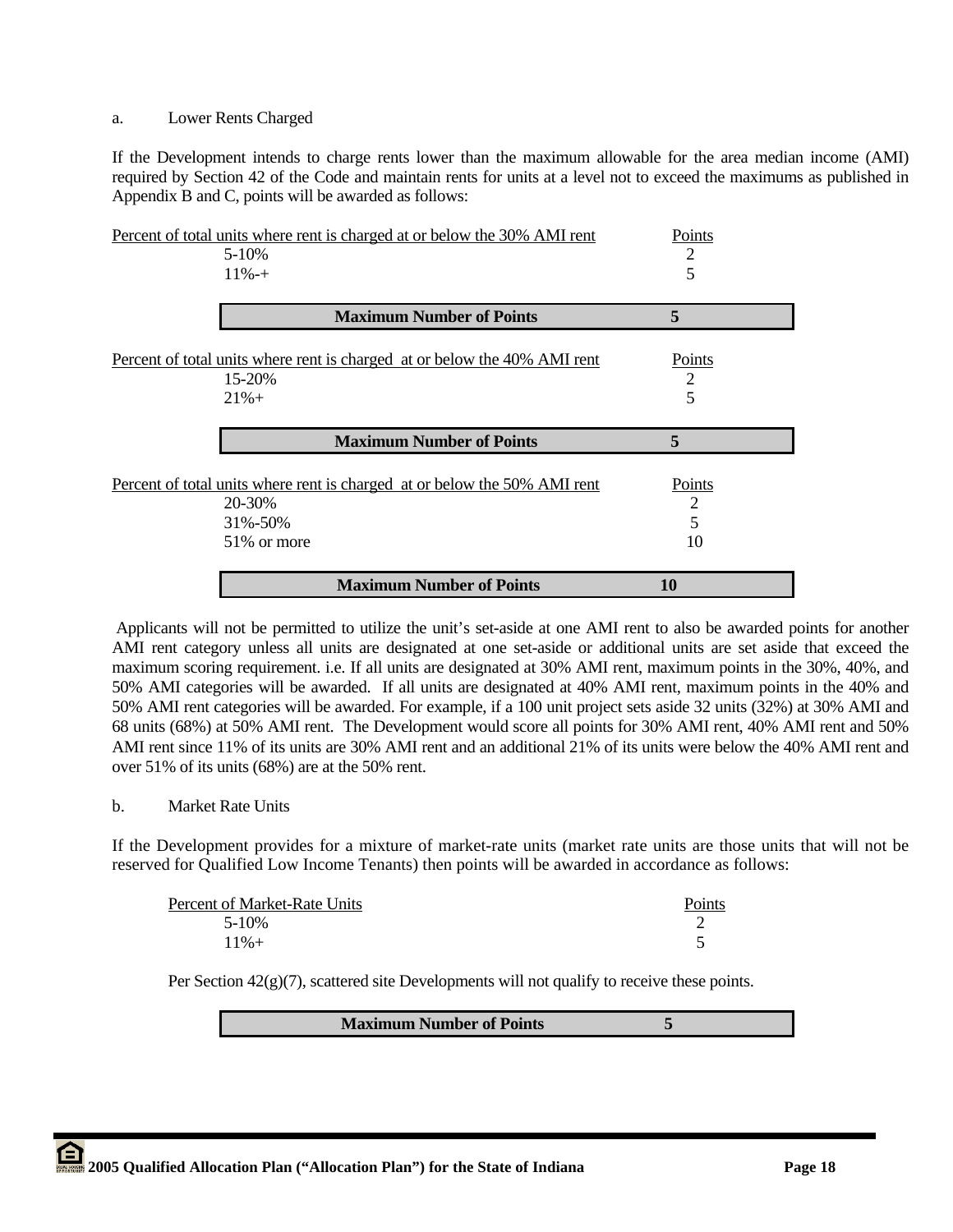## **2. Constituency Served**

#### a. Homeless Population

For purposes of this category "Homeless" is defined as an individual or family that, but for this housing, lacks a fixed, regular, and adequate nighttime residence; or an individual or family that has a primary nighttime residence that is: 1) a supervised publicly or privately operated shelter designed to provide temporary living accommodations (including welfare hotels, congregate shelters, and transitional housing for the mentally ill; 2) an institution that provides a temporary residence for individuals intended to be institutionalized; or 3) a public or private place not designed for, or ordinarily used as, a regular sleeping accommodation for human beings. This term does not include any individual imprisoned or otherwise detained by an appropriate governmental authority.

Applicant has committed in writing to "Set Aside" a percentage of total units in the Development as permanent supportive housing for the homeless.<sup>1</sup> In some cases, supportive services may be needed to sustain permanence. **AND/OR** 

Applicant has committed in writing to "set aside" a percentage of total units in the Development as transitional housing for the homeless. Transitional housing is defined as housing which has the purpose of facilitating the movement of homeless individuals or families to independent living within a reasonable amount of time (usually 24 months).

Points will be awarded based on one (1) point for each percentage set aside up to a maximum of 5 points.

NOTE: Section 42 requires that a building not used primarily for the homeless must have a minimum six (6) month lease term.

**Required Documentation:** 1) the resume of the organization providing the supportive services (resume must demonstrate ability to provide services to the homeless population); **AND** 2) The Applicant and a qualified organization that provides and has the capacity to carry out services for the homeless must enter into an agreement (**signed by all parties)** acceptable to the Authority in its sole discretion whereby the Applicant agrees to: a) set aside a number of units for permanent supportive housing or transitional housing for the homeless; and b) notify the qualified organization when vacancies of the set aside units occur at the Development. The qualified organization must agree to: a) refer qualified households to the Development; and b) notify households of the vacancies of the set aside units at the Development.

Place this documentation in tab R.

**Maximum Number of Points 5**

b. Persons with Disabilities

 $\overline{\phantom{a}}$ 

Applicant has committed in writing to "set aside" a percentage of the total units in the Development to qualified tenants who meet the State definition of disabled as provided in IC 5-20-1-4.5 and must equip each unit to meet a particular person's disability need at no cost to the tenant. Points will be awarded based on 1 point for every two (2) percentage points set-aside up to a maximum of 5 points. Therefore, points will be awarded as follows:

<sup>&</sup>lt;sup>1</sup> The term "set aside" shall mean and require that units designated as "set aside" for a specific population may be used only for the identified population and for no other. If qualified tenants in the designated population are not available, the unit(s) must remain vacant. The Authority will not consider waiving or modifying any set-aside request until units have been placed in service and have been vacant even though reasonable marketing efforts have been made for a minimum of eighteen months.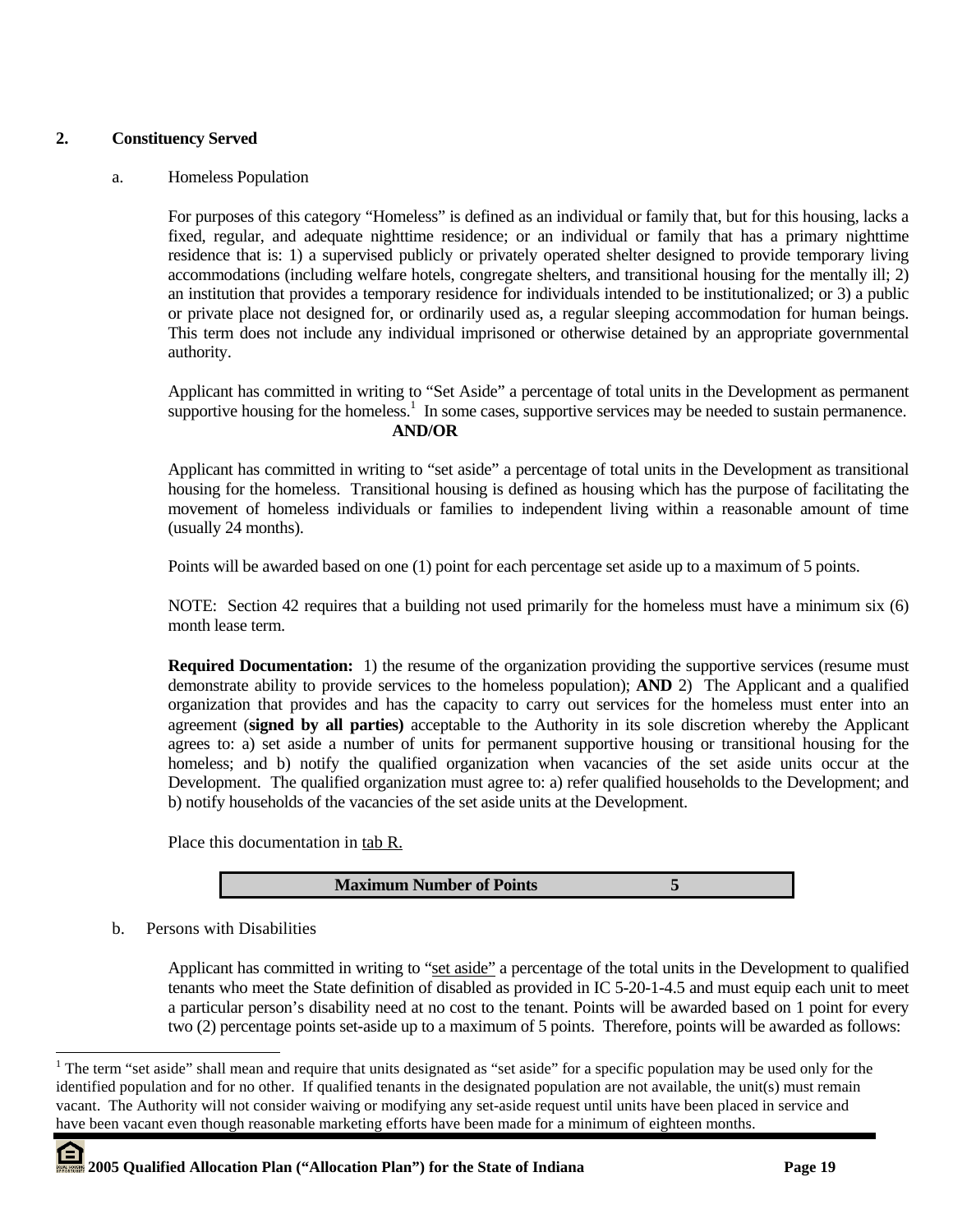| 2%-3.99% of units  | 1 Point  |
|--------------------|----------|
| 4%- 5.99% of units | 2 Points |
| 6%- 7.99% of units | 3 Points |
| 8%-9.99% of units  | 4 Points |
| $10\% +$ of units  | 5 Points |

**Required Documentation:** 1) the resume of the organization providing the services for persons with disabilities (resume must demonstrate ability to provide appropriate services to persons with disabilities); **AND**  2) The Applicant and a qualified organization that provides and has the capacity to carry out services for persons with disabilities must enter into an agreement (**signed by all parties)** acceptable to the Authority in its sole discretion whereby the owner agrees to: a) set aside a number of units for persons with disabilities; and b) notify the qualified organization when vacancies of the set aside units occur at the Development. The qualified organization must agree to: a) refer qualified households to the Development; and b) notify households of the vacancies of the set aside units at the Development.

Place this documentation in tab R

**Maximum Number of Points 5** 

**The Authority encourages owners to disperse all low-income units evenly among buildings and units in a mixed income, multi-building Development.** 

## **3. Development Characteristics**

- a. Unit Types
	- 1) A Development that has 30% or more of the RHTC units with two (2) bedrooms will receive 2 points.

## **Or**

A Development that has 45% or more of the RHTC units with two (2) bedrooms will receive 4 points.

**Maximum Number of Points 4** 

2) A Development that has 15% or more of the RHTC units with three (3) bedrooms will receive 2 points.

**Or** 

A Development that has 25% or more of the RHTC units with three (3) bedrooms will receive 4 points.

**Maximum Number of Points 4**

3) A Development that has 5% or more of the RHTC units with four (4) bedrooms will receive 2 points.

**Or** 

A Development that has 10% or more of the RHTC units with four (4) bedrooms will receive 4 points.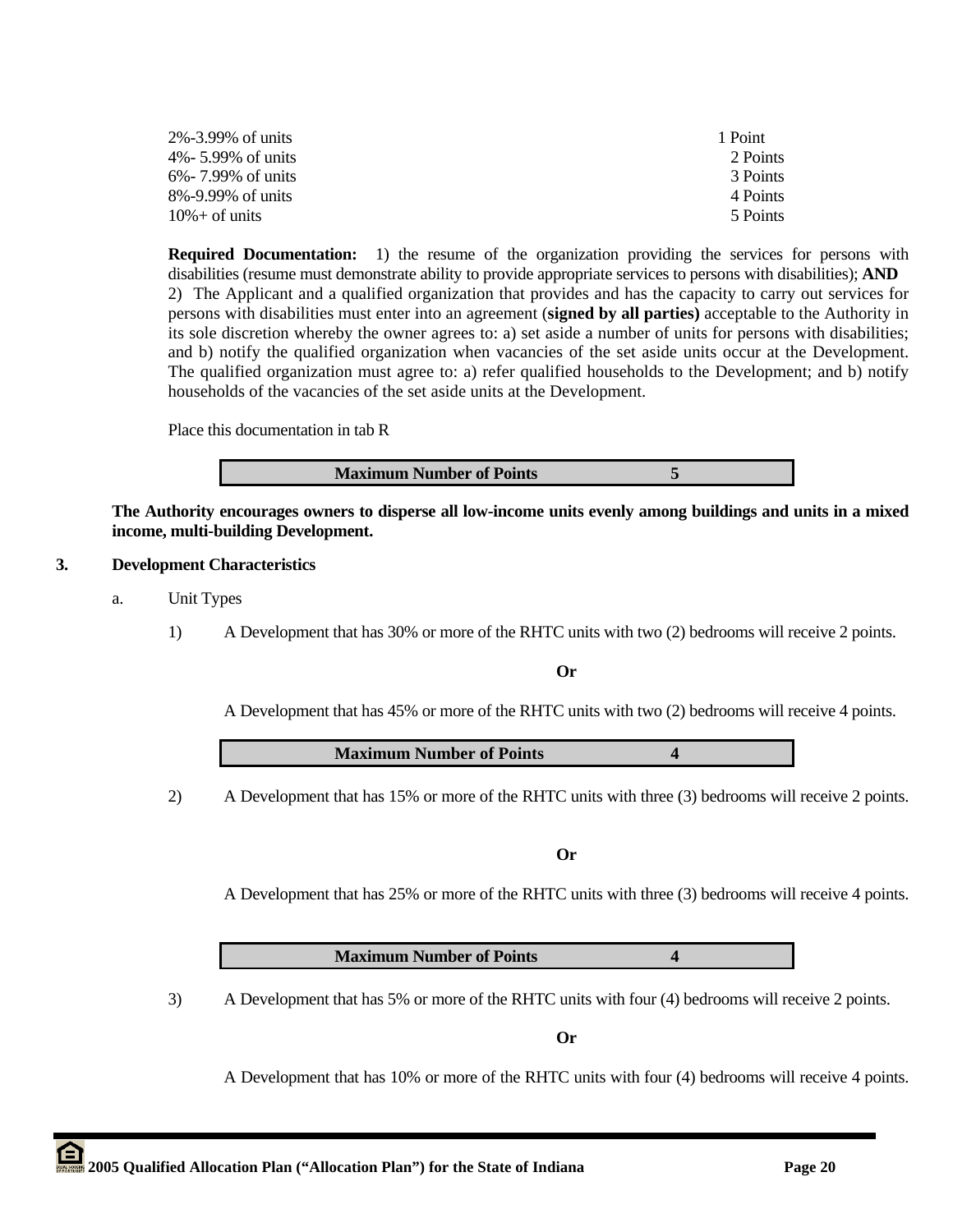**Maximum Number of Points 4** 

## **[Elderly Developments will not receive points for three (3) or four (4) bedroom units.]**

4) A Development consisting entirely of Single-Family homes and/or duplexes will receive 3 points.

| <b>Maximum Number of Points</b> |  |
|---------------------------------|--|
|---------------------------------|--|

b. Development Design

Based on the Development schematics, as set forth in the site plan and a certification from the Architect certifying the existence of such amenities, the Authority will award one (1) point for every ten (10) amenities in the first column, one (1) point for every five (5) amenities in the second column, and one (1) point for every three (3) amenities in the third column up to a total of three (3) points. All amenities chosen by the Applicant should conform to the needs of the Development and its residents.

The Applicant may score more than one (1) point in a column, but no partial points will be awarded.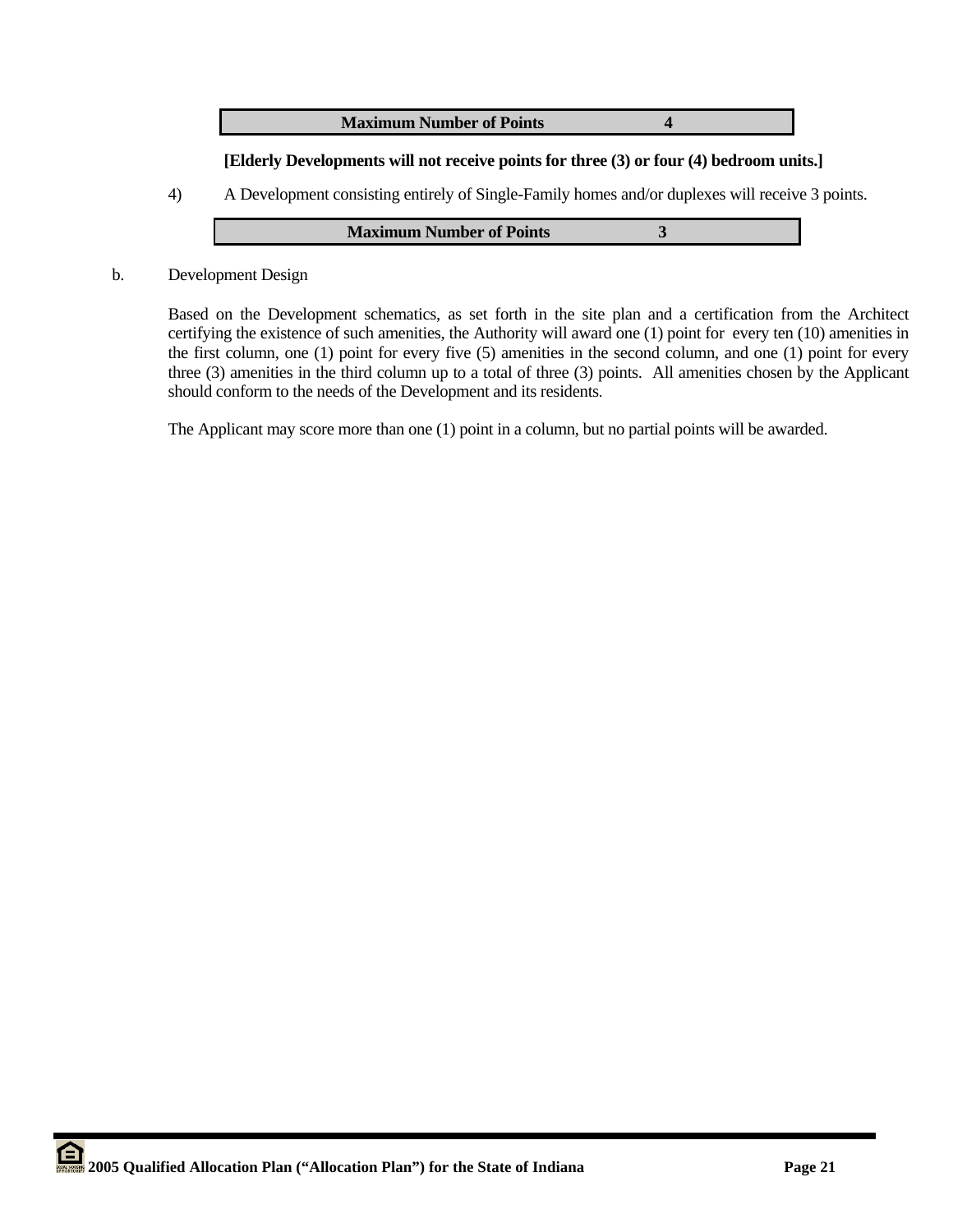| Column 1                                                              | Column <sub>2</sub>                                                                    | Column 3                                                                                                            |  |
|-----------------------------------------------------------------------|----------------------------------------------------------------------------------------|---------------------------------------------------------------------------------------------------------------------|--|
| 1 point for every 10 amenities                                        | 1 point for every 5 amenities                                                          | 1 point for every 3 amenities                                                                                       |  |
| Wall to wall carpeting in each unit<br>(living area)                  | Carport (one spot per unit)                                                            | Security Camera - all outside entrances                                                                             |  |
| Playground (family only and must be of                                | Individual porch/patio/balcony                                                         | 50% or more brick or stone exterior                                                                                 |  |
| reasonable size for the Development)                                  | for each unit                                                                          |                                                                                                                     |  |
| Window Blinds or Curtains in each unit                                | <b>Steel Frame</b>                                                                     | Daycare On-Site                                                                                                     |  |
| One parking spot per unit                                             | Washer/Dryer hook-up in each unit                                                      | Washer & Dryer (not coin operated) in each                                                                          |  |
|                                                                       |                                                                                        | unit (may not mark Laundry Facilities in each building)                                                             |  |
| Bike racks (1 per building)                                           | Emergency pull cords/call button                                                       | Fireplace in each unit                                                                                              |  |
|                                                                       | in each unit (Elderly or Special Needs Only)                                           |                                                                                                                     |  |
| Community Room (open to all residents)                                | Hot Tub/Jacuzzi (Open to all residents)                                                | $Pool - In ground$                                                                                                  |  |
| Garbage Disposal in each unit                                         | Computer Center (with high speed internet<br>access and printer open to all residents) | Alarm system for each unit                                                                                          |  |
| Door Bell for each unit                                               | Walk-in Closets in each unit                                                           | Fenced in Tennis Court                                                                                              |  |
| Peep hole on exterior door for each unit                              | Ceiling Fan in each unit                                                               | Beauty Salon/Barber shop On-site<br>(elderly or Special Needs only)                                                 |  |
| 10 units or less per acre                                             | Laundry Facilities in each building                                                    | Whirlpool tub (1 in each unit)                                                                                      |  |
| Cable hook-up in each unit                                            | External individual attached storage for<br>Each unit                                  | Garage for each unit                                                                                                |  |
| Garden area for all residents to use                                  | Intercom System for each building                                                      | In-door Racket Ball Court (open to all residents)                                                                   |  |
| Multiple building designs                                             | Built in dishwasher in each unit                                                       | Emergency sprinkler system in each unit                                                                             |  |
| Shuffle Board Court open to all residents                             | Restricted access to Property                                                          | Individual porch/patio/balcony for each unit<br>and/or all decking on property using Trex<br>product or equivalent. |  |
| Multiple floor plans per unit size                                    | <b>Exercise Room with exercise</b><br>Equipment (Open to all residents)                | Tankless water heaters in each unit                                                                                 |  |
| Motion detector lights for each unit<br>(single-family/duplexes only) | Central Air in each unit                                                               |                                                                                                                     |  |
| Manager on-site                                                       | Sauna (Open to all residents)                                                          |                                                                                                                     |  |
| Community Television with cable                                       | Designated car wash facility with hose &<br>vacuum                                     |                                                                                                                     |  |
| Designated Walking/Jogging Path                                       | 3-dimensional architectural shingles                                                   |                                                                                                                     |  |
| Basketball Court open to all residents                                | On-site recycling service free to residents                                            |                                                                                                                     |  |
| Microwave in each unit                                                | Fire suppressers above all stoves                                                      |                                                                                                                     |  |
| Carbon Monoxide detector in each unit                                 |                                                                                        |                                                                                                                     |  |
| <b>Enclosed Bus Stop Shelter</b>                                      |                                                                                        |                                                                                                                     |  |
| Hardwood Floors in each unit (living area)                            |                                                                                        |                                                                                                                     |  |
| Access to high speed internet in each unit                            |                                                                                        |                                                                                                                     |  |
| (i.e. cable, DSL, or network)<br>Gazebo                               |                                                                                        |                                                                                                                     |  |
|                                                                       |                                                                                        |                                                                                                                     |  |
| Picnic Area with grill                                                |                                                                                        |                                                                                                                     |  |
| Sand Volleyball Court                                                 |                                                                                        |                                                                                                                     |  |

**Required Documentation:** A certification (using specifically Form B) from the Architect and Applicant certifying the existence of such amenities. Place in tab F.

## **Maximum Number of Points** 3

c. Universal Design Features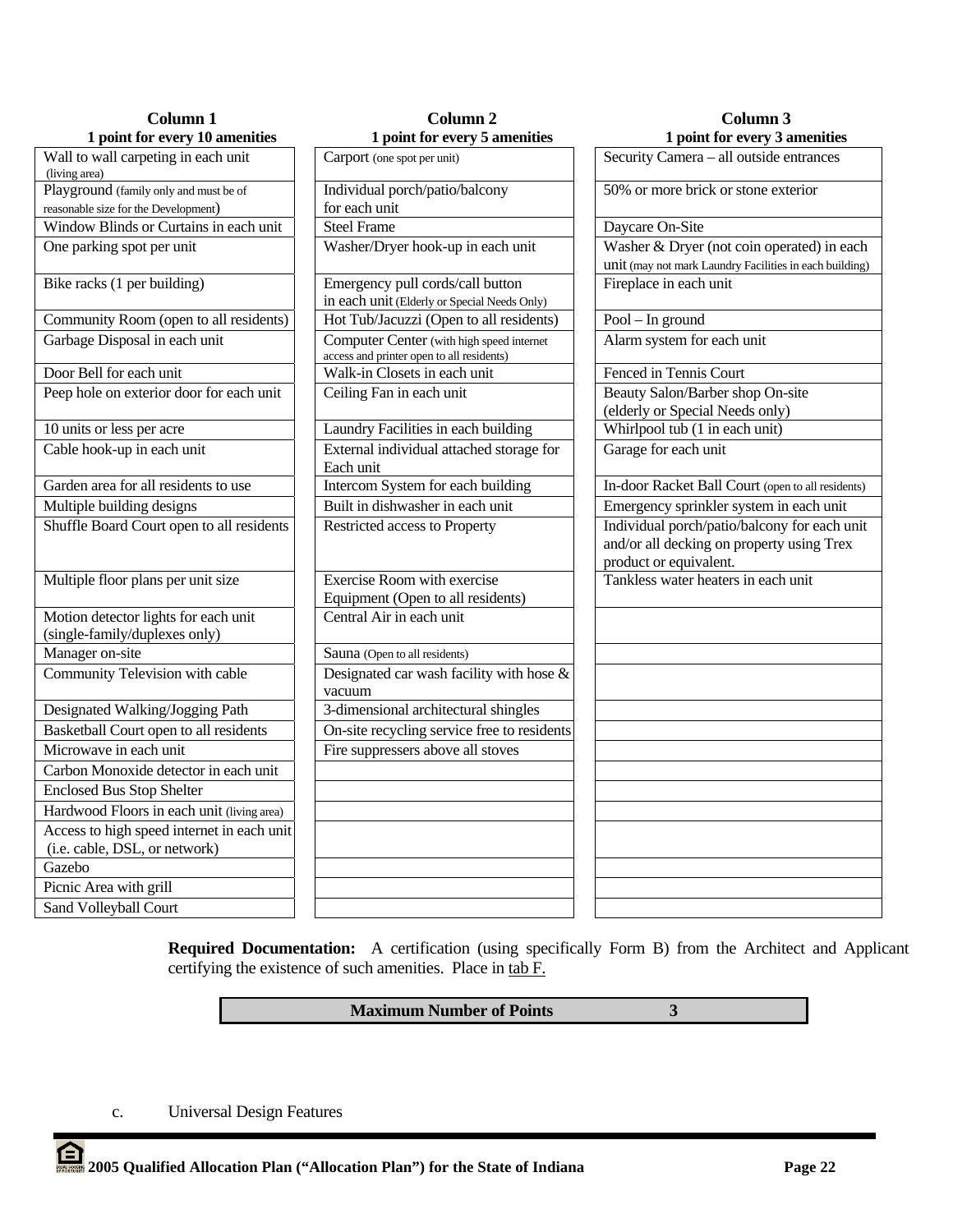Based on the Development schematics, as set forth in the site plan and a certification from the Architect certifying the existence of such amenities, the Authority will award one (1) point for ten (10) universal design features at a Development. All universal design features chosen by the Applicant should conform to the needs of the Development and its residents.

| All hallways 42' or wider in each unit      | All wall reinforcements for            | A front control operated range in       |
|---------------------------------------------|----------------------------------------|-----------------------------------------|
|                                             | handrails in each unit                 | 5% of units                             |
| All doorways 32" or wider in each unit      | All wall reinforcements for grab bars  | Audio and visual smoke detectors in     |
|                                             | In bath for each unit                  | each unit                               |
| All Electrical outlets raised 15" to 18"    | All light switches located 48" above   | Toggle, rocker, or touch sensitive      |
| above the finished floor in each unit       | the finished floor in each unit        | control panels instead of switches in   |
|                                             |                                        | each unit                               |
| Levers instead of door or faucet            | 30"x40" clear bathroom floor space     | Adjustable height or hand-held          |
| knobs on every door in each unit            | with a door that swings out in 5%      | showerhead with a flexible hose in all  |
|                                             | of the units                           | units                                   |
| A fold down seat in the shower of 5%        | Roll-in shower with no curb in 5%      | Slide or bi-folding closet doors in all |
| of the units                                | Of the units                           | units                                   |
|                                             |                                        |                                         |
| The bathtub controls located off            | A removable base cabinet for           | Built in accessible height microwave in |
| center toward the outside of the tub        | required knee space in kitchens and    | 5% of units                             |
| in each unit                                | baths in all bottom level units        |                                         |
| All closet rods adjustable in every unit    | 30"x40" clear kitchen floor space in   | Will have an accessible route to        |
|                                             | 5% of the units                        | each bottom level unit that includes no |
|                                             |                                        | steps or abrupt level of change         |
| Front loading washer and dryer with         | bathrooms<br>All<br>tops in<br>counter |                                         |
| front controls, raised on platforms to      | kitchens adjustable in every unit      |                                         |
| reduce need to bend, stoop, or lean         |                                        |                                         |
| over in each unit or all laundry facilities |                                        |                                         |

**Required Documentation:** A certification (using specifically Form S) from the Architect and Applicant certifying the existence such amenities. Place in tab F.

## **Maximum Number of Points 1**

d. Unit Size

As provided in the Rental Housing Finance Application the net square footage is defined for the purpose of this scoring criteria to be the total livable space within the interior walls of the unit (this excludes garages, balconies, exterior storage and Development common areas). Points will be awarded based on ALL of the proposed units that meet or exceed the minimum net square footage within a specific unit type.

| <b>Development</b><br><b>Type</b> | <b>Eff./0 BR</b> units<br>minimum net sq.<br>ft. | <b>One BR</b> units<br>minimum net sq.<br>required) | Two BR units<br>minimum net sq.<br>required) | <b>Three BR units</b><br>minimum net sq.<br>ft. (minimum 1 bath   ft. (minimum 1 bath   ft. (minimum 1 $\frac{1}{2}$ baths   ft. (minimum 2 baths<br>required for all new | Four $+$ BR units<br>minimum net sq.<br>required for all new |
|-----------------------------------|--------------------------------------------------|-----------------------------------------------------|----------------------------------------------|---------------------------------------------------------------------------------------------------------------------------------------------------------------------------|--------------------------------------------------------------|
|                                   |                                                  |                                                     |                                              | construction)                                                                                                                                                             | construction)                                                |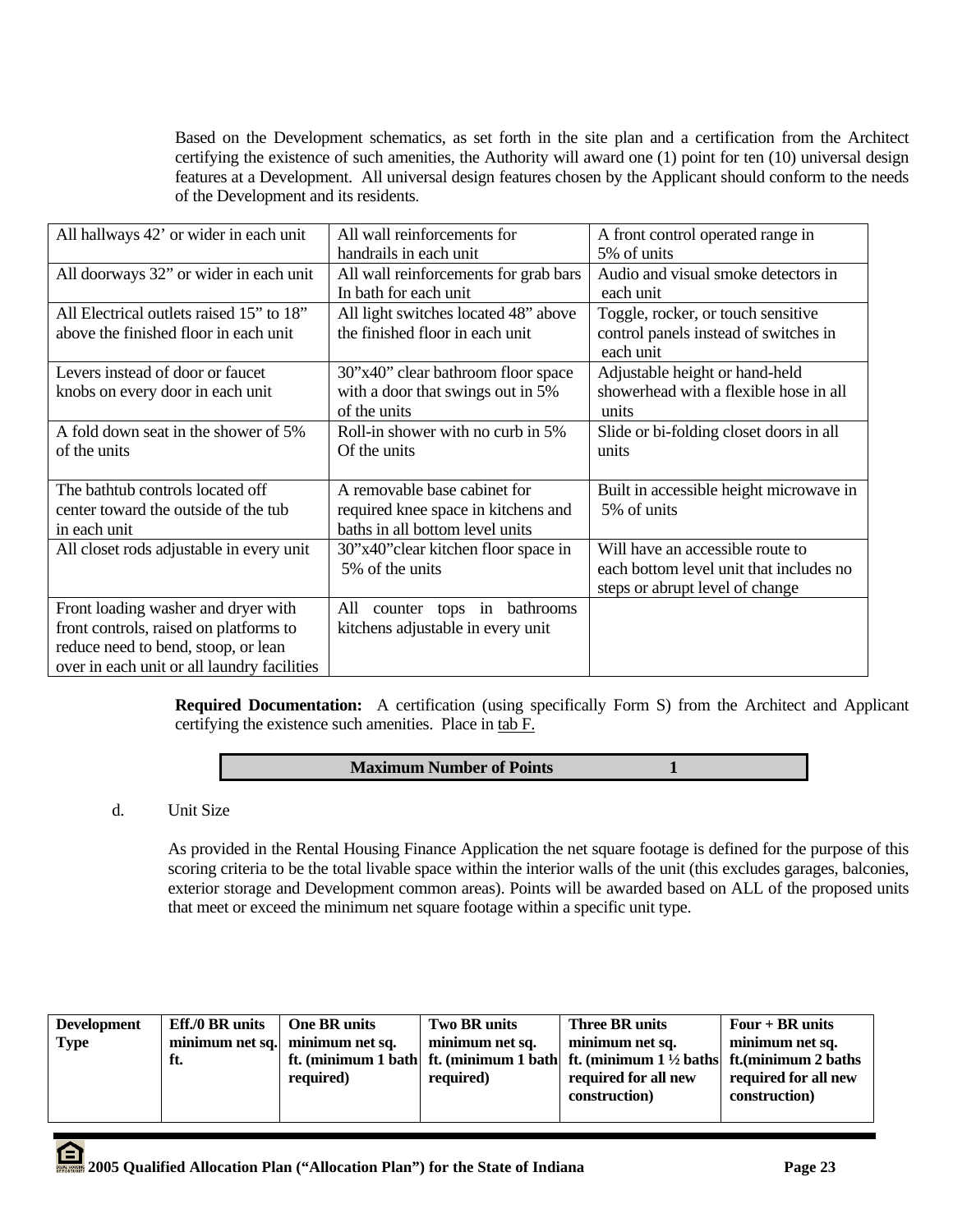| New Const.            | 375 sq. ft.   | 675 sq. ft.   | $875$ sq. ft. | $1075$ sq. ft. | $1275$ sq. ft. |
|-----------------------|---------------|---------------|---------------|----------------|----------------|
| *Adaptive             | 375 sq. ft.   | $675$ sq. ft. | $875$ sq. ft. | $1075$ sq. ft. | 1275 sq. ft.   |
| <b>Reuse</b>          |               |               |               |                |                |
| <b>Rehab/existing</b> | $350$ sq. ft. | 550 sq. ft.   | $680$ sq. ft. | 900 sq. ft.    | 1075 sq. ft.   |
| housing               |               |               |               |                |                |
|                       | point         | 1 point       | . point       | . point        | point          |

\*Adaptive Reuse is defined as a Development with building(s) that previously served a purpose other than housing.

**NOTE:** If all units meet or exceed the unit square footage minimums listed above, all 5 points in this category will be awarded.

**Required Documentation:** The architect and Applicant must certify to the square footage of all of the units. Form H with floor plans with exact total net square footages printed clearly are required to receive these points. Place in tab F

| <b>Maximum Number of Points</b> |  |
|---------------------------------|--|

e. Existing Structure

 Development converts a percentage of total square footage in a 100% vacant structure (s) into affordable rental housing. Points will be awarded based on the percentage of the Development that is converted to affordable housing and a percentage of its common area as follows:

| 25% of the total Development  |  |
|-------------------------------|--|
| 50% of the total Development  |  |
| 75% of the total Development  |  |
| 100% of the total Development |  |

If any space in the existing structure will be used for a purpose other than housing, the applicant must state what the intended use of the remainder of the vacant structure will be.

**Required Documentation:** The architect and owner must certify to the percentage of the Development that is vacant and is being converted to affordable housing and its common area. Form I is required to receive these points. Place in tab O.

f. Development is Historic in Nature

At least 50% of the total units must be located in eligible historic buildings in order for a Development to receive points in this category.

1) Developments that are listed on the National Register of Historic Places, the Indiana Register of Historic Sites and Structures, or have received local landmark designation through a local historic preservation commission through an ordinance will receive one (1) point (must provide evidence building is individually listed on the National Register of Historic Places, Indiana Register of Historic Sites and Structures , or has received local landmark designation through a local historic preservation commission through an ordinance).

**Required Documentation:** 1) A letter from the National Park Service verifying the building(s) are listed on the Register or verification of the listing through the National Park Service website at www.cr.nps.gov/nr/; or A letter from the Indiana Division of Historic Preservation and Archaeology or verification of the listing through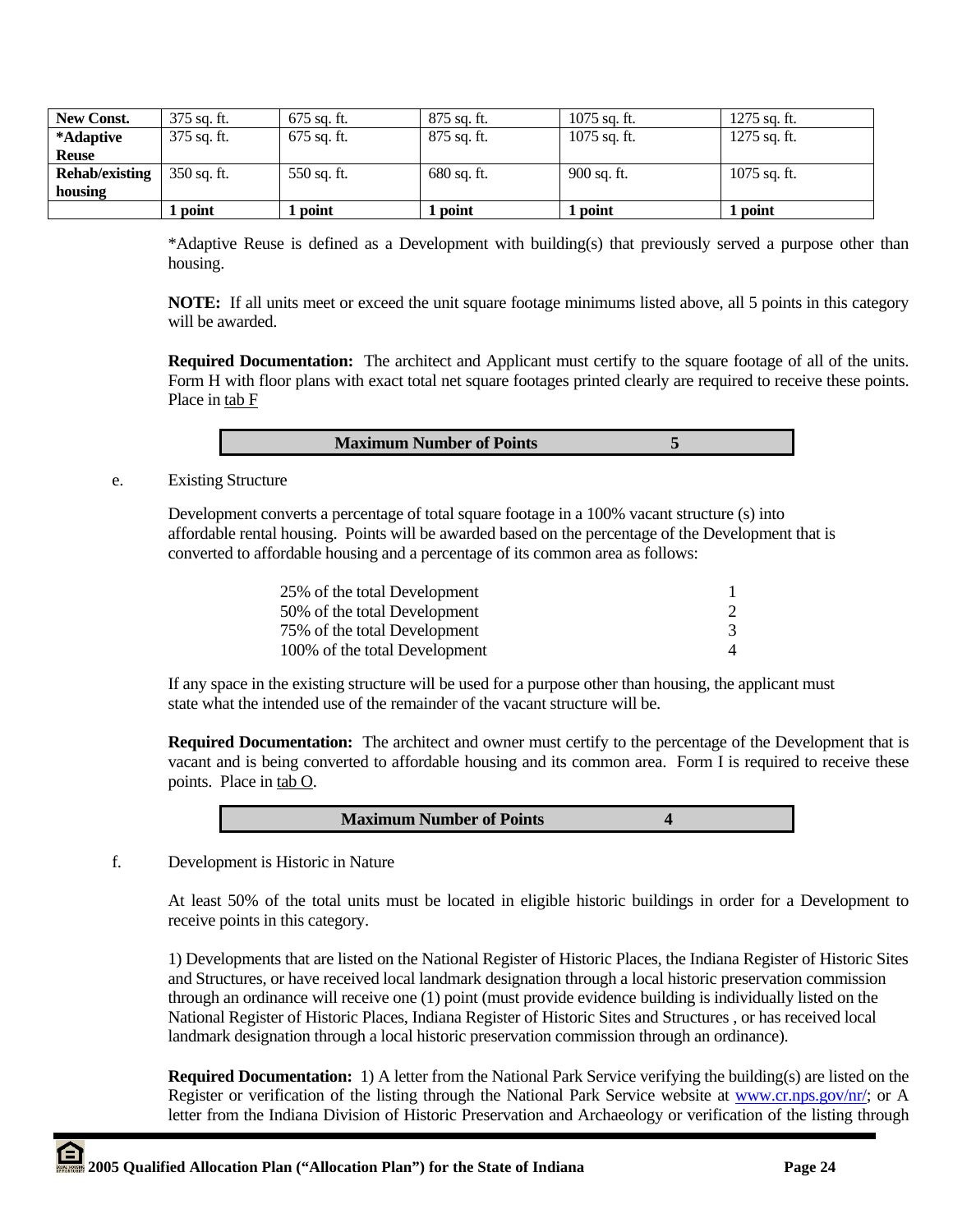the Indiana Department of National Resources website at www.in.gov/dnr/historic; or 3) A copy of the ordinance passed by a local historic preservation commission with a listing of commission members. Place in tab U.

2) Developments that will utilize Historic Tax Credits (Federal or State) on the residential portion of the building(s) will receive two (2) points. Must provide evidence the building is individually listed in the National Register of Historic Places and have submitted a Part 1 application and received a recommendation for approval by the Indiana Department of Natural Resources Division of Historic Preservation and Archaeology.

**Required Documentation:** Must include a copy of the historic application and "approved" Part I. Place in tab U.



#### g. **Preservation of Existing Affordable Housing**

Points will be awarded for up to the maximum of three points in this category as follows:

1) Three (3) points will be awarded for an Application that proposes the preservation of an affordable housing project with Rental Housing Tax Credits that will/have expire(d) in the current year or earlier. IHFA will review the owner's past noncompliance, if any.

**Required Documentation:** A statement from the Applicant that provides the following information: a) All current Building Identification Numbers (BIN) for the Development; b) The name of the Development during the time it was a RHTC Development; and c) The address of all buildings in the Development. Place in tab U.

## **OR**

- 2) Up to three (3) points will be awarded for an Application that proposes the preservation of a previously HUD funded or USDA funded affordable non-public housing Development (such as project based Section 8 or RD 515 properties). Developments receiving a preservation priority designation from HUD or USDA will be awarded points as follows:
	- Developments receiving a designation of high priority 3 points
	- Developments receiving a designation of medium priority 2 points
	- Developments receiving a designation of low priority 1 point

**Required Documentation:** A letter from HUD or USDA that states the priority designations (high, medium, or low priority) for projects that are the subject of an Application pursuant to this Plan. Documentation from HUD or USDA of the Developments' preservation priority designation must be placed in tab U.

## **OR**

3) Three (3) points will be awarded to those Developments that are part of the Revitalization Plan for a HOPE VI grant that has been awarded by HUD.

**Required Documentation:** A copy of the Revitalization Plan and the award letter with the expiration date for the HOPE VI funds from HUD. Place in tab U.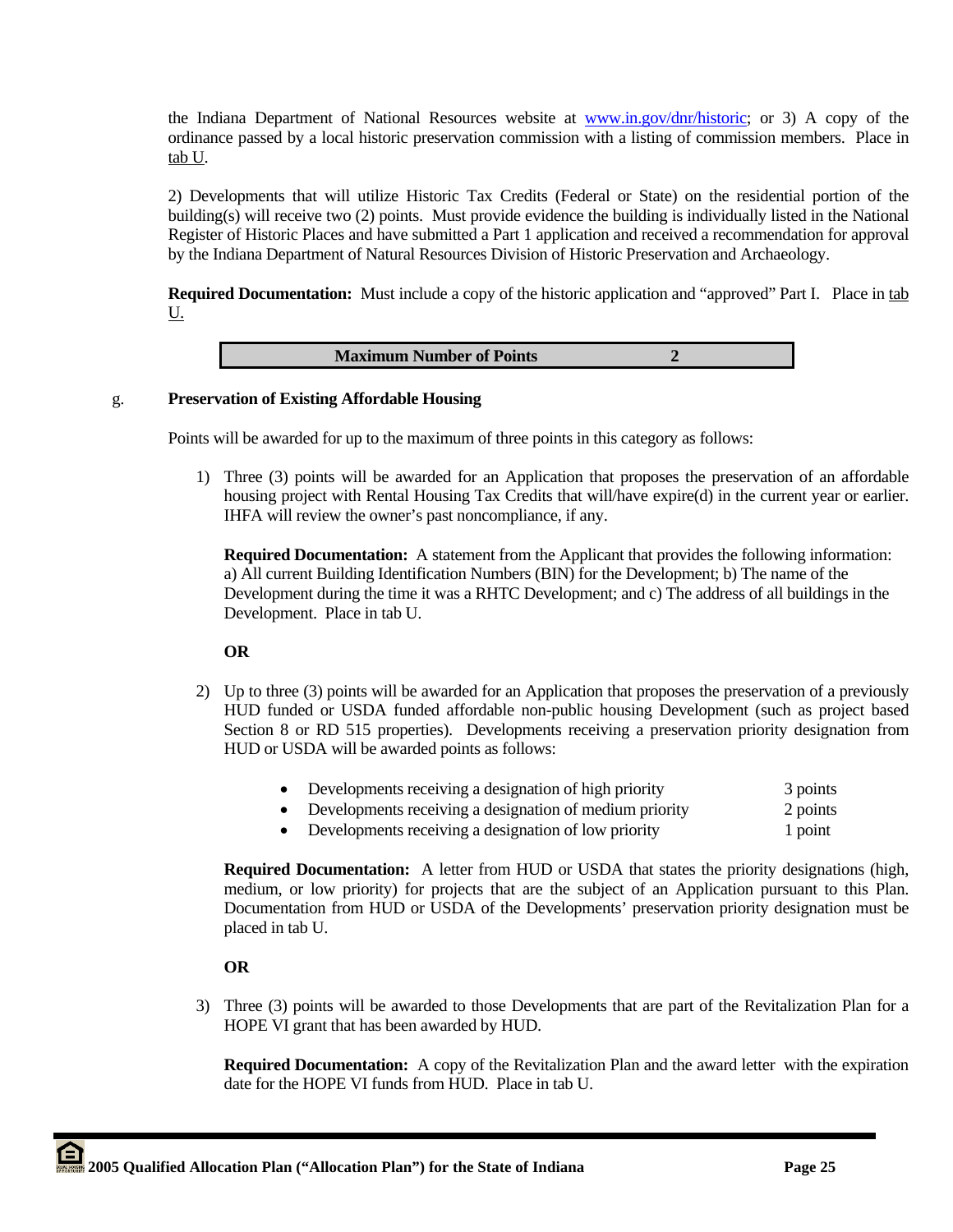## **OR**

4) Two (2) points will be awarded for an Application that proposes the preservation of any other affordable housing Development.

**Required Documentation:** Third party documentation from the entity enforcing affordable housing requirements evidencing the rent and income restrictions applicable to such property including the term of such restrictions must be submitted and placed in tab U.

| <b>Maximum Number of Points</b> |  |
|---------------------------------|--|
|                                 |  |

h. Energy Efficiency Requirements

A total of two (2) points will be awarded for Applications certifying the use of Energy Star rated materials and appliances as follows:

All HVAC equipment and all windows and sliding glass doors for every unit must include the following: 1 Point

- Energy Star rated windows and sliding glass doors
- Energy Star rated furnace
- Energy Star rated air conditioner

If the Applicant agrees to equip all units with any three of the following appliances:1 Point

- Energy Star rated refrigerators
- Energy Star rated dishwashers
- Energy Star qualified roof products (for all buildings)
- Energy Star rated ceiling fans
- Energy Star rated residential lighting fixtures throughout all units and community space
- Energy Star rated clothes washer (must be in every unit)

**Required Documentation:** The Applicant must provide the information regarding the Energy Star rated items that will be used in the Development. This information must also be supported by documentation, which may be obtained at www.energystar.gov. (Once the Development is completed, IHFA will inspect the items to ensure they are Energy Star Rated.) Form G is required with supporting documentation to receive these points. Place in tab F.

**Maximum Number of Points** 2

#### **4. Financing**

a. The Development has received written approval for monetary **local** government (town, city, or county) funding that specifically enhances and/or creates **significant** cost savings for the Development. Including but not limited to tax abatement, infrastructure, grants, land, building(s), permit fee or other fee waivers, etc. Must disclose amount of monetary funding to receive points. Points will be awarded based on amount of funding/cost savings as follows: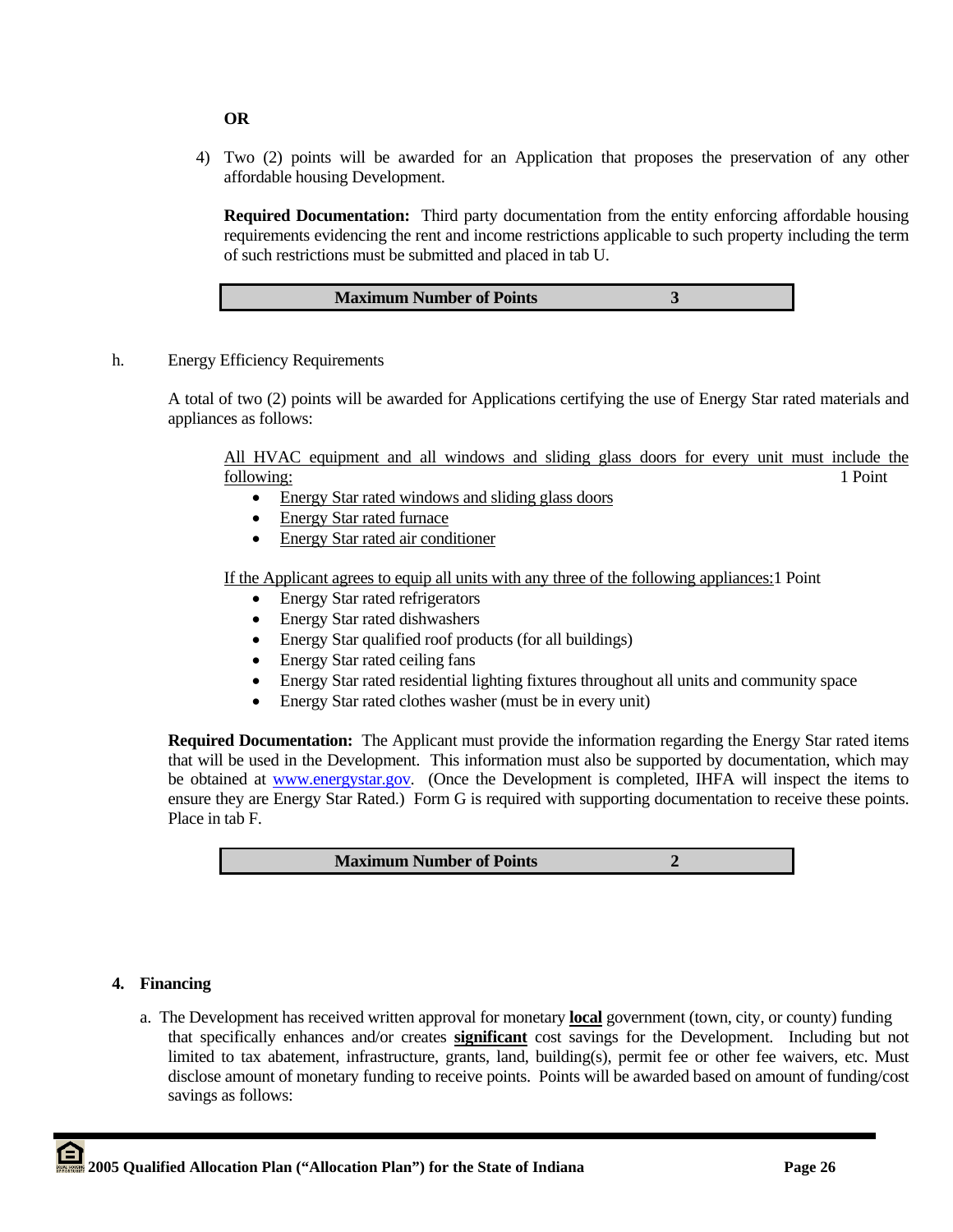| 1. Up to 1% of Total Development Costs        | 1 point  |
|-----------------------------------------------|----------|
| 2. Over 1%-3% of Total Development Costs      | 2 points |
| 3. greater than 3% of Total Development Costs | 3 points |

 NOTE: For purposes of this category, local government funding (i.e. HOME, HOPE VI, etc.) that is **loaned** to a Development at the applicable federal interest rate will **NOT** be considered as enhancing or creating a significant cost savings for a Development and will not be considered when determining the amount of local government funding to receive points.

**Required Documentation:** A letter from the appropriate authorized official at the local government approving the monetary contribution. The letter must include: 1) the local unit of government has approved funding specifically for the proposed Development; and 2) the amount of monetary funding the local unit of government has approved (if tax abatement, the local unit of government must estimate the monetary amount). NOTE: An inducement resolution for bond volume will NOT be sufficient documentation to receive points. Place in tab C.

| <b>Maximum Number of Point</b> |  |
|--------------------------------|--|

- b. The Applicant will utilize sources other than RHTCs as part of the overall financing structure. Points will be awarded based on the ratio of the 10 year amount of RHTCs requested as follows:
	- 1) 10 year amount of requested Credit is 70% 80% of Total Development Costs 1 point

2) 10 year amount of requested Credit is 60% - 69.99% of Total Development Costs 2 points

3) 10 year amount of requested Credit is less than or equal to 59.99% of Total Development Costs 3 points

NOTE: If at final application, the Development does not qualify for these points, IHFA will reduce the RHTCs associated with the Development until the Development qualifies for these points once more.

**Maximum Number of Point 3** 

## **5. Market**

a. "Difficult to Develop Area"

A "Difficult to Develop Area" means that the Development is located in a "qualified census tract" of a metropolitan statistical area or a "difficult development area" as designated by the Secretary of HUD for the RHTC program, or an Area of Chronic Economic Distress as designated by the State and approved by the Secretary of the Treasury and the Secretary of HUD. (See Appendix F).

**Required Documentation:** To receive points, the Applicant must provide a census tract map. Place in tab I.

**Maximum Number of Points 3** 

b. Local Housing Needs

 The total number of RHTC and/or Bond units (including those that have received funding, are under construction, and are placed in service) is between a half percent  $(1/2 \%)$  and one and a half percent  $(1\frac{1}{2} \%)$  of the Town/City population (2000 Census Data) and does not exceed 1350 units will receive 1.5 points.

**OR**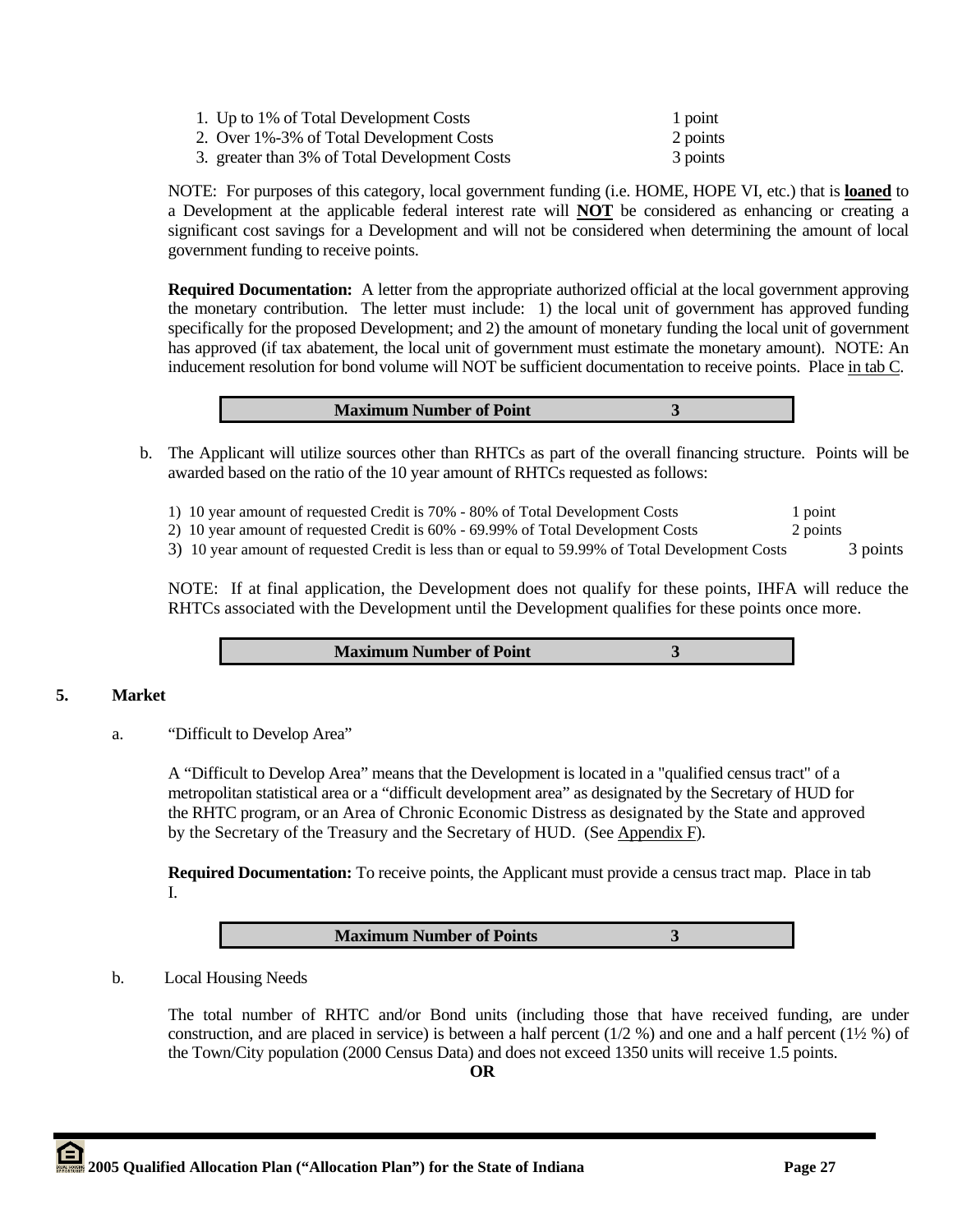The total number of RHTC and/or Bond units (including those that have received funding, are under construction, and are placed in service) is less than a half percent (1/2 %) of the Town/City population (2000 Census Data) and does not exceed 800 units will receive 3 points

If the Development is located in an unincorporated area, the Applicant should utilize the population figures for the township in which the Development is located.

**Required Documentation:** The Owner must certify to the number of RHTC and bond units in the city/town. Form F and a listing of all of the RHTC and bond Developments with number of units in each in the city/town attached to the completed form is required to receive these points. A listing of the units is available on IHFA's website at www.indianahousing.org. Additionally, population figures from the 2000 Census may be found for all cities/towns and townships at www.stats.indiana.edu. Place in tab C.

| <b>Maximum Number of Points</b> |  |
|---------------------------------|--|
|---------------------------------|--|

c. Subsidized Housing Waiting List

Applicant executes and provides to the Authority a written agreement **signed by all parties** (the Applicant and the appropriate official for the local or regional public housing representative) with the local or regional public housing representative agreeing to give priority to households on waiting lists for subsidized or public housing.

**Required Documentation:** The Applicant and local or regional public housing representative must enter into an agreement whereby the owner agrees to: 1) give priority to households on waiting lists for subsidized or public housing; and 2) notify the local or regional public housing representative when vacancies occur at the Development.

The local or regional public housing representative must agree to: 1) refer qualified households to the Development; and 2) notify households on the waiting list of vacancies and the priority given to such households at the Development.

Place in tab R.

**Maximum Number of Points 2** 

d. Community Revitalization Preservation

 The Development's rehabilitation will support community preservation. The Development must be at least 75% rehabilitation, a HOPE VI transaction, or an **Infill** housing Development that conforms to the existing neighborhood.

 **Required Documentation:** 1) A letter from the highest local elected official which specifically: a) describes the Development and the plans for its preservation; b) defines the neighborhood or area; c) describes intended uses; and d) states the Development's rehabilitation compatibility to the area, and materially benefits the neighborhood or area; **AND** 2) A certification from the architect detailing how the Development will conform to the surrounding neighborhood; and 3) If a HOPE VI transaction, a copy of the approval letter from HUD for the HOPE VI funds must be included. Place in tab U.

#### **Maximum Number of Points 3**

e. Lease Purchase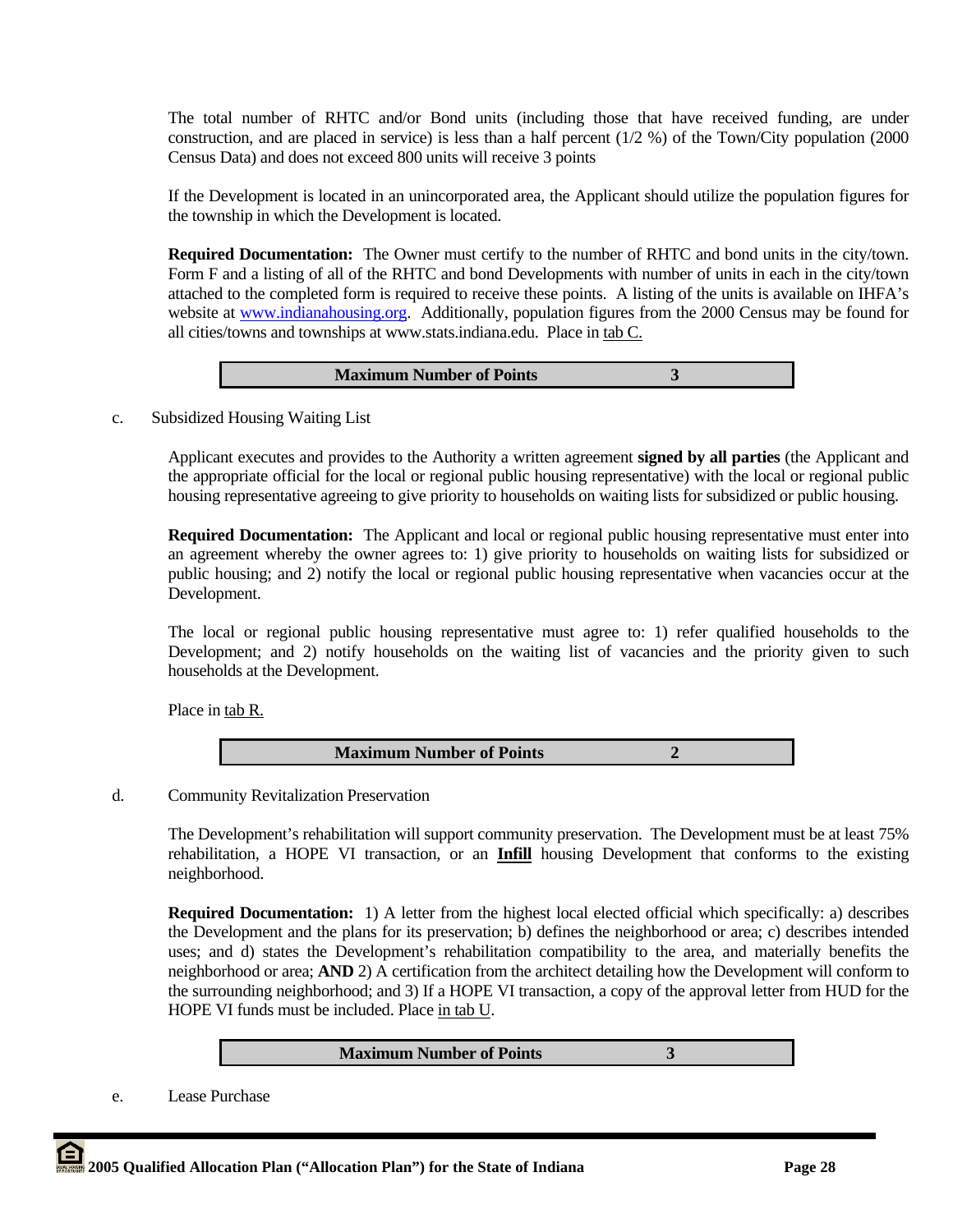Development that will offer homeownership opportunities to qualified tenants after the initial 15-year compliance period (Please see IRS Rev. Ruling 95-49 and of Schedule A, attached). This option is not available for elderly Developments.

**Required Documentation:** The following must all be placed in tab S: 1) A detailed outline of the leasepurchase program; and 2) the lease-purchase agreement, **signed and agreed to by all parties,** with the organization that will implement the lease-purchase program.

**Maximum Number of Points** 1

## **6. Other**

- a. Points will be awarded to Developments that contribute to the housing and revitalization needs of a community and/or further the community's housing goals. Points will be awarded as follows:
	- Form R completed and signed by highest local elected official (or authorized designee) must submit documentation of authorization marked as a moderate priority 1 Points

**Required Documentation:** Form R fully completed and signed by the highest local elected official (or authorized designee) showing the Development as a moderate priority for the local unit of government.

• Form R completed and signed by the highest local elected official (or authorized designee) must submit documentation of authorization) marked as a high priority 2 Points 2 Points

**Required Documentation:** Form R fully completed and signed by the highest local elected official (or authorized designee) showing the Development as a high priority for the local unit of government.

**Maximum Number of Points 2** 

b. Minority Business Enterprise (MBE) Participation and Women Business Enterprise (WBE) Participation

Minority Business Enterprise and Women Business Enterprise, including D/MBE (Disadvantaged Minority Business Enterprise), and (Disadvantaged Woman Business Enterprise) and DMWBE (Disadvantaged Minority Woman Business Enterprise), means as an individual, partnership, corporation, or joint venture of any kind that is owned and controlled by one or more persons who are: (a) United States Citizens and (b) Members of a racial minority group or female in gender as evidenced by certification from the Indiana Department of Administration, Office of Minority Development. (The Authority understands that this Department does not issue certifications for housing. However, the certification from this Department is acceptable.) "Owned and controlled" means having for: (i) owners and developers: (a) ownership of at least 51% of the enterprise (stock of a corporation; interest in a limited liability company; or general partner of a limited partnership); (b) control over the management and active in the day to day operation of the business; (c) an interest in the capital, assets and profits and losses of the business proportional to the percentage of ownership; and, (d) materially participates in the Development or management of the Development; or (ii) contractors and management entities: (a) ownership of at least 51% of the enterprise (stock of a corporation; interest in a limited liability company; or general partner of a limited partnership); (b) control over the management and active in the day to day operation of the business; and, (c) an interest in the capital, assets and profits and losses of the business proportional to the percentage of ownership. Points will be awarded with one (1) point per certification submitted. Points will be awarded as follows:

|    | Owner (controlling interest in general partner) | 1 point |
|----|-------------------------------------------------|---------|
| 2) | Developer                                       | 1 point |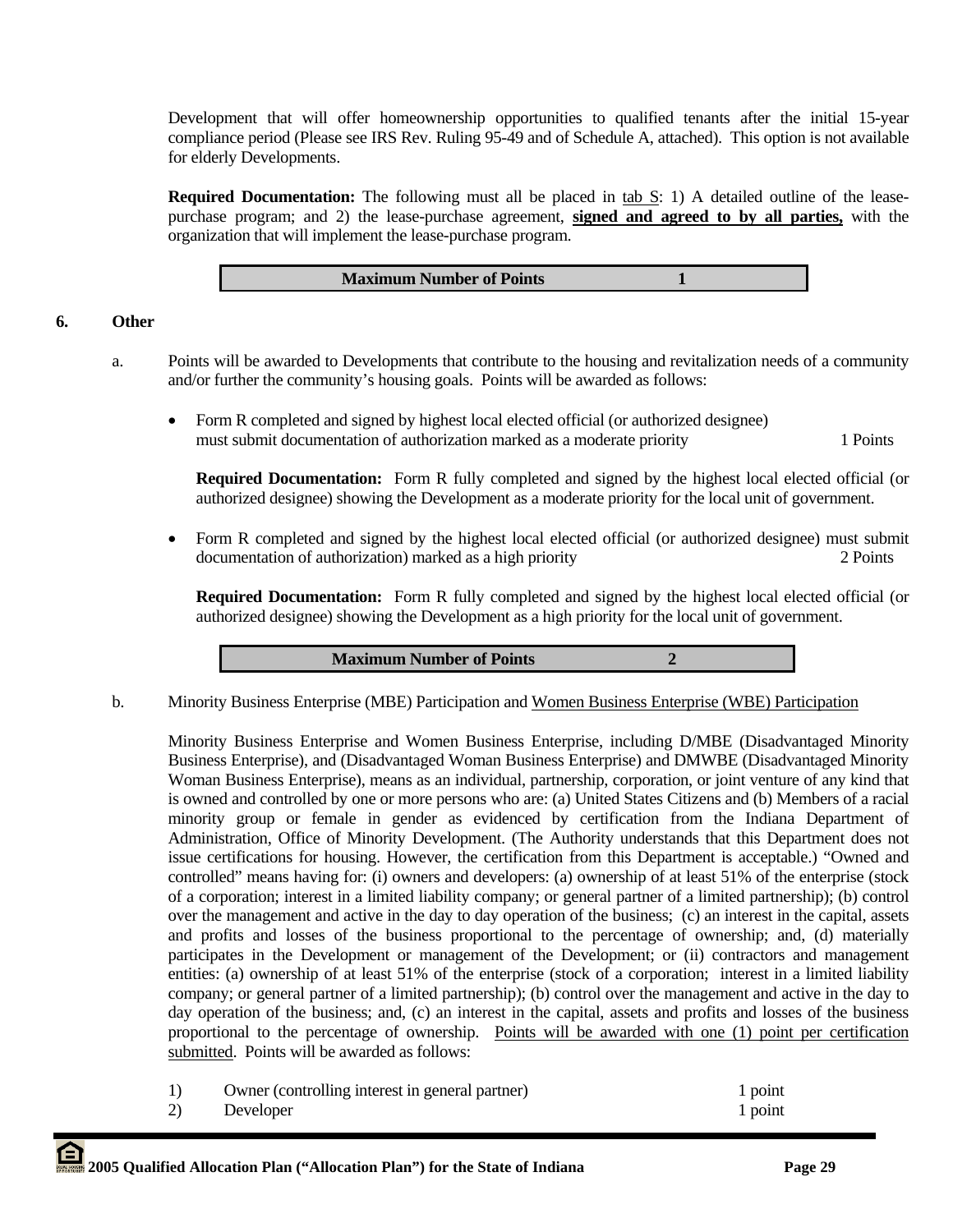| 3)  | Management Entity (Minimum 2 year Contract)* | 1 point             |
|-----|----------------------------------------------|---------------------|
| 4). | Contractor                                   | 1 point             |
| 5)  | Subcontractor                                | $\frac{1}{2}$ point |

\*Management Entity must have control over all management activities for the Development. The management agent listed on the application must be used by the owner of the Development for at least two years after Development's completion unless the agent is guilty of material non-performance of duties. Upon notification to the Authority, a substitution of management agent prior to the 2 year period may be permitted in the sole discretion of the Authority.

**Required Documentation:** The following must be placed in tab T: 1) All applicable Development, management and contractor agreements (complete with fee structure) and the names and addresses of all owners, principals and their respective affiliation; and 2) A copy of the entity's certification from the Indiana Department of Administration.

| <b>Maximum Number of Points</b> |
|---------------------------------|
|---------------------------------|

c. Unique Features or Circumstances

The Development has unique features that contribute to the Development of affordable housing in the community where the Development is located. This may include the unit and common area amenities, financial structure, community support, location, services offered to all residents. In order for a feature to be considered unique, it must be a feature that is outside of those listed in any other point scoring category. Points are awarded relative to other Developments being scored during each Application cycle and are awarded in IHFA's sole and absolute discretion (may be awarded ½ point increments).

**Required Documentation:** The Applicant must provide a detailed description of all unique aspects (outside of those already receiving points in other point scoring categories) of the physical Development (i.e. design, amenities, services, etc.), the ownership/partnership structure, financing structure, community support, etc. The document(s) must include the name of the Development and the Applicant's signature. Place in tab P.

| <b>Maximum Number of Points</b> |
|---------------------------------|
|---------------------------------|

d. Services

Services should be tailored to the needs of the targeted clients and preference will be given to those Applicants offering the services on-site and at no cost to tenants. Consideration will also be given to Applicants that provide a majority of services off-site due to special circumstances. To receive points, services must be specific to the Development and give special consideration to the residents of the Development.

1) Applicants proposing **moderate** services with firm commitments for 3 years **effective at the placed in service date** (defined scope of services proposed, signed commitments by all parties, with some evidence of coordination, and a financing plan) will receive 1 point.

## **OR**

2) Applicant proposes **exceptional** (e.g. multiple services and service providers, services on-site, longer commitments, at no cost to the tenants) services with firm commitments for 3 or more years **effective at the placed in service date** (wider scope of services proposed, signed commitments by all parties, with some evidence of coordination, and a financing plan), will receive 2 points.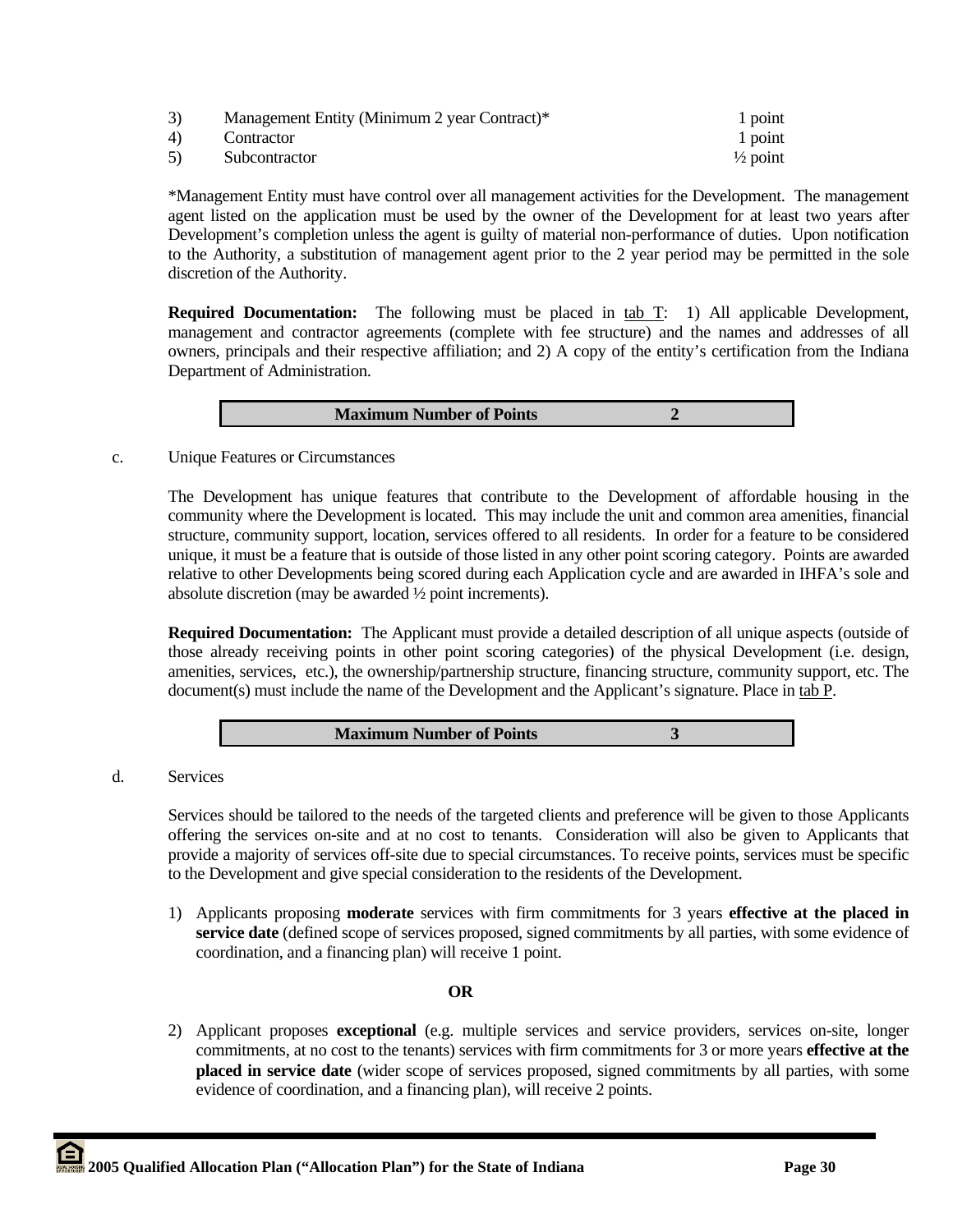**Required Documentation:** Written agreements with qualified organizations evidencing types of **optional**  services to be provided to the residents of the Development (e.g. on-site day care service, credit counseling, learning centers, access to computer hardware and software training, transportation, health screening, meal service, etc.). To receive points, the agreement must be **signed by all parties** and include: 1) the term of the agreement; 2) the defined scope of service; 3) cost, if any, to the tenants; 4) frequency of service; and 5) financing plan. Place in tab Q.

| <b>Maximum Number of Points</b> |
|---------------------------------|
|---------------------------------|

3) Technical Correction Period

During the funding round and after IHFA's review of Threshold for each Application, IHFA will award three (3) points to those Developments that pass Threshold without any technical errors or incomplete information.

However, Applications that do not pass Threshold because of technical errors or incomplete information will be provided an opportunity to submit additional information through the following process, although those Applicants will not receive points in this category:

- IHFA will contact the Applicant with the items where the Application failed Threshold review;
- The Applicant will be allowed no more than 14 calendar days to provide additional information to IHFA for the Application to pass Threshold;
- Information may be faxed to IHFA, but an original must be mailed as well within the 14 day correction period;
- Once information has been received, IHFA will NOT respond with the status of the application or the additional information other than to verify its receipt;
- Clarification of documentation that has already been provided in the Application will still be eligible for points in this category as long as no additional documentation is required for the Application to pass Threshold, in the Authority's sole discretion;
- Applications that do not pass Threshold because of Market Study issues or point scoring, will not be eligible to utilize the Technical Correction Period. Any documentation that is provided during the technical correction period that is also applicable to a related scoring item will be reviewed only for Threshold correction and will not be utilized during the scoring review process for the Application;
- No Applicant will be allowed to submit additional documentation during the Technical Correction Period to score points in any point scoring category;
- IHFA, in its sole discretion, will determine if the additional documentation submitted during the Technical Correction Period is adequate for the Application for pass Threshold. After the 14 calendar day correction period, no additional documentation will be requested or accepted from the Applicant.
- The Correction Period will apply to those Applications utilizing HOME and Trust Fund as well.

## **Maximum Number of Points 3**

## **H. Miscellaneous**

1. For 2005, the Authority will make all reasonable attempts to reserve all of its Rental Housing Tax Credits in one (1) scheduled Application and Reservation cycle. However, an additional round may be held if RHTCs become available and the Authority, in its sole and absolute discretion, believes it is necessary. Dates for the round and tentative clean-up round are as follows:

## **Rental Housing Tax Credits**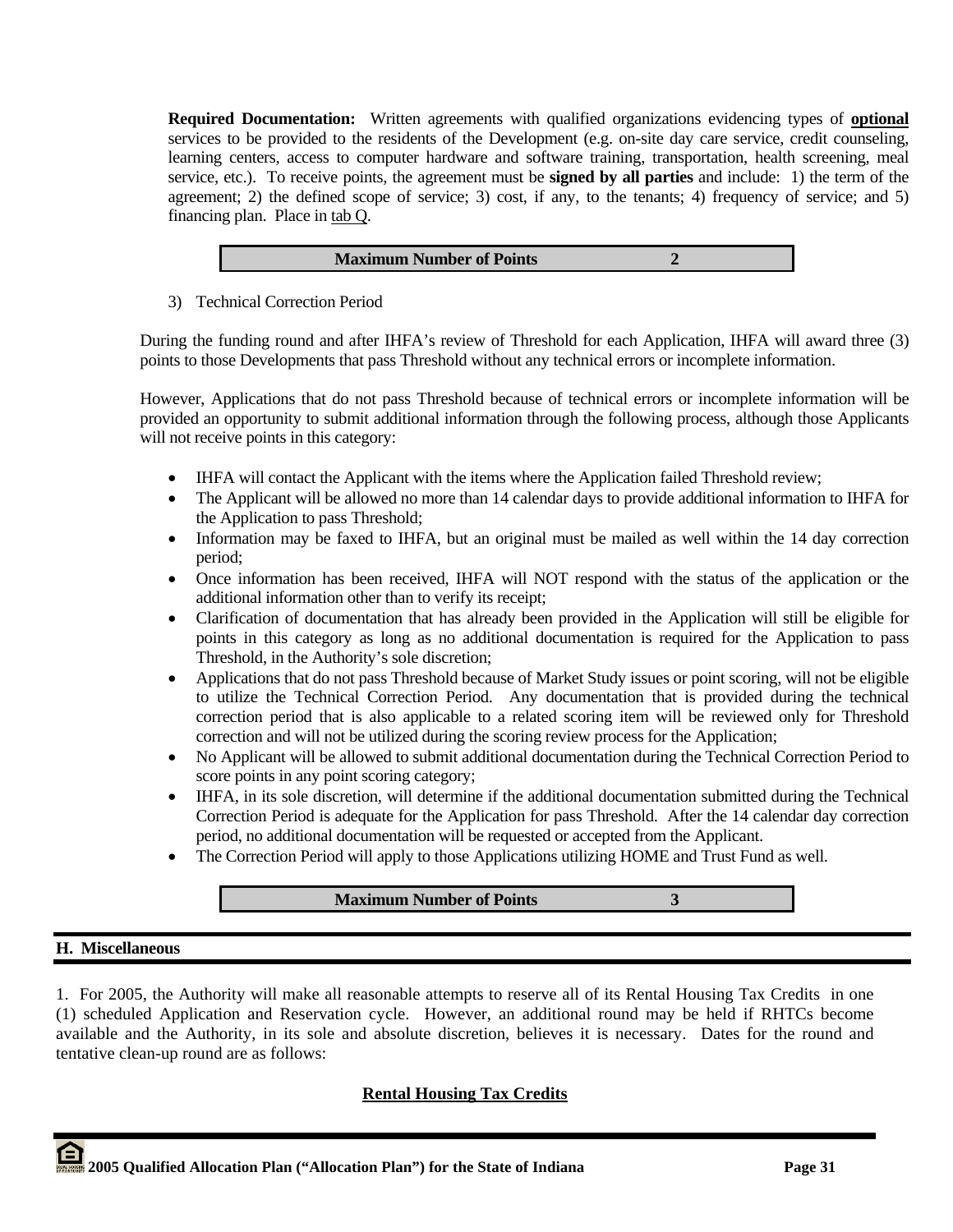**Application Deadline Date Application Date Reservation Date** 

February 25, 2005 May, 26, 2005

## **Clean-up Round (if RHTCs are available)**

## **Application Deadline Date Reservation Date** Reservation Date

August 12, 2005 November 17, 2005

Note: The actual reservation date will correspond to the respective monthly meeting date of the Board of Directors of the Authority.

Applications for RHTCs must be received and date stamped by the Authority no later than 5:00 p.m. local time on or before the Application deadline date noted above. **Applications received after such time and incomplete Applications will not be considered.** 

**The Authority will not provide verbal reports of the current status of a Development during the review process.** 

# **Private Activity Bonds**

The Authority will hold open rounds for bond volume. Applications must be submitted by the first business day of each month from January 3, 2005 through July 1, 2005 or until no volume is available to award. Awards will be made at the scheduled Board of Directors meeting of the next month (i.e. an Application submitted by March 1, 2005, will be presented to the Board at the April Board of Director's meeting if recommended for funding. Likewise, an application submitted on March 15, 2005, will not be presented until the May Board of Director's meeting.)

## **The Authority will not provide verbal reports of the current status of a Development during the review process.**

2. Fees

**All fees should be made payable to IHFA.** A fee of \$25 plus any applicable bank charges will be charged to the Applicant and/or Developer for any checks returned for insufficient funds or stopped payment and will require subsequent payments made to IHFA by the entity or individual to be in the form of a cashier's or certified check or money order.

a. All Applicants must submit a non-refundable Application fee with each Application as a condition of having the Development considered. Application fees for 2005 are as follows:

**\$1,000** for Developments with 35 or fewer units **\$1,500** for Developments with more than 35 units **\$1,500** for all Developments with tax-exempt financing

b. Conditional Commitment Reservation Fee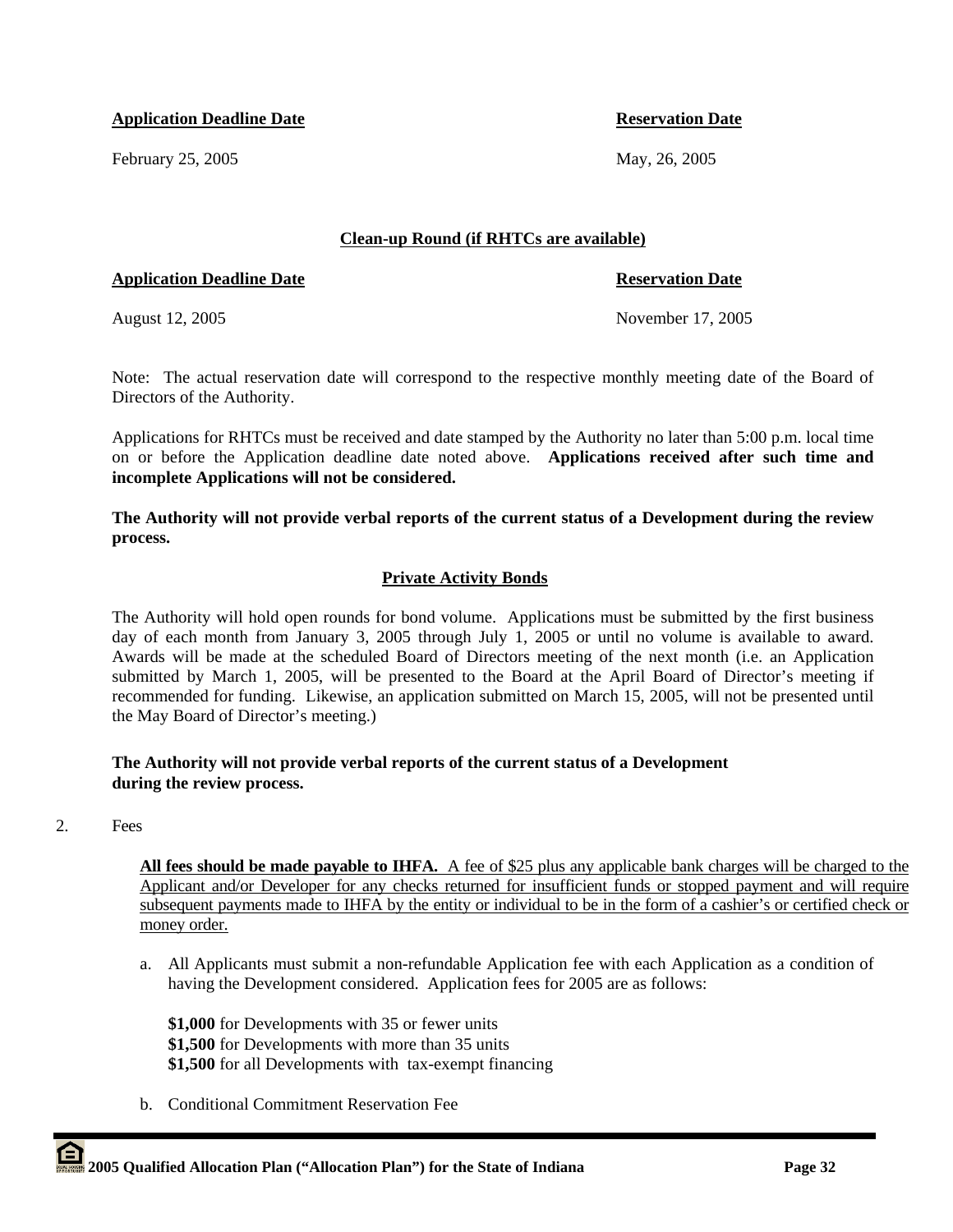Applicants receiving a reservation of RHTCs for a proposed Development from the Authority must pay a **non-refundable** reservation fee to the Authority within fifteen business (15) days after the date of a Conditional Commitment. **This fee is payable in addition to the Application fee and equals six percent (6%) of the annual amount of RHTCs for the Development.** For example, if a Development is to receive \$10,000 of RHTCs annually, then the Applicant must pay a reservation fee of \$600.

c. Additional Fee(s)

The Authority will assess the Development and/or Applicant the reasonable costs (including any costs and fees it may incur) for additional or extraordinary services requested by or required of any Applicant, Owner or Development. All such assessments must be paid prior to any final allocation of RHTCs (i.e. the issuance of IRS Form 8609) or before any subsequent Application will be considered, whichever should first occur.

The following is a fee schedule for typical services, however, this schedule is not all inclusive:

- **\$500** to re-underwrite a Development at the time of Final Application due to an error in the submission of Final Allocation documentation.
- **\$500** for requests for changes in the characteristics of the Development, such as unit type, distribution, or targeting, or for changes to scoring criteria.
- **\$1,500** for requests for changes in the ownership structure; or for requests for extensions for meeting special conditions set forth in the Reservation/Conditional Commitment Letter.
- **\$1,000** for requests for issuance of amended IRS Form(s) 8609 due to an error in the submission of final Allocation documentation.
- **\$1,000** for requests for an amended Carryover Allocation resulting from a change in the building identification numbers or other modification (i.e. legal description errors, etc.).
- From time to time IHFA may set deadlines for particular Developments to submit additional documentation during the IRS Form 8609 review process. A written warning will be given to the Applicant, Owner, and/or Developer once a deadline is missed with no response. However, a **\$10 per day** fee will be assessed to the Applicant, Owner, and/or Developer for any additional deadlines missed during the IRS Form 8609 review process for that Development.

The fee for these services should be included with the request and must be received before IHFA will proceed with its review/process.

2) Use of forms

The Authority **requires** the use of the forms included in the Forms section of this QAP. Any deviations from or changes to the language will revoke the Rental Housing Finance application and/or award. Owners who have received an allocation in prior years must use the most recent forms, irrespective of the year the allocation was received.

3) Conditional Commitments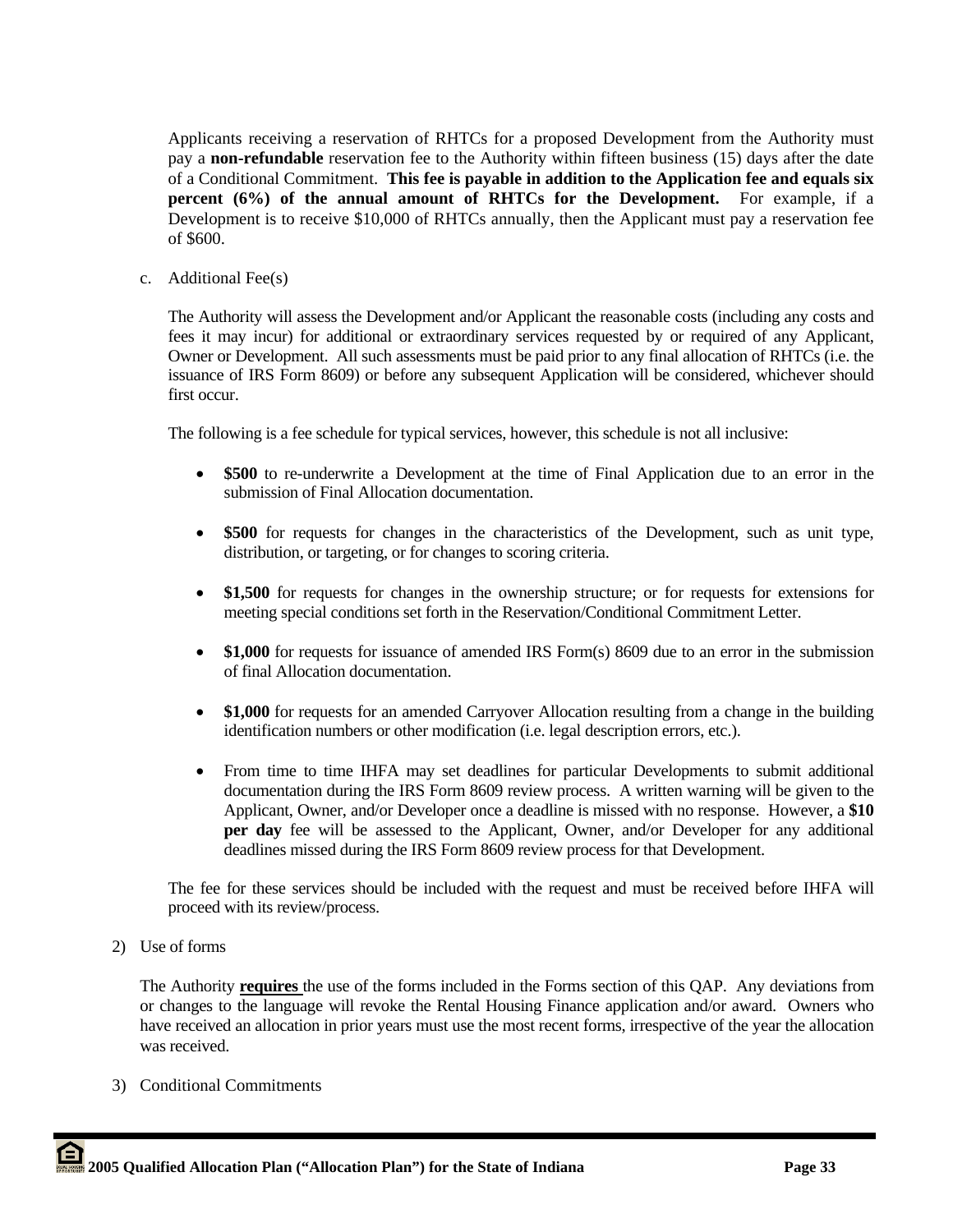If an Applicant receives a reservation of Rental Housing Financing, the reservation is subject to the following conditions, which must be timely completed and satisfied:

- a. Payment to the Authority, in good funds, of the required **nonrefundable** reservation fee of 6% of the annual Credit amount reserved for the Development within 15 business days from the date of the Conditional Commitment.
- b. Pursuant to the Application, the items listed below must be timely submitted to and approved by the Authority within one hundred fifty (150) days after the letter notifying the Owner of conditional reservation:
	- An ALTA (or ILTA) survey;
	- Building Permit or Documentation of Status Approval;
	- Site Plan Approval by Locality;
	- Construction Contract:
	- Documentation as to the Percent Completion of Plans and Specifications;
	- State Approval of Plans & Specifications;
	- Federal I.D. Number of Ownership Entity;
	- Development Agreement with Fee Structure;
	- IHFA name and logo prominently displayed on funding source signage;
	- Monthly Development updates will be required as a condition of the Conditional Commitment;
	- The Owner must demonstrate that an adequate amount of funds which, together with your financing, will be sufficient to complete the construction and/or rehabilitation of the Development.
	- The Owner must demonstrate that the Development, Development Owner and all other members of the Development Team (including, without limitation, the construction contractor and management agent) are and shall continue to be in compliance with all federal, state and local laws, regulations, rules and other requirements applicable to the Development, Development Owner and the respective parties comprising the Development Team.
	- Other documentation as required by the Authority
- 4) Change in Ownership

IHFA Board of Directors must approve any change in ownership or transfer request if made prior to the issuance of IRS Form 8609 for any Development that has received an allocation of Rental Housing Financing and/or Bonds.

Failure to notify the Authority of changes in ownership for RHTCs and/or Bonds after the issuance of IRS Form 8609 could result in the allocation being rescinded and/or possible non-compliance issues.

See Schedule B for IHFA's Ownership Change procedures.

5) Development and/or Applicant/Owner Modifications

 Modifications to the Development that affect Threshold Requirements, and/or scoring items in the Allocation Plan in any way without prior written approval from the Authority may result in a reduction and/or rescission of the Authority funding (including private activity tax-exempt bonds).

6) Applying for RHTCs with other Rental Housing Financing

In the event that an Application is competitive for RHTCs but either (1) the Application fails the HOME and/or LIHTF threshold review; or (2) HOME and/or LIHTF funds are not available , IHFA will allow the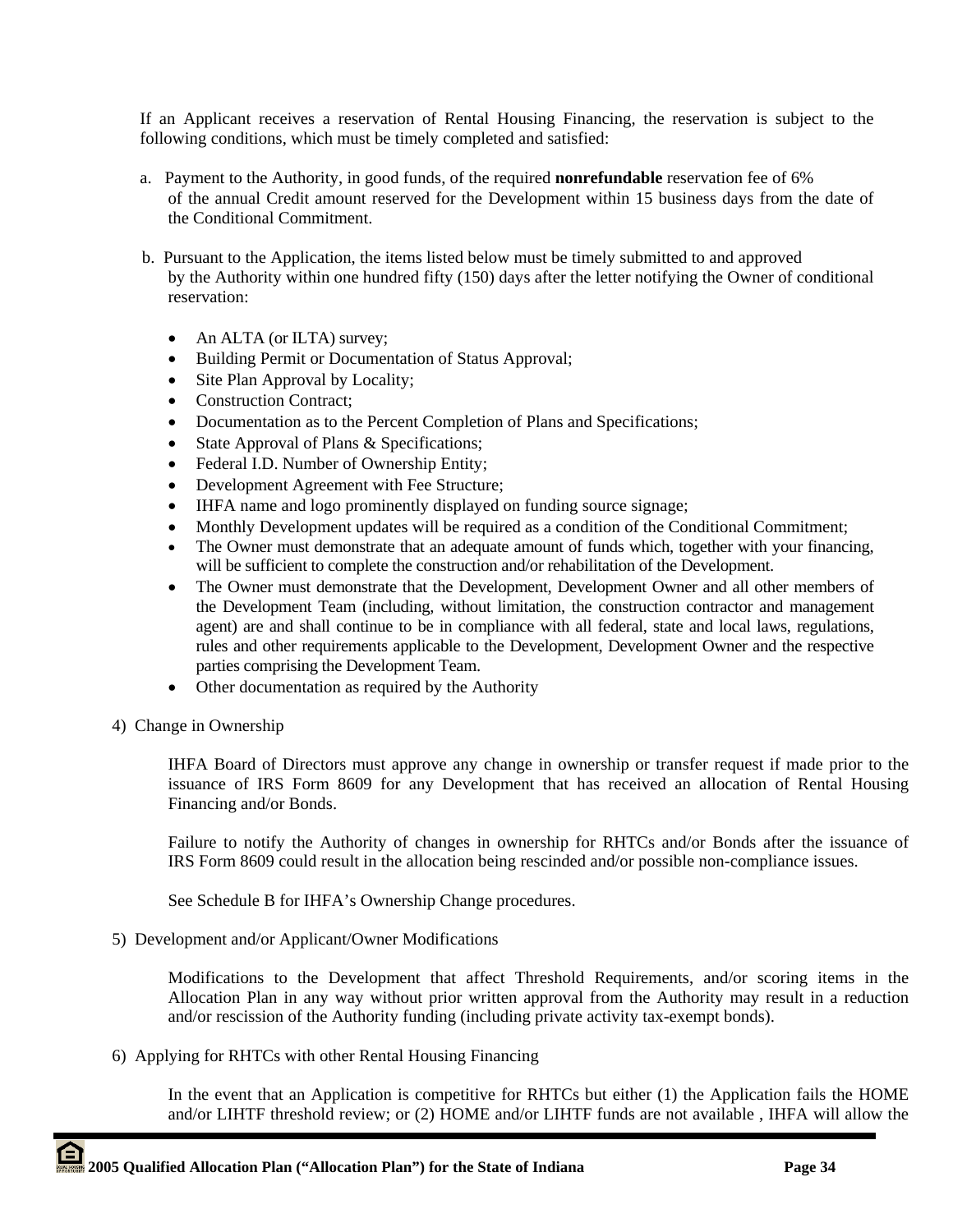Applicant to submit additional information to identify other means of filling the Development's financing gap. Upon timely receipt of satisfactory information, these applications will continue to be allowed to compete for an allocation of RHTCs.

7) Carryover Allocations

If the Applicant intends to request a carryforward allocation for 2005RHTCs, all necessary requirements of the Carryover election must be met and the documentation submitted to the Authority no later than November 11, 2005 for those awarded RHTCs in 2005.

The Applicant must certify that the reasonable expected basis in the Development is more than 10% as of the later of the date, which is 6 months after the date the allocation was made or the close of the calendar year in which the allocation is made. The anticipated reasonably expected basis in the Development, which is more than 10% is required to be expended at the time the carryover election is made. See Carryover Agreement and Ten Percent (10% Letter), Form M.

## **The Authority requires the use of the Carryover and 10% Cost Certification forms provided with this QAP. Any deviations from or changes to the language will revoke the Rental Housing Finance Application and/or allocation.**

8) Issuance of IRS Form 8609 ("8609")

IRS Form 8609(s) will only be issued once. However, in exceptional circumstances the Authority may, in its sole discretion and upon receipt of additional fees (as determined by the Authority) elect to review additional circumstances that may allow for the issuance of amended IRS Form 8609(s). All documents requested shall be submitted to the Authority in a timely manner as defined by the Authority.

The entire Final Application and Final Cost Certification package to request IRS Form 8609 in a form acceptable to the Authority must be submitted as soon as possible after the Development has been placed in service but no later than six months following the issuance of the Certificate of Occupancy/Substantial Completion for the Development and/or the placed in service date of the last building in the Development. The Applicant may request an extension of this deadline, which will be reviewed by IHFA on a case-by-case basis. If this deadline is missed, one warning will be given for the Development. After the first warning, a fee of \$10 per day will be assessed for any additional missed deadlines associated with the Development during the IRS Form 8609 process.

Within one year prior to a request for and issuance of IRS Form 8609 the property management staff assigned to the Development and the owner of the Development must receive an IHFA Rental Housing Tax Credit Compliance Seminar completion certificate. The Management Agreement between the owner and the management company must be for a minimum of two (2) years effective at the "placed in service date", as evidenced in the management agreement. Upon notification to the Authority, a substitution of management agent prior to the expiration of the two (2) year period is permitted if the management agent is guilty of material nonperformance of its duties. However, if replacement of the management agent is warranted and the Development received points for Minority Owner Business Enterprise (MBE) or Woman Owned Business Enterprise (WBE), the new management must also satisfy these criteria.

The owner must submit at a minimum the following documentation to the Authority within six (6) months from the time the Development is placed in service:

• Pre-8609 Physical Inspection Request Form – this form should be submitted as soon as possible after the entire Development is placed in service, even if the other documents for the 8609 package are not available.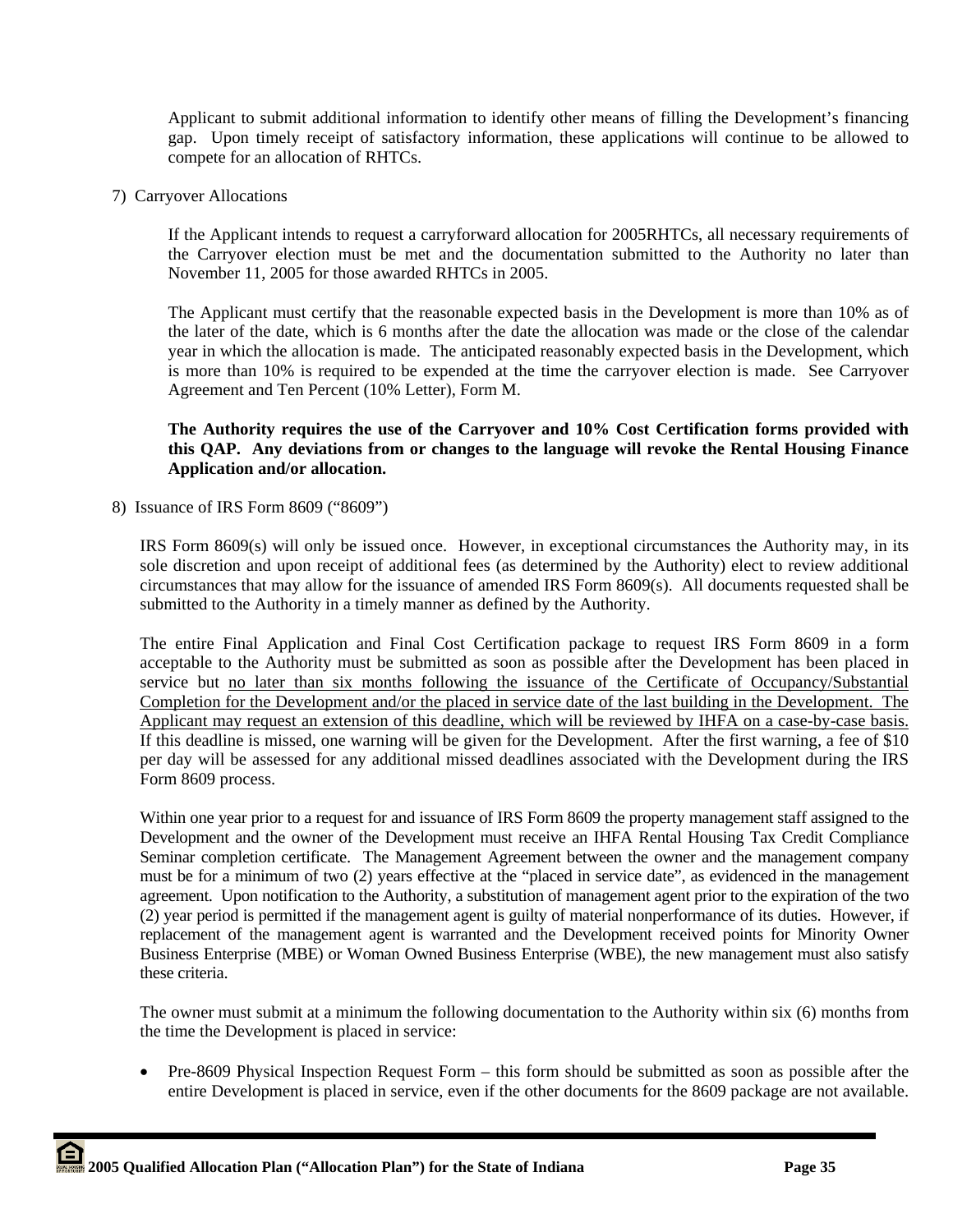IHFA will then conduct a physical inspection of the property. All items from the physical inspection must be addressed before IHFA will issue IRS Form 8609. See Form L.

- Completed Final Rental Housing Finance Application and Cost Certification (Starting with allocations made in 2004, the Owner may provide the Final Application only on the forms from the year in which the Development was funded or the most current version. However, IHFA reserves the right to require an Applicant to submit the Final Application on the most current version if information in the submission is missing or is not accurate.);
- Certificate(s) of Occupancy for each building in the Development, or Certificate(s) of Substantial Completion for all rehabilitation Developments;
- All permanent (closing) financing documents;
- All construction financing documents;
- Current partnership agreement or limited liability company operating agreement, including all exhibits and schedules executed by the limited and general partners or managing member;
- Original executed recorded Declaration of Extended Low Income Housing Commitment, executed by owner, lender and the Authority. Before this document is recorded, IHFA must review and execute it. This process may be done before the Final Application is submitted and the IRS Form 8609 review process has begun;
- IHFA Rental Housing Tax Credit Compliance Seminar Certificate. Owner and management agent must have attended within the last year;
- Executed Development Agreement;
- Copy of deed showing partnership as owner;
- Executed Management Agreement;
- Photographs of the completed Development (exterior and interior); and
- Any other documents that the Authority may require in determining the final amount of RHTCs to be allocated to the Development and the Development's conformance with the requirements of Section 42.

The Authority anticipates mailing out IRS Form 8609(s) up to 90 working days after the requested materials have been submitted to the Authority. Incomplete or insufficient documentation will result in a delay of the 8609 issuance.

9) Dissemination of Information

Any Applications of Developments which received an allocation of Rental Housing Tax Credits or Private Activity Tax Exempt Bonds without attachments exhibits, are available for dissemination and publication to the general public.

To request a copy of a funded application for Rental Housing Tax Credits or Private Activity Tax Exempt bonds, you must:

- Submit your request in writing with a postage paid envelope for \$1.81 for each application request or your account number for FedEx or Airborne Express.
- The name(s) and location(s) (City) of each Development and the year the Development was funded.
- Include a check made payable to the Indiana Housing Finance Authority in the amount of \$4.40 (.10 per page) for each application. (If requesting multiple applications, multiply this amount times the number of applications you are requesting), to cover appropriate copying costs.
- Send your request to the IHFA ATTN: Tax Credit Assistant, 30 South Meridian St., Suite 1000, Indianapolis, IN 46204

No request will be processed without the above information. Please allow a minimum of ten (10) days for processing for each request.